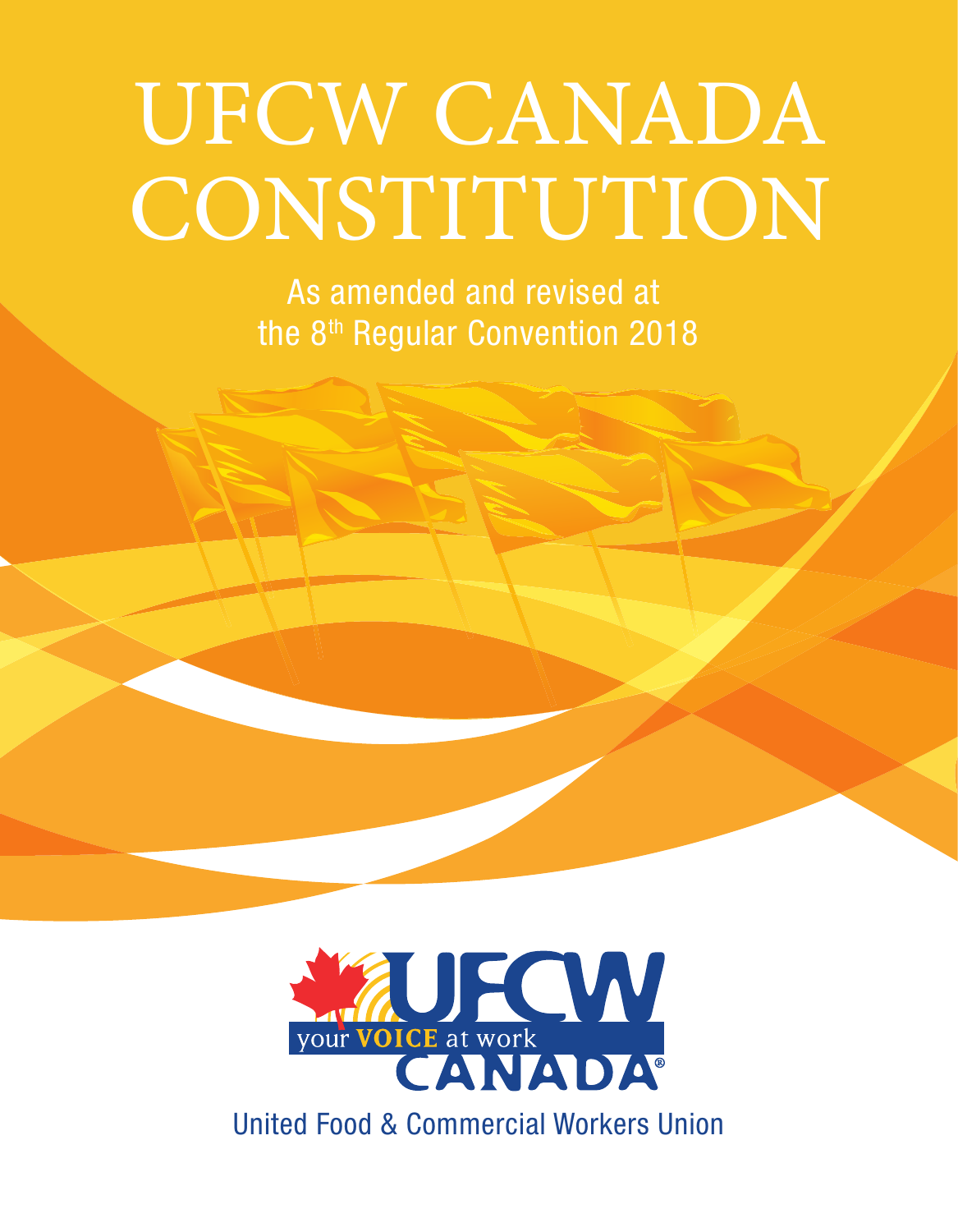# **Constitution of the United Food and Commercial Workers International Union**

## Table of Contents

#### *Article Page*

#### *Article Page*

| Article 1 | Name and Headquarters 1                                    |
|-----------|------------------------------------------------------------|
| Article 2 | Objectives and Principles  1                               |
| Article 3 |                                                            |
| Article 4 | Membership Classifications 1                               |
| Article 5 | Membership Rights and Privileges 3                         |
| Article 6 | Withdrawal and Military Leave Status 3                     |
| Article 7 | International Officers  4                                  |
| Article 8 | International Executive Board 4                            |
| Article 9 | International Executive Committee 6                        |
|           | Article 10 International President  8                      |
|           | Article 11 International Secretary-Treasurer 9             |
|           | Article 12 International Executive Vice                    |
|           | <b>Presidents and International</b><br>Vice Presidents  10 |
|           | Article 13 International Board of Audit 10                 |
|           | Article 14 Regular International Conventions  10           |
|           | Article 15 Regular International                           |
|           | Convention Delegates 11                                    |
|           | Article 16 Regular International                           |
|           | Convention Procedure 12                                    |
|           | Article 17 Election of International Officers 13           |
|           | Article 18 International Revenue  14                       |
|           | Article 19 International Publications  15                  |
|           | Article 20 Union Names, Symbols, and Marks  15             |

| Article 23 Collective Bargaining Contracts 16                |  |
|--------------------------------------------------------------|--|
| Article 24 Pension and Health and                            |  |
| Article 25 Duties and Obligations 18                         |  |
| Article 26 Disciplinary Proceedings                          |  |
|                                                              |  |
|                                                              |  |
| Article 29 Honorary Officers, Other<br>Retired Officers, and |  |
| Retired Employees 22                                         |  |
| Article 30 Intermediate Chartered Bodies22                   |  |
| Article 31 Local Union Charters22                            |  |
| Article 32 Local Union Duties and Powers23                   |  |
| Article 33 Local Union Membership                            |  |
| Article 34 Local Union Officers 24                           |  |
|                                                              |  |
| Article 36 Local Union Board of Trustees 28                  |  |
|                                                              |  |
|                                                              |  |
| Article 39 Constitutional Amendments29                       |  |
|                                                              |  |

 **Article 32(A) of the UFCW International Constitution:** [I]f any conflict should arise between . . . Local Union bylaws and the Constitution and laws of the International Union, or interpretations of either, such Constitution, laws, or interpretations shall control.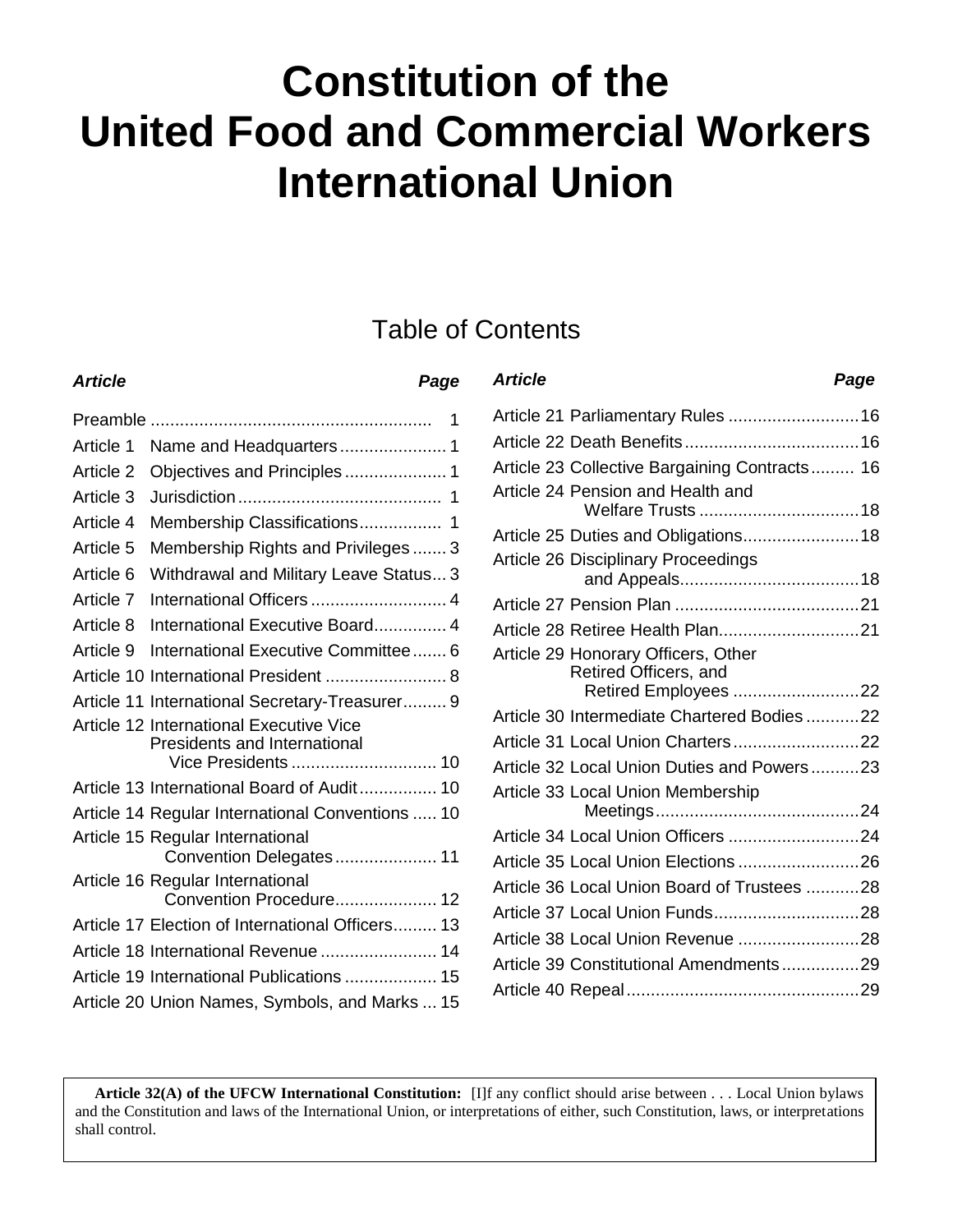#### **PREAMBLE**

Because the history of workers has been a record of constant struggle for dignity and equality;

And because wealth, with its accompanying power, is more and more concentrated in the hands of the few;

And because the organization of workers into trade unions is essential to the economic, social, and political freedom of society and to a successful democracy;

And because in our union there is strength and workers are better able collectively to secure their share of the profits from their toil;

This International Union is created in order to elevate the social and economic status of workers and, further, to advance the principles and practice of freedom and democracy for all.

#### **ARTICLE 1** Name and Headquarters

**(A)** This International Union shall be known as the United Food and Commercial Workers International Union and shall be comprised of all persons who are members and consist of an unlimited number of Local Unions and other chartered bodies, all of which shall bear the name United Food and Commercial Workers and shall be subject to this Constitution and any laws enacted pursuant to it; except that, in Canada, this International Union shall be known as the United Food and Commercial Workers Canada or Travailleurs et Travailleuses Unis de l'Alimentation et du Commerce de Canada, and chartered bodies therein shall bear said English or French name. The initial names UFCW, UFCW Canada, TUAC, or TUAC Canada may be used or interchanged as applicable. The International Union shall not be dissolved while there are three dissenting Local Unions.

**(B)** The International headquarters of the United Food and Commercial Workers International Union shall be located in the metropolitan Washington, DC area, unless otherwise determined by the International Executive Board. The national headquarters of the United Food and Commercial Workers Canada shall be located in the greater Toronto, Ontario area, unless otherwise determined by the Executive Board of the United Food and Commercial Workers Canada National Council.

#### **ARTICLE 2** Objectives and Principles

The object of this International Union shall be the elevation of the position of its members, and further: to conduct an International Union of persons engaged in the performance of work within its jurisdictions; to organize, establish, and charter bodies in all states, provinces, and territories of North America; to organize, unite, and assist persons, without regard to race, creed, color, sex, religion, age, disability, sexual orientation, gender identity, gender expression, national origin, or ethnic background, engaged in the performance of work within its jurisdiction for the purpose of improving wages, hours, benefits, and working conditions on local, national, or international levels; to obtain the status of exclusive bargaining representative of persons employed within the jurisdiction of the International Union and to process and resolve grievances and enforce all other rights arising out of such collective bargaining relationships; to encourage members and all workers to register and vote; to support research in its industries for the benefit of its

members; to advance and safeguard the full employment, economic security, and social welfare of its members and of workers generally; to protect and extend democratic institutions, civil rights and liberties, and the traditions of social and economic justice of the United States and Canada; to function as an autonomous International Union affiliated with other International Unions in national and international federations; to print and disseminate publications; to protect and preserve the International Union as an institution and to perform its legal and contractual obligations; to protect the International Union and all of its chartered bodies from any and all corrupt influences and from the undermining efforts of all who are opposed to the basic principles of democracy and democratic unionism; to acquire, receive, hold, manage, lease, convey, invest, expend, or otherwise use the funds and property of this organization to carry out the duties and to achieve the objectives set forth in this International Constitution; to take all steps and actions, which are reasonable and proper, to promote the welfare and interests of its members, of workers within its jurisdiction, and of workers generally and to afford mutual protection to members against unwarranted rules, unlawful discharge, or other forms of injustice or oppression; to sponsor, encourage, engage in, and support, financially and otherwise, educational, legislative, political, civic, social, health, welfare, community, or charitable projects or activities; and to support and encourage such other objectives for which working people may lawfully combine for their mutual protection and benefit.

#### **ARTICLE 3 Jurisdiction**

The jurisdiction of the United Food and Commercial Workers International Union shall encompass all industries and shall recognize the United Food and Commercial Workers International Union's primary jurisdiction is focused in certain industries. It shall include, but shall not be restricted to:

**(A)** Employees and other persons, in both the private and public sectors, performing any work or services in connection with or related to the sale, distribution, provision, processing, handling, or production of goods, commodities, merchandise, or services in all industries, but primarily in the United Food and Commercial Workers International Union's core industries of retail food, other retail, and food processing and manufacturing;

**(B)** Anyone performing any work or services within the jurisdiction of any union or other organization which was a predecessor of the United Food and Commercial Workers International Union, has merged with the International Union or any of its chartered bodies, or has been chartered by the International Union; and

**(C)** Anyone performing any work or services incidental or related to work within the jurisdiction of the International Union, or otherwise performing any work or services as may be determined by the International Executive Board to be within the jurisdiction of the International Union.

#### **ARTICLE 4** Membership Classifications

**(A)** All persons are eligible for membership in the United Food and Commercial Workers International Union whose membership is not otherwise restricted or precluded by this Constitution or by other actions consistent with and authorized by this Constitution or International Union law, provided that no such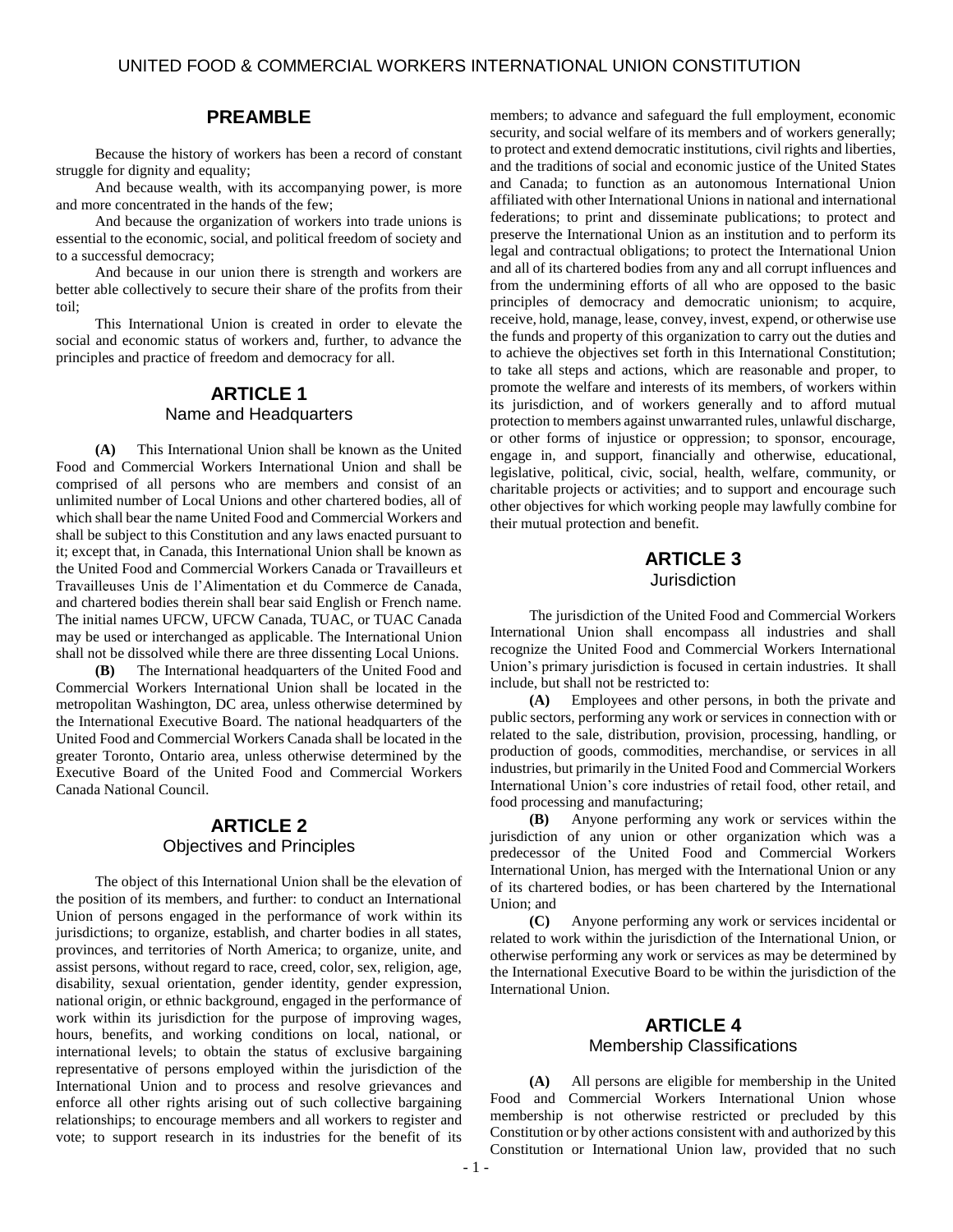restrictions or preclusions shall be based upon race, creed, color, sex, religion, age, disability, sexual orientation, gender identity, gender expression, national origin, or ethnic background. Membership shall be in accordance with the following classifications, and no member shall hold more than one classification of membership at any one time: active, associate, paid-up life, nonactive, general, and honorary. Persons who have been suspended or expelled, are on withdrawal status, or have resigned their membership, or any other person who is not a member in accordance with the classifications of membership provided for in this Article, shall not be considered members for any purpose, except as may be directed by the International President or the International Executive Board following an appeal under this Constitution.

**(B) 1.** An individual is eligible to be an active member if the individual is: employed within a collective bargaining unit represented by the International Union or any of its chartered bodies; an employee or salaried officer of the International Union or any of its chartered bodies or of any organization approved by the International Executive Board with which the International Union or any of its chartered bodies has affiliated; a member of the International Union through a Local Union or a division of a Local Union which was a professional or other association that has been chartered by or merged with the International Union or any of its chartered bodies; or working as a barber, cosmetologist, or independent insurance agent; except that, at the request of the Executive Board of a Local Union, the International President may extend the active membership of any member in that Local Union during a period of unemployment, if the International President determines that exceptional circumstances warrant such extension, subject to an appeal to the International Executive Committee. Receipt by the Local Union of the current dues and the required initiation or reinstatement fee, or any installment established by the Local Union for payment of such fee, is required for an eligible individual to become an active member. Continued payment of dues, and, if applicable, any remaining installments of the required initiation or reinstatement fee, is required to maintain active membership.

**2.** An active member who is not actively working due to layoff, illness, disability, or a contractually provided leave of absence, and has applicable recall or reemployment rights which have not expired under the collective bargaining agreement, or who has been discharged and has a grievance pending under the collective bargaining agreement, may elect (1) to continue to pay dues and maintain active membership for the temporary period for which said recall or reemployment rights are valid or said grievance is pending, but in neither event for longer than two years, (2) to apply for another classification of membership provided for in this Article, if eligible, or (3) to apply for a withdrawal status pursuant to the provisions of Article 6. The provisions of this paragraph shall not apply in the case of an active member in a Canadian chartered body who has been discharged and has a grievance pending under a collective bargaining agreement pursuant to which the member is represented by a union other than the International Union or one of its chartered bodies.

**(C)** An individual is eligible to be an associate member if the individual is a participant in a specific associate program, established by or approved by the International Executive Board, and the individual is not eligible to be an active member, or if the individual is employed by an employer who is the subject of an active organizing effort by the International Union or any of its chartered bodies. Payment of the applicable dues is also required to become an associate member and to maintain such membership.

**(D) 1.** Any Local Union may provide in its bylaws for the issuance of paid-up life membership in the Local Union to any of its members who have accumulated 25 or more years' active membership in the International Union and who are no longer eligible for active membership in the International Union.

**2.** Proposals to grant paid-up life memberships shall be introduced and voted on at a regular meeting of the Executive Board of the Local Union. A decision by the Executive Board not to grant paid-up life membership may be appealed at the next regular membership meeting of the Local Union.

If paid-up life membership is approved for any member, the President of the Local Union shall immediately notify the International Secretary-Treasurer of such action. If such member again becomes eligible for active membership in the International Union, the member shall apply for active membership in the same manner as provided for reinstatement from withdrawal status in Article 6.

**(E)** An individual is eligible to be a nonactive member if the individual is an owner-operator of an establishment within the jurisdiction of the International Union. Payment of the applicable dues is required to become a nonactive member and to maintain such membership.

**(F) 1.** Any member who is no longer eligible for active membership in the International Union and who desires to maintain membership in the International Union shall, on or before the first day of the month following the effective date of the individual's withdrawal status, shall be eligible to apply to the International Union to become a general member. Any general member who again becomes eligible for active membership in the International Union shall apply for active membership with the Local Union within whose jurisdiction the member is employed in the same manner as is provided for reinstatement from withdrawal status in Article 6.

2**.** General members shall pay to the International Union \$6.00 per month dues, said dues to be payable on or before the first day of the month in advance. If dues are not so paid, such general member is delinquent.

**(G)** No person shall hold honorary membership in any Local Union of this International Union. The International Executive Board shall have exclusive authority to confer upon any individual honorary membership in the International Union in recognition of distinguished public service.

**(H)** All applications for membership in this International Union shall be made on forms furnished or approved by the International Secretary-Treasurer. The Local Union shall retain such applications and enter all information required for new members on a monthly membership report in the format provided, approved, or mandated by the International Union, which could include an electronic report. Such report shall be forwarded to the International Secretary-Treasurer.

**(I)** Members, with the exception of general members, shall hold membership through the Local Union in whose jurisdiction they are working or last worked, except for members employed by the International Union or intermediate chartered bodies, who shall hold membership in such Local Union as may be determined by the International President, subject to an appeal to the International Executive Committee. Where a member works within the jurisdiction of more than one Local Union, such member shall hold membership through the Local Union in whose jurisdiction such member first worked. No member shall be permitted to hold membership in more than one Local Union of this International Union.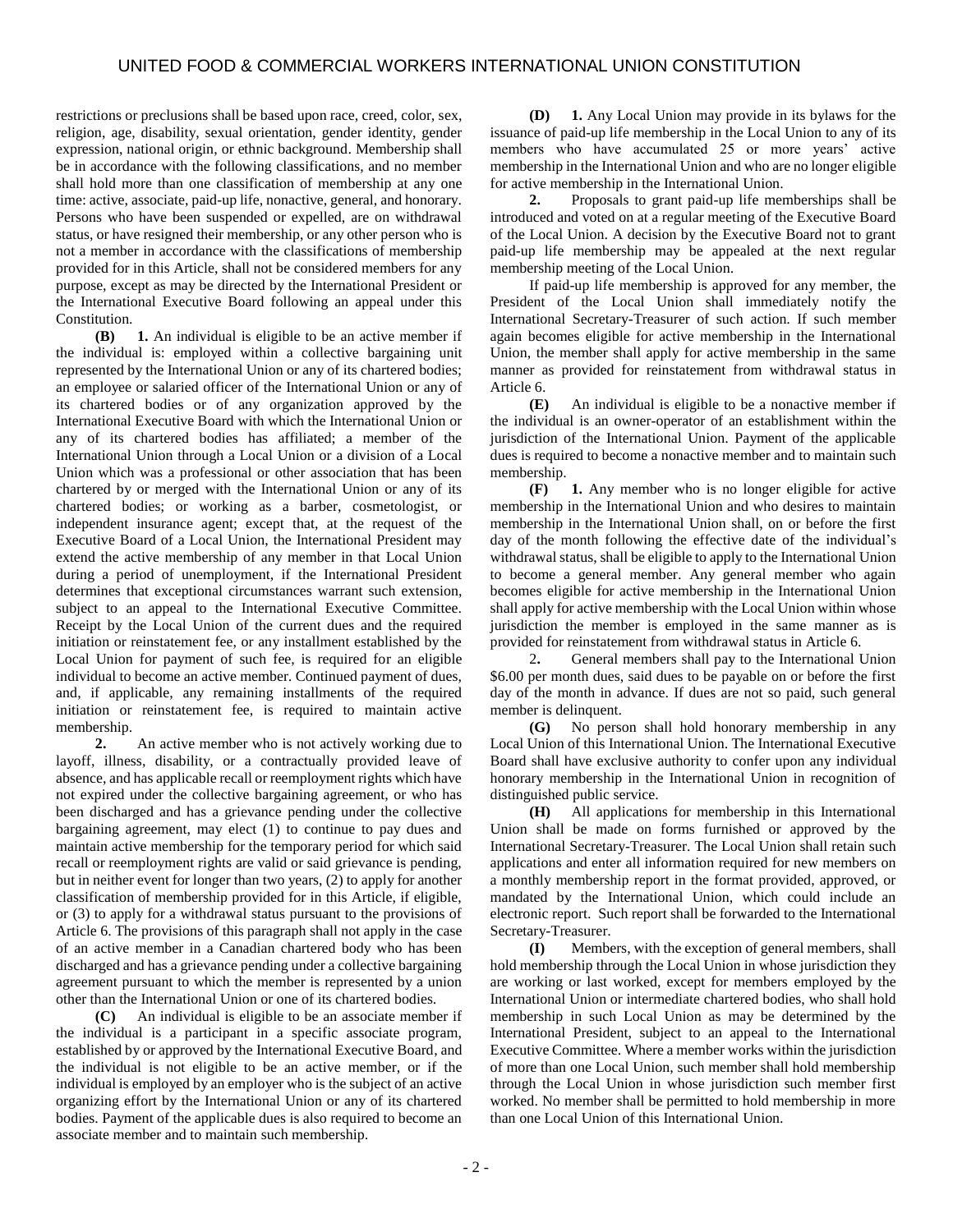**(J)** Employers, except for owner-operators, are not eligible for membership in the International Union; provided, however, that any member becoming an employer, other than an owner-operator, shall be entitled to withdrawal status.

**(K)** Any person who is a member of, subscribes to, or supports the principles of an organization having as its purpose to overthrow the government of the United States or Canada by force or violence, to deny to citizens the guarantee of the Bill of Rights or the Charter of Rights and Freedoms, or to throttle or eliminate a free trade labor movement, shall not be eligible for admission to membership in this International Union, nor shall such person hold membership therein. Any member charged as stated above shall be tried in accordance with the procedure set forth in this International Constitution and laws and, if found guilty, shall be forever barred from membership in this International Union.

#### **ARTICLE 5**

#### Membership Rights and Privileges

**(A)** Active members shall enjoy all rights and privileges of membership in their respective Local Unions and in the International Union, including the right to vote at all regular and special meetings and to hold any office and be elected a delegate if otherwise qualified under their Local Union's bylaws and this Constitution.

**(B)** Associate, nonactive, honorary, and paid-up life members may be privileged to attend membership meetings and serve on committees as the Local Union President may determine. Such members may, at the request of the Local Union President, make reports or otherwise address such meetings. They shall have no voice or vote in Union affairs, nor shall they hold Union office or be elected a delegate.

**(C)** General members may be privileged to attend membership meetings and serve on committees as the International President may determine. Such members may, at the request of the International President, make reports or otherwise address such meetings. They shall have no voice or vote in Union affairs, nor shall they hold Union office or be elected a delegate.

**(D)** Active, associate, nonactive, and general members have the privilege of being granted withdrawal status provided they are eligible pursuant to the requirements of Article 6. If otherwise eligible, active members may be granted military leave status.

#### **ARTICLE 6**  Withdrawal and Military Leave Status

**(A)** The following members whose current dues and fees have been paid shall be entitled to withdrawal status without charge therefor:

**1.** Members no longer employed within a collective bargaining unit represented by and within the jurisdiction of the Local Union;

**2.** Members whose positions are excluded from coverage by a collective bargaining agreement;

**3.** Members who are employed by the International Union or any of its chartered bodies who are represented by another labor organization for purposes of collective bargaining with the International Union or any of its chartered bodies;

**4.** Members no longer employed by an employer who is the subject of an active organizing effort by the International Union or any of its chartered bodies and who is not a party to a collective bargaining agreement with the International Union or any of its chartered bodies; and

**5.** Members who terminate their associate, nonactive, or general membership, and are not eligible for active membership.

**(B)** Withdrawal status shall be effective as of the first of the month following the member's eligibility to receive such status.

**(C)** Persons in withdrawal status may maintain continuous membership:

**1.** By notifying the International Union in writing no later than the first day of the month following the effective date of such status, along with one month's dues, as provided in Article 4(F), with the International Union and becoming a general member as provided in Article 4(F), or

**2.** If eligible for active membership, applying for such, together with the payment of the current dues, with the Local Union within whose jurisdiction the individual is employed or last held membership within one calendar month from the effective date of withdrawal status.

**(D)** Any person in withdrawal status and making application for membership in a Local Union shall be accepted as a reinstated member without the payment of a fee, except the current dues, provided such reinstatement with the Local Union within whose jurisdiction such person is employed occurs within 30 days from the date of employment within a collective bargaining unit represented by the International Union or such Local Union, or within 30 days from the date of employment by the International Union or any of its chartered bodies, unless a longer period of time is duly established by such Local Union. Any person who is employed within a collective bargaining unit represented by the International Union or any of its chartered bodies and fails to reinstate as prescribed in this paragraph shall have withdrawal status voided and shall not be reinstated to membership without the payment of the applicable fee.

**(E)** In the event any member whose current dues and fees have been paid enters the military service of the United States or Canada, whether voluntarily or by draft, such member shall be entitled to, upon request, military leave status with the privilege of reinstating with any Local Union within whose jurisdiction the individual is employed within a collective bargaining unit represented by the International Union or such Local Union within six months after discharge from military service, provided that such person makes application for membership in the required manner, presents evidence of discharge, and pays current dues.

**(F)** During such military leave, the benefits as provided in this Constitution shall be inoperative; however, any such person readmitted under the above provisions shall immediately be restored to membership status in all respects as of the effective date of the military leave status.

**(G)** Such members in military leave status applying for membership after the aforementioned six months' period shall be honored as regular withdrawal status as set forth by this Constitution in Article 6(D).

**(H)** Members in withdrawal or military leave status or holders of paid-up life or honorary membership receive such status and membership and privileges incident thereto in recognition of past membership or service or as a conferred honor. Continued possession of such status and membership and privileges incident thereto presumes that the holders of such status and membership will continue to uphold the aims, objectives, and principles of the International Union. Should any such person engage in any act which, if engaged in by a member, would constitute a disciplinary offense under Article 25 of this Constitution, the International Executive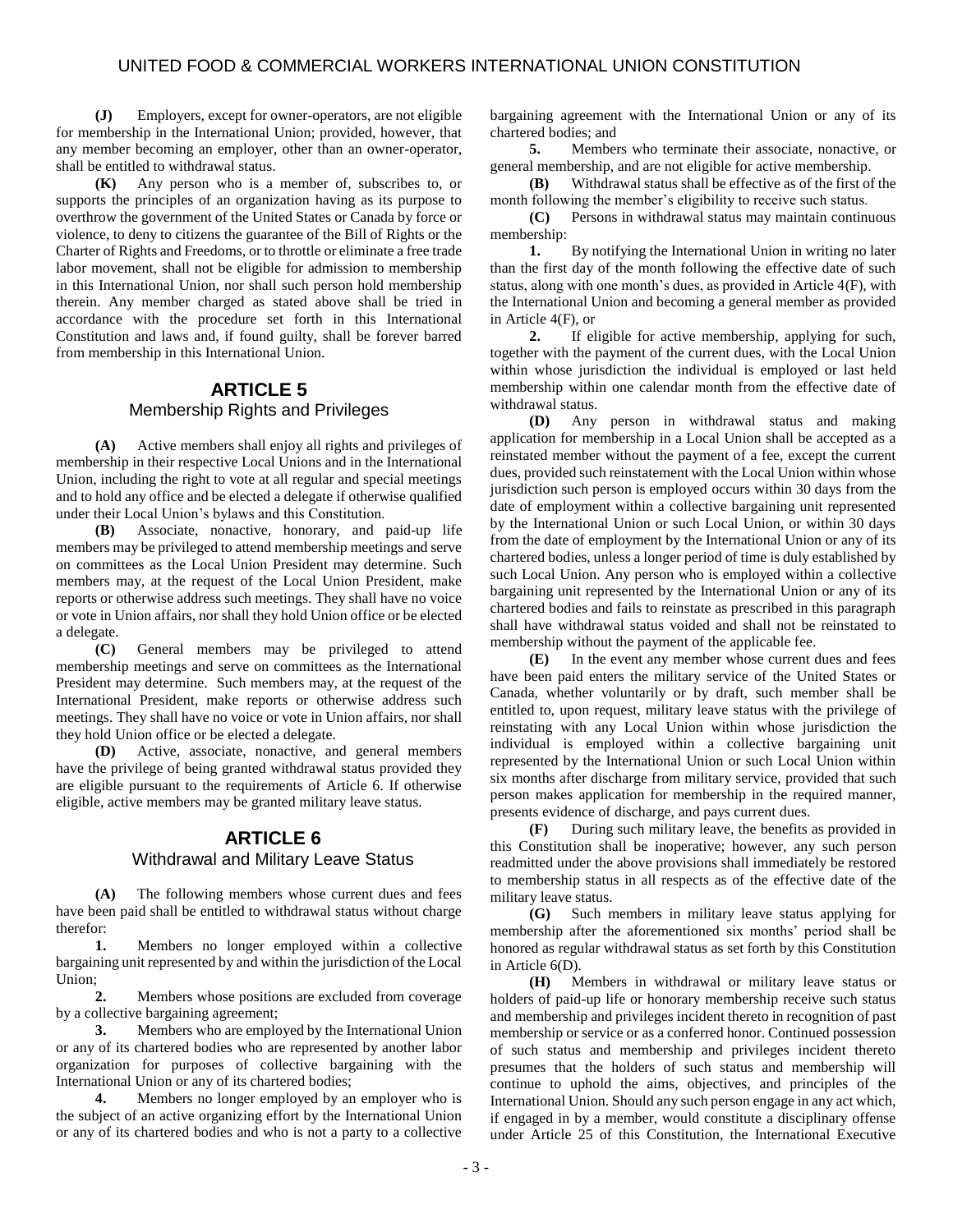Board, after the issuance of a direction to such person to show cause why the individual's status, membership, or privileges should not be voided and consideration of any response, may void the status, membership, or privileges.

#### **ARTICLE 7** International Officers

**(A)** The officers of this International Union shall constitute the International Executive Board and shall consist of an International President, International Secretary-Treasurer, three International Executive Vice Presidents to be listed in order of their seniority on the International Executive Committee, and 50 International Vice Presidents to be listed in order of their seniority on the International Executive Board. In the event of a reduction in the number of International Vice Presidents between regular International Conventions as the result of vacancies which the International Executive Board pursuant to its authority in Article 17(P) has not filled or in the event of an increase in the number of International Vice Presidents in said period as the result of additions which the International Executive Board pursuant to its authority in Article 8(A)2 has made, the number of International Vice Presidents elected at the next regular Convention shall be the number serving on December 31 of the year preceding the year in which the Convention occurs. The number of International officers from Canada elected at the next regular Convention shall be six or the number serving on December 31 of the year preceding the year in which the Convention occurs, whichever is greater. If the Convention will commence in a month prior to July, the date for determining the number of International Vice Presidents, as applicable in this paragraph, shall be September 30 of the year preceding the year in which the Convention occurs.

**(B)** As a condition of assuming International office, upon installation each International officer shall pledge the following obligation: "I, (officer's name), do solemnly and sincerely pledge, on my word of honor, before the members and other witnesses here assembled, to faithfully perform and diligently execute, to the best of my ability, the duties and responsibilities of the office to which I have been elected as prescribed by the Constitution and laws of this International Union. I pledge that I will, to the best of my ability, protect and promote the democratic institutions and processes, civil rights and liberties, and the highest traditions of social and economic justice of the United States and Canada. I pledge to deliver to my successor in office all books, papers, and other property of the International Union that may be in my possession or under my control at the close of my official term. Further, I pledge at all times to bear true and faithful allegiance to this International Union and to uphold and support its Constitution and laws, as becomes a member and officer of this Union."

#### **ARTICLE 8** International Executive Board

**(A) 1.** Between Conventions the International Executive Board shall be the highest authority of the International Union as provided in this Constitution. The International Executive Board shall have the final power to make such laws as may be needed in the interest and for the benefit of the International Union and its membership and which are not inconsistent with this Constitution, which laws shall be published and distributed to the affected membership.

**2.** The International Executive Board, during the interval between regular Conventions of the International Union, shall be empowered from time to time to elect International Vice Presidents, in addition to those elected to fill vacancies pursuant to its authority in Article 17(P), as members of the International Executive Board pursuant to the terms of the merger of an organization into the International Union or the International Union's chartering of an organization as a Local Union or intermediate chartered body. Such International Vice Presidents, when elected, shall hold office concurrently and on the same basis and term as incumbent International Vice Presidents.

**3.** The International Executive Board shall have the power to authorize the payment of benefits, subject to the limits set out in this Constitution and laws.

**4.** The International Executive Board shall establish the fiscal year on which the financial books and records of the International Union shall be based. The International Executive Board shall employ a certified public accountant to perform an annual audit of the financial books and records of the International Union.

**5.** The International President shall be authorized to convene meetings of the International Executive Board whenever the International President deems it advisable or whenever requested by a majority of the Board, provided, however, that the International Executive Board shall meet not less often than twice a year. In connection therewith, the International President shall fix the time and place of such meetings. The International President shall chair the International Executive Board meetings, provided that, in the International President's absence, the International Secretary-Treasurer shall chair, and provided further that, in the absence of both the International President and the International Secretary-Treasurer, the seniority provisions of Article 17(Q) shall govern as applicable. The chairperson shall vote where that vote would be determinative of the outcome. A majority of the members of the International Executive Board shall constitute a quorum for the conduct of all business.

**6.** When the International President and International Secretary-Treasurer deem it necessary for the International Executive Board to act promptly, the International President and the International Secretary-Treasurer may conduct a vote of the International Executive Board by mail, telephone, or other form of communication they deem appropriate. Any such vote shall constitute official action of the International Executive Board.

**(B)** The International Executive Board shall have power to make agreements with employers covering hours, wages, and conditions of employment and to exercise all other responsibilities associated with a collective bargaining representative when the International Union is such representative.

**(C)** The International Union shall pay the authorized expenses of the International Executive Board in connection with its meetings or other authorized work performed by it. Such expenses shall be paid for on a reimbursement and/or per diem basis, and, in addition, a stipend shall be paid to those International Vice Presidents not in the primary employment of the International Union.

**(D)** The International Executive Board shall have the authority to grant dispensation of the fee otherwise required by Article 18(A)1 for applicants for membership or reinstatement in cases where the Local Union has waived Local Union initiation or reinstatement fees during active organizing programs and for applicants for membership or reinstatement in cases where the Local Union collects no initiation or reinstatement fee as a result of open shop conditions mandated by law or contract, provided that for such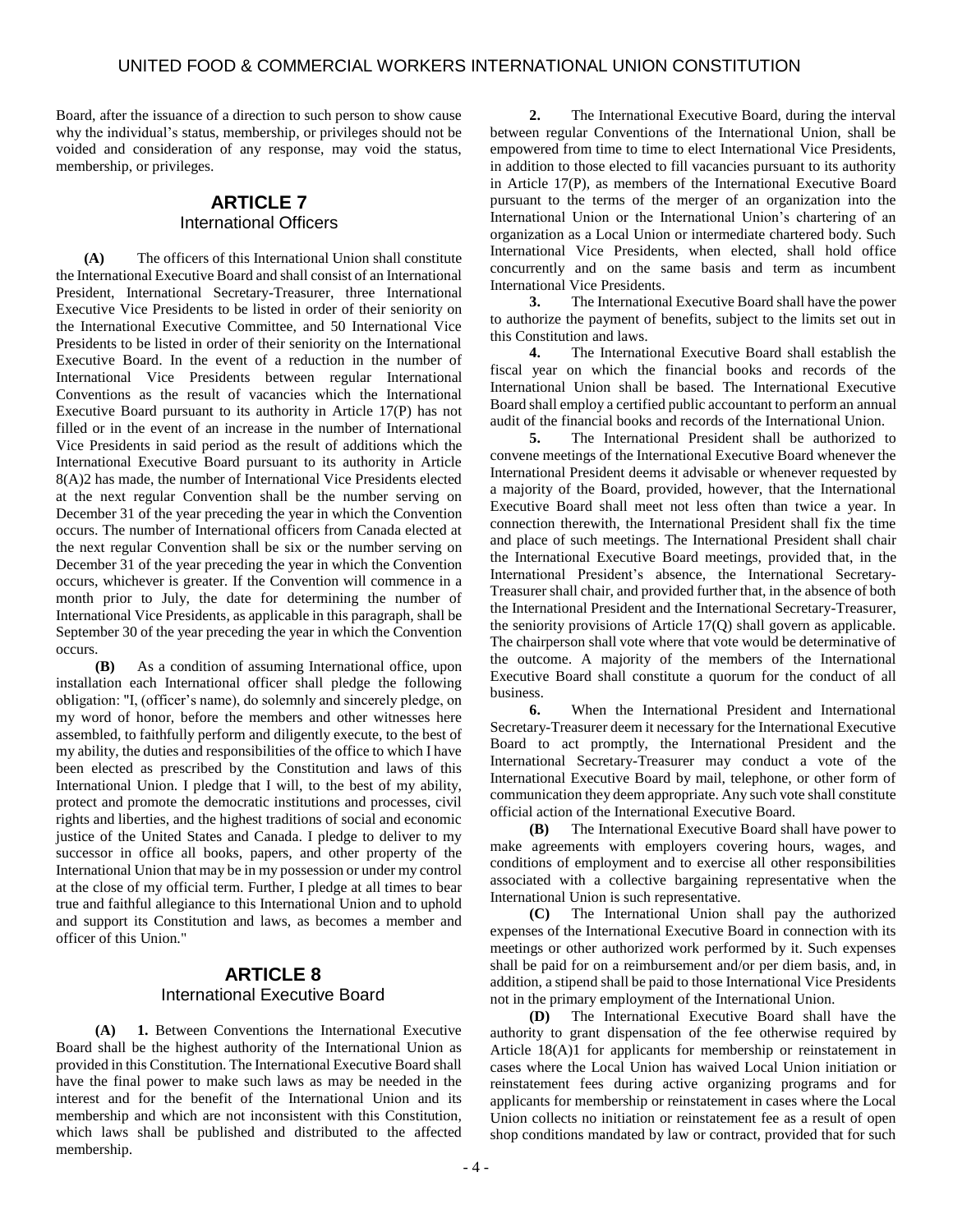open shop situations, any such dispensation shall not provide for a fee of less than 50 percent of the fee required by Article 18(A)1.

**(E)** The International Executive Board shall have authority to grant dispensation in the payment of initiation fees, Union dues, or other financial obligations relating to membership in those jurisdictions operating under laws or regulations which require that membership in good standing be a condition precedent to the filing or processing of petitions for certification or representation or the legal equivalent thereof, and where the circumstances are such that the International Executive Board deems such action to be necessary. Such dispensation, when granted, may include any part or portion of the financial obligations above referred to and shall be under such terms and conditions as the International Executive Board may stipulate.

**(F)** Recognizing that chartered bodies in Canada operate under circumstances different from those experienced by other chartered bodies in the jurisdiction of the International Union, the International Executive Board shall be empowered, in a manner not inconsistent with the purposes of this Constitution, to give special consideration to Canadian chartered bodies, upon the recommendation of the International officers in Canada. In further recognition of the distinctive legal, cultural, political, historical, and national circumstances in Canada, the International President, the International Secretary-Treasurer, the International Executive Committee, and the International Executive Board shall consult with the National Director, who may also hold the title of National President, and consider any recommendations of the International officers in Canada prior to carrying out their respective authority on matters directly affecting the membership in Canada. Further, in the event of any jurisdictional dispute arising between chartered bodies in Canada, the National Director, who may also hold the title of National President, and the International officers in Canada shall resolve such dispute, subject to an appeal to the International President and a further appeal to the International Executive Board.

**(G)** The International Executive Board shall have the authority to establish a program of union benefits and services for such categories of persons as it may designate who are not actively engaged in work within a collective bargaining unit represented by the International Union or any of its chartered bodies and to prescribe the rules governing membership in such program. Such program shall entitle its members to such rights and privileges consistent with Article 5.

**(H)** The International Executive Board may delegate any of its specific powers to the International Executive Committee or to the International President, to be exercised by the International Executive Committee or the International President on its behalf during the interval between meetings of the International Executive Board.

**(I) 1.** The International Executive Board by the vote of two-thirds of its members shall have the power to call a special Convention of the International Union to consider such questions as the International Executive Board by the same vote shall certify to it. A special Convention shall be convened by such procedures as a majority of the International Executive Board shall specify, which may include a specification that the delegates, but not votes, pursuant to the apportionment formula of Article 15(B), from each Local Union be reduced.

**2.** No sooner than 18 months from the time the last Convention was adjourned, seven or more Local Unions comprising not less than 25 percent of the membership of the International Union, acting by a vote of the majority of the members of each Local Union present and voting at a special meeting called for such purpose, may

submit a request for a special Convention, specifying the particular question or questions to be considered. The International Secretary-Treasurer shall, within 15 days of the receipt of such request, forward the request to all Local Unions for a membership vote. If Local Unions comprising at least two-thirds of the membership of the International Union, acting by a vote of the majority of the members of each Local Union present and voting at a special meeting for that purpose, shall, within 30 days after the receipt of the communication from the International Secretary-Treasurer, notify the International Secretary-Treasurer of the approval of the request for a special Convention, such special Convention shall be called as hereinafter provided. Special Conventions called at Local Unions' request shall be convened within four months after the receipt of the required approvals from Local Unions. The time and place of such a special Convention shall be designated by the International Executive Board and shall be set forth in a call to be issued by the International Secretary-Treasurer at least 90 days prior to its opening. A special Convention shall consider the question or questions specified to the International Executive Board as set forth in the request of the Local Unions, and such question or questions shall be stated in the call. At any such special Convention the International Executive Board shall have the right to present for consideration and action any matter or matters it deems necessary, in addition to those stated in the call.

**3.** Each Local Union President shall be a delegate to special Conventions by virtue of election to office, except, where a Local Union is entitled to or elects to send only one delegate to a special Convention, such delegate shall be elected by secret ballot. Where a Local Union is entitled to more than one delegate to special Conventions, the Local Union Secretary-Treasurer shall be a delegate by virtue of election to office, except, where a Local Union is entitled to or elects to send only two delegates to a special Convention, the second delegate shall be elected by secret ballot. The remaining delegates and alternates to which a Local Union is entitled shall be nominated and elected by secret ballot in accordance with the procedures for the nomination and election of Local Union officers as provided in Article 35 of this Constitution, except as provided in the procedures specified by the International Executive Board.

**(J)** The International Executive Board shall have the power to authorize and effectuate the merger of any other organization into the United Food and Commercial Workers International Union, where such merger can be effectuated without amendment to this Constitution. The International Executive Board may waive the application of any provision of this Constitution for a period not to exceed three years or January 1 of the year following the next regular International Convention, whichever occurs later, where such waiver is necessary to effectuate the merger; except that, the International Executive Board may approve beyond such period the per capita payable on members of the merging organization that is higher than that provided in Article 18(A)3 of this Constitution, as provided in a merger agreement with the merging organization. Where the effectuation of a merger of the United Food and Commercial Workers International Union with another organization requires amendment to this Constitution, the International Executive Board may authorize the International President and International Secretary-Treasurer to enter into discussions directed toward merger. Approval of such a merger shall be submitted by the International Executive Board to a regular Convention or to a special Convention called for by it for the purpose of considering the proposed merger.

**(K)** The International Executive Board shall have the power to authorize the voluntary merger of Local Unions of the United Food and Commercial Workers International Union or of an organization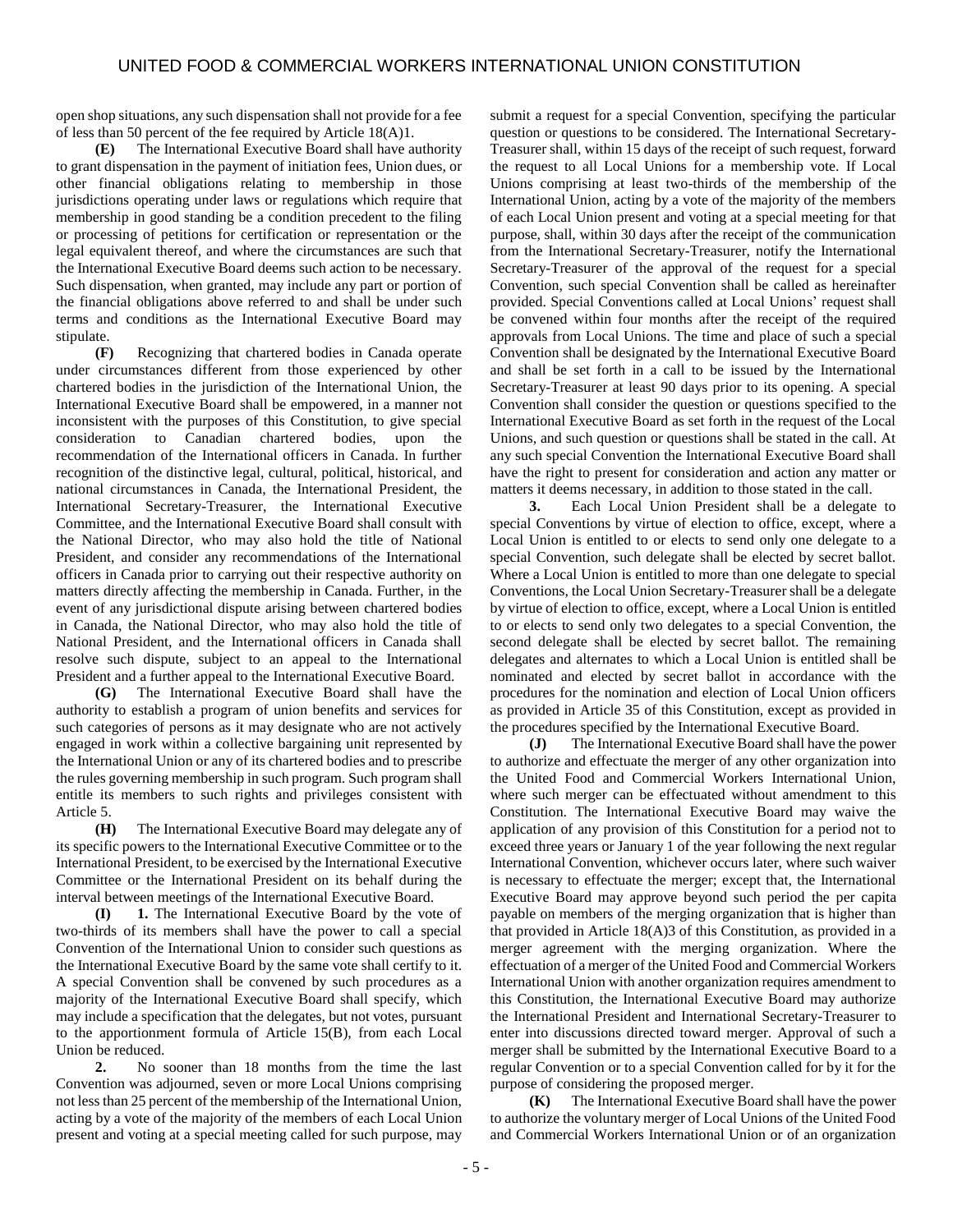not chartered by the United Food and Commercial Workers International Union into a Local Union of the United Food and Commercial Workers International Union. The International Executive Board shall have the authority to initiate and promote mergers between Local Unions pursuant to procedures adopted by the International Executive Board, where such merger would increase the ability of workers to unite with other workers in their industry or industries and improve their ability to secure better wages, benefits, and working conditions. The International Executive Board shall prescribe the conditions under which any such merger shall be effectuated, and may waive the application of any provision of Articles 34 and 35 of this Constitution for a period not to exceed the first full term of office following the merger, where such waiver is necessary to effectuate the merger. Further, the International Executive Board may approve Local Union bylaws providing for constitutional officers additional to those provided for in Article 34(A) where such approval would facilitate such merger. No merger will be approved by the International Executive Board without the membership of each affected Local Union voting separately in favor of the merger.

**(L)** The International Executive Board shall be empowered to affiliate this International Union with such national and international bodies as the International Executive Board believes is in the best interests of this International Union.

**(M)** If any provision of this Constitution shall be declared or shall otherwise become invalid or impaired by virtue of any federal, state, administrative law or provincial legislative enactment, or by virtue of any decision or regulation of any federal, state, or provincial court or administrative agency, the International Executive Board shall have the authority to suspend the operation of any such provision during the period of its invalidity or impairment and shall also have the authority to substitute a provision or provisions which, to the extent permitted by law, will meet the objections and which will be in accord with the intent and spirit of the invalid provision. The International Executive Board shall give written notice to all Local Unions and all intermediate chartered bodies after exercising this power. If any provision of this Constitution should be held invalid by operation of law or by any tribunal of competent jurisdiction, the remainder of this Constitution shall not be affected thereby.

#### **ARTICLE 9**

#### International Executive Committee

**(A)** The International President, International Secretary-Treasurer, and the three International Executive Vice Presidents shall, by virtue of their offices, constitute the International Executive Committee. The International President shall serve as chairperson of the International Executive Committee, and a record shall be kept of its decisions.

**(B)** The International Executive Committee shall purchase, manage, and control all real property of the International Union, and may sell, rent, lease, encumber, and improve the same in such manner as the majority of the International Executive Committee shall direct, but shall have no right to sell, convey, or encumber the current or a successor International headquarters without the approval of the International Executive Board.

**(C)** The title to the International headquarters and other real property currently held by the International Union, or which may hereafter be acquired, shall be vested by proper conveyance in the name of the International Union or a building corporation or the International Executive Committee and their successors in office, to be held by the International Union, the building corporation or the International Executive Committee in trust for the sole use and benefit of this International Union, provided that, the title to any real property held by the International Union in Canada shall be vested by proper conveyance in the name of the International Union or a building corporation or a trustee or trustees, and their successors in office, designated by the International Executive Committee, in accordance with the applicable law in Canada, in trust for the sole use and benefit of this International Union.

**(D)** The International Executive Committee shall perform such other duties as are provided in this Constitution and as may be directed from time to time by the International Executive Board. The International Executive Committee may delegate any of its specific authority to the International President, to be exercised by the International President on its behalf.

**(E)** No member of the International Executive Committee shall receive any additional compensation by virtue of their services in connection with the management and control of International headquarters or other real property of the International Union.

**(F) 1.** A trusteeship may be imposed by the International Union upon a chartered body to correct corruption or financial malpractice, including mishandling or endangering Union funds or property, or the funds or property of any trust in which the Union has an interest; assure the performance of collective bargaining agreements or other duties of a bargaining representative; restore democratic procedures; or otherwise carry out the legitimate objectives of the International Union, including the proper administration of the finances and other affairs of the chartered body, and the enforcement of compliance with federal, state, or provincial law, the Constitution or laws of the International Union, the approved bylaws of the chartered body, or the rules, decisions, or orders of the International Executive Board, the International Executive Committee, or International officers made within the scope of their authority under this Constitution. Whenever in the judgment of the International Executive Committee such action is required, it shall have the power to place such chartered body in trusteeship or take such other temporary action as it deems necessary, provided that any such action shall not be authorized in Canada unless concurred in by a majority of the International officers in Canada. Within 30 days following the imposition of a trusteeship, a hearing shall commence to determine whether the trusteeship is justified and shall be continued.

**2. a)** If a trusteeship is imposed, the International President shall appoint a trustee, who shall administer the affairs of the chartered body during the trusteeship. In Canada, such trustee shall be a member of a Canadian Local Union who shall be appointed following consultation with the National Director, who may also hold the title of National President. The trustee shall act under the supervision of the International President, who may remove the trustee at any time and appoint a successor.

**b)** The trustee shall take immediate charge of the affairs of the chartered body and shall have the right, upon demand, to all assets and records for the period that the trustee is in charge, to be held in trust for the benefit of the members of the chartered body. During the trusteeship, the assets of the chartered body shall be expended for the conduct of its affairs. If, after the trusteeship hearing, the International Executive Committee ratifies the imposition of the trusteeship, the International President may require the chartered body to bear the expenses incurred in connection with the imposition, servicing, administration, and termination of the trusteeship. The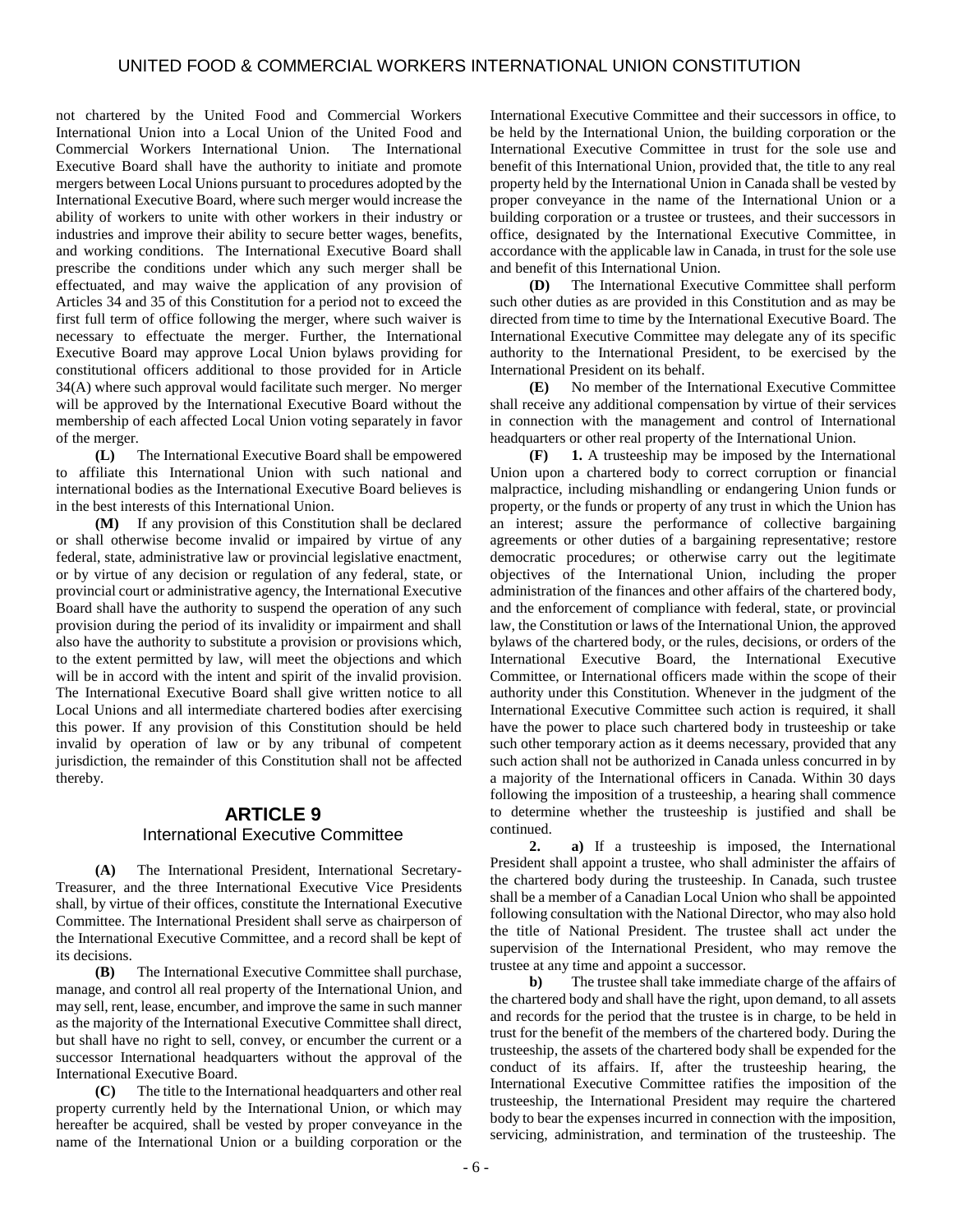trustee shall be bonded in sufficient amount as determined by the International Secretary-Treasurer to safeguard the assets of the chartered body.

**c)** When a trusteeship is imposed, the officers of the chartered body shall be suspended from office, and their functions shall pass to the trustee, who may delegate such functions to deputy trustees, and others as deemed necessary, subject to the approval of the International President. If the International Executive Committee determines after a hearing that the trusteeship is justified, and thereby ratifies the trusteeship, all officers within the chartered body shall immediately be removed, and the trustee may continue to delegate their functions as provided above. If the International Executive Committee determines that the trusteeship was not justified, or should not continue, the suspended officers shall be restored to their prior offices without loss of salary or benefits, unless otherwise determined in accordance with the procedures set forth in this Constitution.

**d)** At any time after the trusteeship has been ratified, the trustee shall have authority to bring disciplinary proceedings, including the filing of charges, against any member or former officer of the chartered body whom the trustee has reasonable grounds to believe has contributed to the conditions leading to the establishment of the trusteeship. The trustee may also file charges against any member for other violations of the individual's duties and obligations as a member, provided that in such case the trustee files charges with the International President within six months after the basis for the alleged violation has been discovered or should have been discovered. In any disciplinary proceeding held during the trusteeship, including any proceeding involving charges which were pending at the time the trusteeship was imposed, the accused shall be tried before a representative appointed by the International President. Trial proceedings shall be in accordance with the applicable provisions of Article 26(A), provided that such provisions are not inconsistent with the provisions of this Article. The representative appointed to conduct the trial shall, upon its completion, submit findings and recommendations to the International Executive Committee with the trial record. The International Executive Committee is thereupon authorized to issue its decision and take such disciplinary measures as the circumstances warrant. Appeals from the decision of the International Executive Committee may be taken to the International Executive Board in accordance with the applicable provisions of Article 26(C), provided that such provisions are not inconsistent with the provisions of this Article.

**e)** The autonomy of the chartered body shall be suspended during the period of the trusteeship, except that membership votes shall be held where required under Articles 23 and 38 and as otherwise required under this Article.<br> **f**) The trustee shall ma

**f)** The trustee shall make periodic reports to the International President on the progress of the trusteeship. The trustee shall also hold meetings of the membership not less than quarterly for the purpose of reporting to the membership on the affairs and transactions of the chartered body.

**3. a)** The trusteeship hearing shall be conducted in the vicinity of the chartered body involved by a hearing officer appointed by the International President, provided that the hearing officer shall be a member of a Canadian Local Union if the chartered body is located in Canada.

**b)** Adequate notice of the time, place, and subject of the hearing shall be sent by the International President to the members of the chartered body.

**c)** The chartered body shall have the right to be represented by its officers or suspended officers, who, subject to rules formulated by the hearing officer to prevent undue repetition, shall have the right to examine and cross-examine witnesses, present other evidence, and argue the case for or against trusteeship.

**d)** Members shall have a right to testify, subject to rules formulated by the hearing officer to prevent undue repetition. If a member alleges that the officers or suspended officers of the chartered body cannot adequately represent the member's interests, the hearing officer may determine, upon a sufficient showing, to permit the member to participate in the examination and crossexamination of witnesses, the presentation of other evidence, and the argument.

**e)** Any officer of the chartered body who refuses to produce any document relevant to the hearing shall be subject to charges and immediate suspension from office by the International Executive Committee pending proceedings under Article 9(G). Any employee who refuses to produce such records shall be subject to immediate suspension or termination from employment, as determined by the International Executive Committee.

**f)** The hearing officer may formulate whatever additional rules may be required to ensure a full, fair, and expeditious hearing.

**g)** All testimony shall be taken under oath, and a verbatim transcript shall be made of the hearing.

**h)** The hearing officer shall submit findings and recommendations to the International Executive Committee with the hearing transcript and exhibits.

**i)** Within 45 days from the date the hearing closes, the International Executive Committee shall issue its decision and order, which shall include its findings and determinations. Such decision and order shall be sent to the chartered body and made available to its members.

**j)** The International President shall make available for examination by the members of the chartered body, at the office of the chartered body, a copy of the hearing officer's findings and recommendations, the hearing transcript, and the hearing exhibits.

**4. a)** A decision and order of the International Executive Committee following the hearing specified in Article 9(F)3 may be appealed to the International Executive Board in accordance with the applicable provisions of Article 26(C) governing appeals to the International Executive Board.

**b)** A decision and order of the International Executive Committee determining that a trusteeship is justified shall constitute ratification or authorization of the trusteeship by the International Union, unless reversed on appeal.

**5. a)** The trusteeship shall continue for such period as the International Executive Committee shall consider necessary for the reorganization or stabilization of the affairs of the chartered body to achieve the purposes of the trusteeship; provided, however, that the body in trusteeship shall have the right to petition for removal of the trusteeship at intervals of not less than six months following the establishment of the trusteeship. Any such petition must first be duly signed by a majority of the active members of the chartered body and then filed with the International President.

**b)** Upon receipt of such petition, the International President shall at the earliest practicable time hold an inquiry to determine whether the trusteeship shall continue. The inquiry shall be conducted by a representative appointed by the International President, under rules formulated to ensure a full, fair, and expeditious inquiry. Due notice of the time and place of the inquiry shall be given to the members of the chartered body.

**c)** The representative holding the inquiry, at its conclusion, shall submit findings and recommendations to the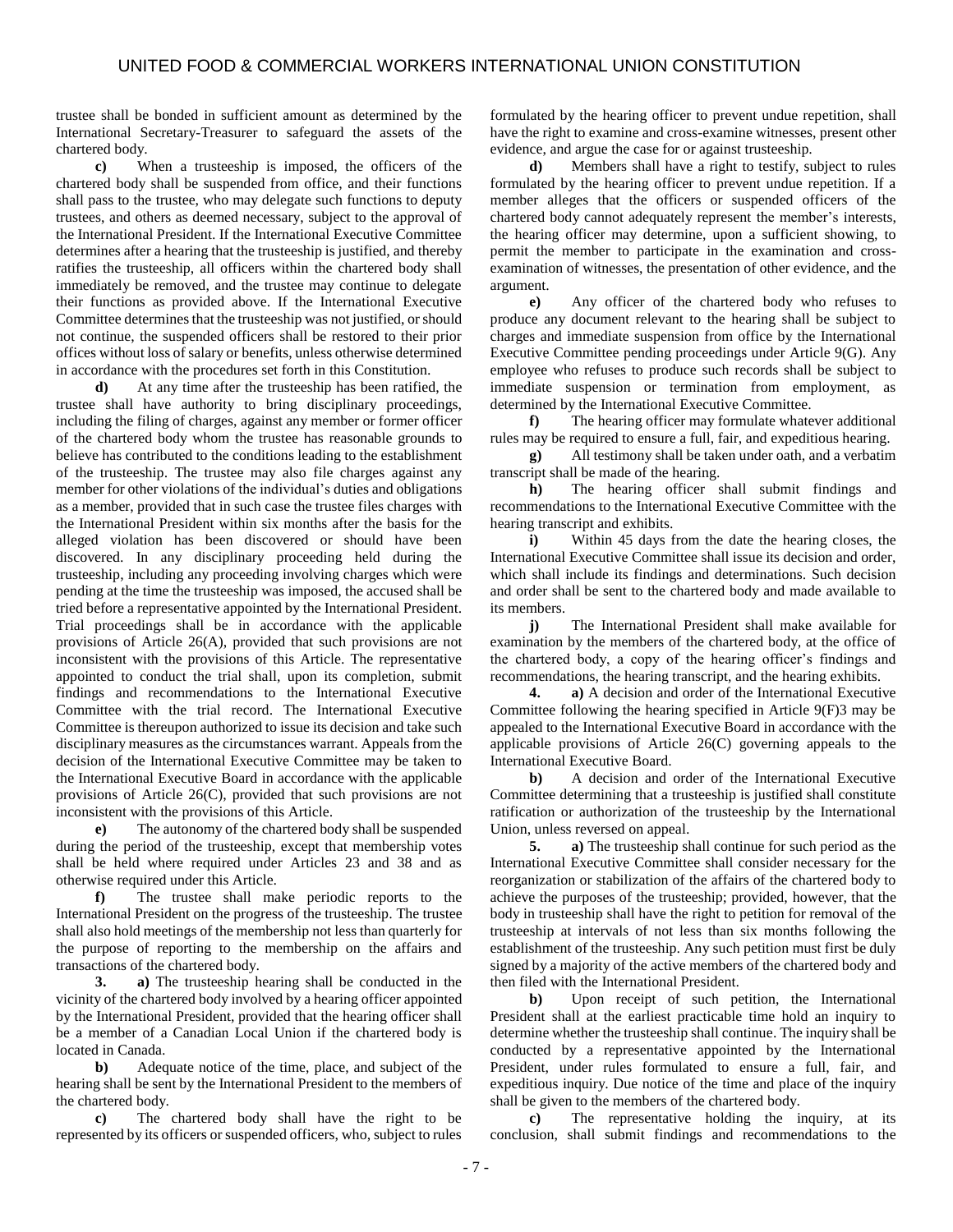International Executive Committee. The decision of the International Executive Committee shall include its findings and recommendations and shall be sent to the members of the chartered body.

**d)** The decision of the International Executive Committee may be appealed to the International Executive Board by any member of the chartered body in accordance with the applicable provisions of Article 26(C).

**6.** Prior to the conclusion of the trusteeship, the trustee shall review the bylaws of the chartered body and shall submit recommendations for amendment to the membership in accordance with the applicable provisions of Article  $32(A)$ . Prior to the conclusion of the trusteeship, the trustee shall conduct a new election for all offices of the chartered body in accordance with the Constitution of the International Union and the bylaws of the chartered body.

**7.** When the trusteeship is terminated upon order of the International Executive Committee, the trustee shall return all assets and records to the chartered body and shall make an accounting of the trusteeship to the International Executive Committee and the chartered body.

**8.** No obligation or liability of a chartered body which may have been incurred prior to the imposition of a trusteeship shall be assumed by or become an obligation of the International Union. No obligation or liability of a chartered body which has been placed in trusteeship, including obligations under existing collective bargaining agreements incurred subsequent to the institution of such trusteeship, shall become an obligation of the International Union, unless specifically authorized or assumed by the International Executive Board.

**(G)** Whenever the activities of any member or officer of a chartered body involve, in the judgment of the International Executive Committee, an emergency situation injurious to the welfare or best interests of the International Union or a chartered body, the International Executive Committee is authorized to assume original jurisdiction in such matter, even though charges may have been filed with another body and are pending. Under such circumstances, the International Executive Committee may suspend the person from membership or office, but it shall be required to accord such member or officer a hearing, upon notice of the charges against the individual, and the hearing shall commence within 30 days of such suspension. The International Executive Committee shall have authority to appoint a temporary successor to any officer thus suspended, to serve until the charges are disposed of. Such hearing shall be conducted by a representative appointed by the International President, and the proceedings shall be in accordance with the applicable provisions of Article 26(A), provided that such provisions are not inconsistent with the provisions of this paragraph. Following such hearing, the International Executive Committee is authorized to take such disciplinary action as the circumstances warrant, including removal from office. Appeal from the decision of the International Executive Committee may be taken to the International Executive Board. Procedure on appeals shall be governed by the applicable provisions of Article 26(C).

**(H)** Whenever, in the judgment of the International Executive Committee, a chartered body is working against the best interests of the International Union, including, but not limited to, violation of the provisions of the Constitution and laws of the International Union, the International Executive Committee shall have the authority to expel such chartered body after a hearing conducted pursuant to the applicable provisions of Article 9(F), subject to an appeal to the International Executive Board; provided

that any such action shall not be authorized in Canada without consulting with the National Director, who may also hold the title of National President, and having the support of a majority of the International officers in Canada.

#### **ARTICLE 10**  International President

**(A)** The International President shall be the chief executive officer of the International Union and shall exercise supervision over the affairs of the International Union.

**(B)** It shall be the duty of the International President to preside at all Conventions, appoint all committees, unless otherwise ordered by the Convention, and sign all official documents of the International Union, as applicable.

**(C)** The International President shall manage, conduct, and edit any official membership publications and any other publications of the International Union, subject to such editorial policy as may be established by the International Executive Committee.

**(D)** The International President, in consultation with the International Secretary-Treasurer, shall have the authority to manage and control all assets of the International Union, except as otherwise provided in Article 9 of this Constitution. The International President shall have the authority, between meetings of the International Executive Board, to direct and approve the expenditure of the funds of the International Union as shall be necessary or advisable in carrying out the principles and objectives of the International Union and for any additional purposes and objectives not inconsistent therewith which will further the general interest and welfare of the International Union. Such expenditures shall be paid from the funds of the International Union and shall be paid by check cosigned, or electronic transfer authorized, by the International President and the International Secretary-Treasurer, provided that, in the event of a vacancy in either of such offices, the seniority provisions of Article 17(Q) shall govern as applicable. The International President shall have the authority to invest the surplus funds of the International Union where the International President deems it advisable, subject to the approval of the International Executive Committee. The International President shall be further empowered to do all acts, whether or not expressly authorized in this Constitution, which the International President deems necessary or proper for the protection of the assets of the International Union, subject to the approval of the International Executive Committee. No expenditure of International Union funds shall be made except upon authorization of the International President, except as otherwise provided in this Constitution.

**(E) 1.** The International President shall have the authority to interpret the Constitution and laws of the International Union and to decide all questions relating thereto, subject to an appeal to the International Executive Board. The International President shall have the authority to resolve any dispute between chartered bodies, between chartered bodies and members thereof, or between chartered bodies and the International Union, for which no appeal to the International President, International Executive Committee, or International Executive Board is otherwise provided in this Constitution, and to direct such steps as may be necessary to resolve the dispute, provided that any appeal or request for intervention pursuant to such authority is filed with the International President within 45 days from the decision or action which is the subject of the dispute; except that, the International President, for good cause shown, may extend the time within which any such appeal or request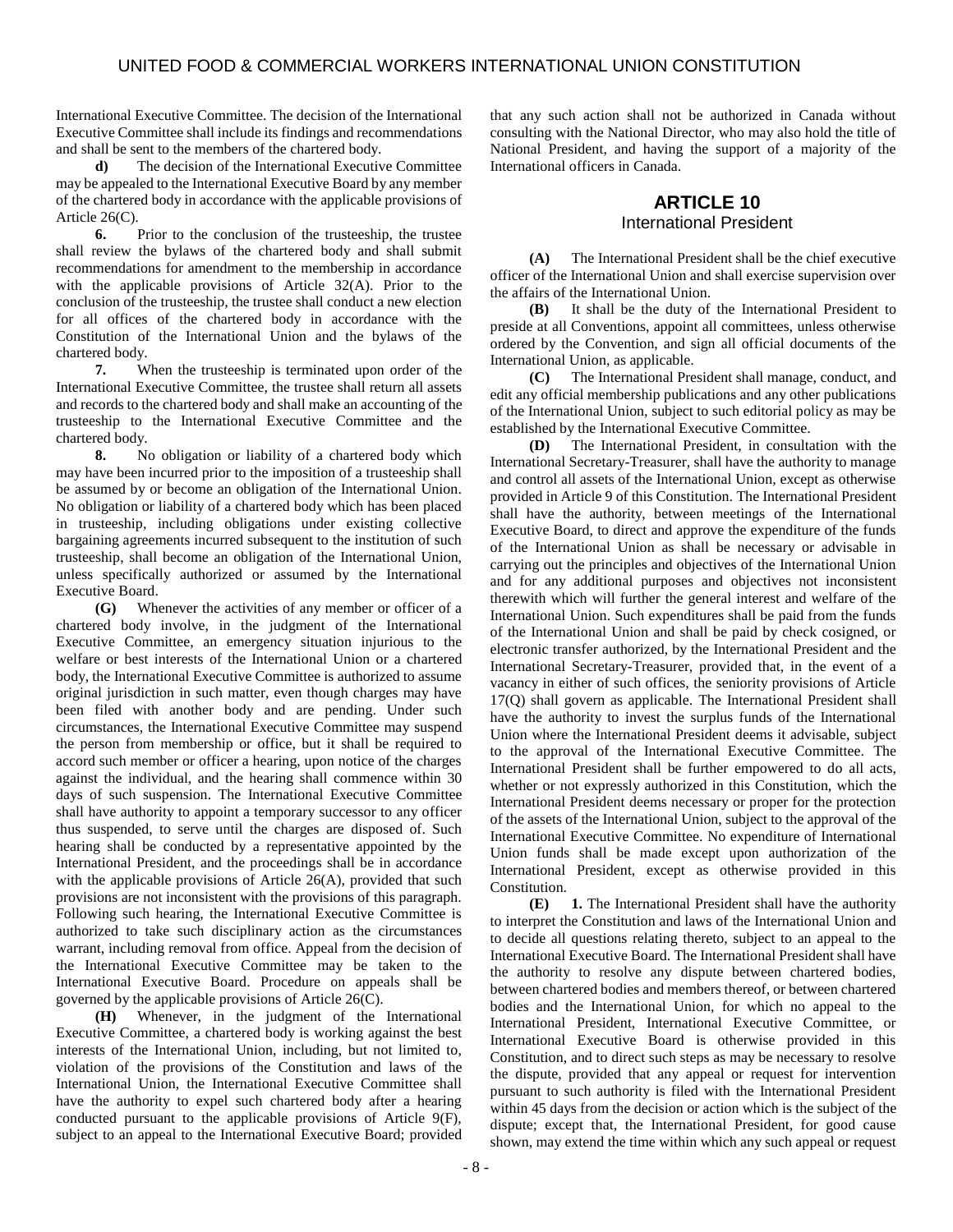may be filed. The decision of the International President regarding such dispute may be appealed to the International Executive Board not later than 30 days after such decision has been rendered.

**2.** The International President shall not have the authority to direct any change in a chartered body's disposition of a member's grievance arising out of a collective bargaining agreement between the chartered body and an employer.

**(F)** The International President, in consultation with the International Secretary-Treasurer, shall establish and maintain such departments, divisions, and offices as are necessary to effectively administer the International Union's affairs. Further, the International President, in consultation with the International Secretary-Treasurer, shall employ and fix the compensation and other terms of employment of directors, department heads, assistants, field representatives, and professional and other personnel that the International President deems advisable for the purpose of carrying out the duties of the International President's office and to effectively administer the affairs of the International Union. Such personnel shall work under the supervision of the International President. The International President shall have the authority to terminate the employment of any such personnel in the best interest of the International Union, subject to an appeal to the International Executive Committee, provided that there is no other grievance procedure authorized by the International Union.

**(G)** The International President, or designated representatives of the International President, are authorized to visit any chartered body and attend and participate in any meeting, conference, or convention, including those of chartered bodies, in order to lend assistance, to examine the records and inspect the operations, or otherwise to further the objectives of the International Union.

**(H)** The bond of the International President shall be in such amount as the International Executive Board shall deem sufficient to fully protect the International Union and shall be furnished by a surety company approved by the International Executive Board, the premium thereof to be paid by the International Union.

**(I)** The International President, or a designated representative of the International President, is hereby authorized, by virtue of the International President's office, to attend as an official delegate of the International Union all meetings, conferences, or conventions that may be held where the International Union is entitled to representation or where the best interest of the International Union may be served by the International President's presence. Where the International Union is entitled to more than one representative at any such meeting, conference, or convention, the International Secretary-Treasurer is authorized, by virtue of the International Secretary-Treasurer's office, to attend as an official delegate. The International President is further authorized to appoint such additional delegates as the International Union may be entitled to send to such meetings, conferences, or conventions.

**(J)** The International President shall receive in regular installments an annual salary to be determined by the International Executive Board. The International President shall also receive reimbursement for all expenses incident to the conduct of the International President's office. Salary determinations by the International Executive Board once made shall constitute a new minimum.

#### **ARTICLE 11**  International Secretary-Treasurer

**(A)** The International Secretary-Treasurer shall be the chief administrative officer of the International Union and shall have custody of all books, papers, funds, assets, property, and effects of the International Union. The International Secretary-Treasurer shall conduct all correspondence pertaining to the International Secretary-Treasurer's office and shall maintain custody of the minutes of the International Executive Board meetings.

**(B)** The International Secretary-Treasurer shall collect all moneys due the International Union and shall deposit all funds in responsible depositories in the name of the United Food and Commercial Workers International Union. The International Secretary-Treasurer shall keep accurate account between the International Union and its chartered bodies and shall furnish an annual financial statement, as well as interim quarterly itemized financial statements, including a balance sheet and statement of income and expenses, of the International Union to each member of the International Executive Board and to the President of each Local Union.

**(C)** The International Secretary-Treasurer shall furnish, at the expense of the International Union, all forms and materials for the transaction of business between the International Union and the Local Unions. No chartered body shall use any forms for the transaction of such business except those furnished or approved by the International Secretary-Treasurer. The International Union shall pay all duties on supplies shipped outside the borders of the United States.

**(D)** All income received from interest, rents, lease, or sale of any property of the International Union, or any part thereof, shall be received by the International Secretary-Treasurer as provided for in the Constitution and laws of this International Union, and shall become a part of the general assets of the International Union.

**(E)** Negotiable bonds and other securities shall be placed in safekeeping with a responsible registered broker or other depository in the name of the United Food and Commercial Workers International Union. Access to any safe deposit box shall be obtained only on the signature of the International President, the International Secretary-Treasurer, or the senior International Executive Vice President.

**(F)** The International Secretary-Treasurer shall promptly notify the International Executive Board of the results of the votes cast on all propositions submitted to it.

**(G)** The International Secretary-Treasurer shall have the International Union's names, logos, and union shop identification cards, or other indicia of union shop identification registered in each state, province, and territory where required; provided that, in Canada, such registration shall be taken in consultation with the National Director, who may also hold the title of National President.

**(H)** The International Secretary-Treasurer shall remit per capita to bodies with which the International Union is affiliated.

**(I)** The International Secretary-Treasurer shall be furnished with a seal, which shall be fixed to official and important documents, as may be required by applicable law, and shall deliver to the International Secretary-Treasurer's successor in office all property, funds, assets, and effects in the International Secretary-Treasurer's possession belonging to the International Union.

**(J)** The bond of the International Secretary-Treasurer shall be of such amount as the International Executive Board shall deem safe to fully protect the International Union and shall be furnished by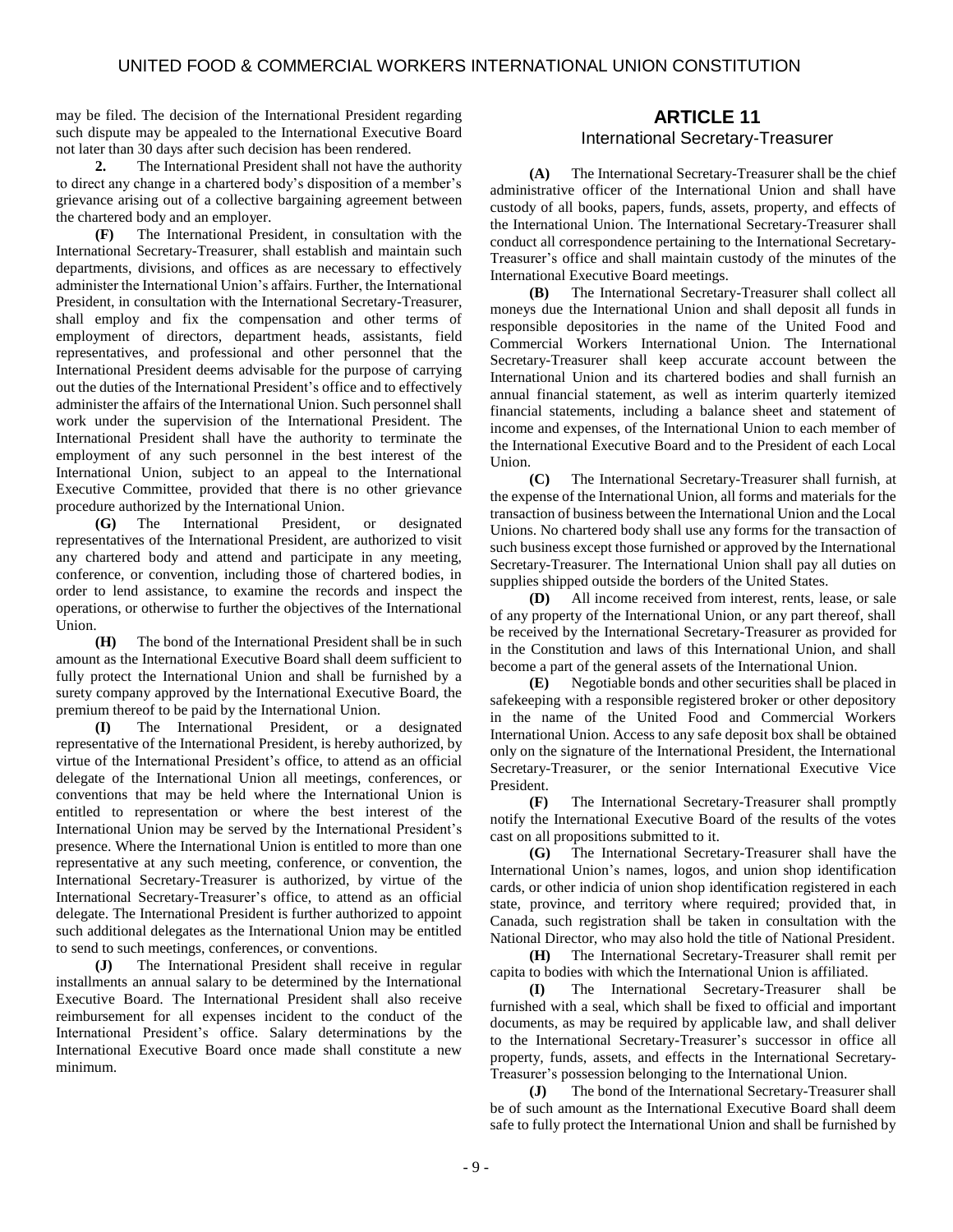a surety company approved by the International Executive Board, the premium thereof to be paid by the International Union.

**(K)** Constitutions and membership cards shall be furnished to Local Unions by the International Secretary-Treasurer at the expense of the International Union in such number as may be required. The Local Union President shall, upon request, provide membership status and, if consistent with the Local Union's practice, issue such membership card, or similar membership card which has been approved by the International Secretary-Treasurer, to each member of the Local Union.

**(L)** The International Secretary-Treasurer shall provide for the bonding of such officers, representatives, and employees of the International Union and its chartered bodies as the International Secretary-Treasurer deems advisable, with a surety company approved by the International Executive Board. Each such officer, representative, or employee shall be bonded by said company in an amount adequate to protect the chartered body from loss. The minimum amount of such bond shall be \$2,500, or whatever higher amount may be required by applicable law. Such bond shall run to the International Union and its cost shall be borne by the chartered body involved or the International Union, as applicable. To ensure adequate and proper bonding, the International Secretary-Treasurer shall establish such procedures as the International Secretary-Treasurer deems necessary for compliance by chartered bodies with this section.

**(M)** The International Union shall have the authority, without notice, to obtain or make an audit, inspection, or examination of all books, records, and other documents of any chartered body. The International Secretary-Treasurer, in conjunction with the International President, shall exercise the foregoing authority through the assignment of personnel as they deem necessary. In Canada, said authority shall be exercised as provided in this paragraph, following consultation with the National Director, who may also hold the title of National President.

**(N)** The International Secretary-Treasurer shall receive in regular installments an annual salary to be determined by the International Executive Board. The International Secretary-Treasurer shall also receive reimbursement for all expenses incident to the conduct of the International Secretary-Treasurer's office. Salary determinations by the International Executive Board once made shall constitute a new minimum.

**(O)** The International Secretary-Treasurer shall conduct the International Secretary-Treasurer's office in consultation with the International President and in accordance with this Constitution. The International Secretary-Treasurer shall perform such other duties and responsibilities as may be delegated to the International Secretary-Treasurer by the International Executive Committee or International Executive Board.

#### **ARTICLE 12**

#### International Executive Vice Presidents and International Vice Presidents

**(A)** The International Executive Vice Presidents shall fulfill their responsibilities as members of the International Executive Committee as set forth in this Constitution.

**(B)** It shall be the duty of the International Executive Vice Presidents and International Vice Presidents to provide such assistance to the International President as the International President may require, to perform such other work under the International President's direction as the International President may request, and

to make regular reports on the progress of organizational work assigned to them and with respect to any other duties or functions which they have been directed to perform.

**(C)** A minimum of 50 percent of the International Vice Presidents shall not be in the primary employment of the International Union. A minimum of three International officers from Canada elected pursuant to Article 7(A) shall not be in the primary employment of the International Union. The International officers from Canada shall be residents of Canada and members of Local Unions chartered in Canada and the International Vice Presidents shall be nominated by Canadian Local Unions and elected by a majority vote of the delegates representing Canadian Local Unions at the next regular International Convention. The International Executive Vice President or, alternatively, the International Vice President designated number one for purposes of nomination and election of International Vice Presidents in Canada and elected by the delegates representing the Canadian Local Unions shall be appointed National Director, and may also hold the title of National President.

#### **ARTICLE 13**  International Board of Audit

Six International Vice Presidents elected annually by the International Executive Board, who are not in the primary employment of the International Union, shall constitute a Board of Audit. As soon as practicable each year, the Board of Audit shall meet at the office of the International Secretary-Treasurer for the purpose of reviewing the report of the certified public accountant retained by the International Executive Board to audit the financial books and records of the International Union. The financial statements of the certified public accountant and the report of the Board of Audit, which shall be certified and sworn to, shall be furnished to each Local Union and each International officer.

#### **ARTICLE 14**  Regular International Conventions

**(A)** The United Food and Commercial Workers International Union shall meet in regular Convention in 2023 and every five years thereafter, at a time between April 1 and August 31 of each Convention year, to elect the officers of the International Union and to transact such other business as may come before the Convention. The dates and place of the regular Convention shall be determined by the International Executive Board, and the Executive Board shall make the necessary arrangements for holding such Convention.

**(B)** The International Secretary-Treasurer shall issue a Convention call to each Local Union in the first ten days of the month which is seven months prior to the month in which the Convention will commence; except that, if the Convention will commence in the first 15 days of the month, the Convention call shall be issued in the first ten days of the month which is eight months prior to the month in which the Convention will commence. Such call shall state the dates and place of the Convention as determined by the International Executive Board.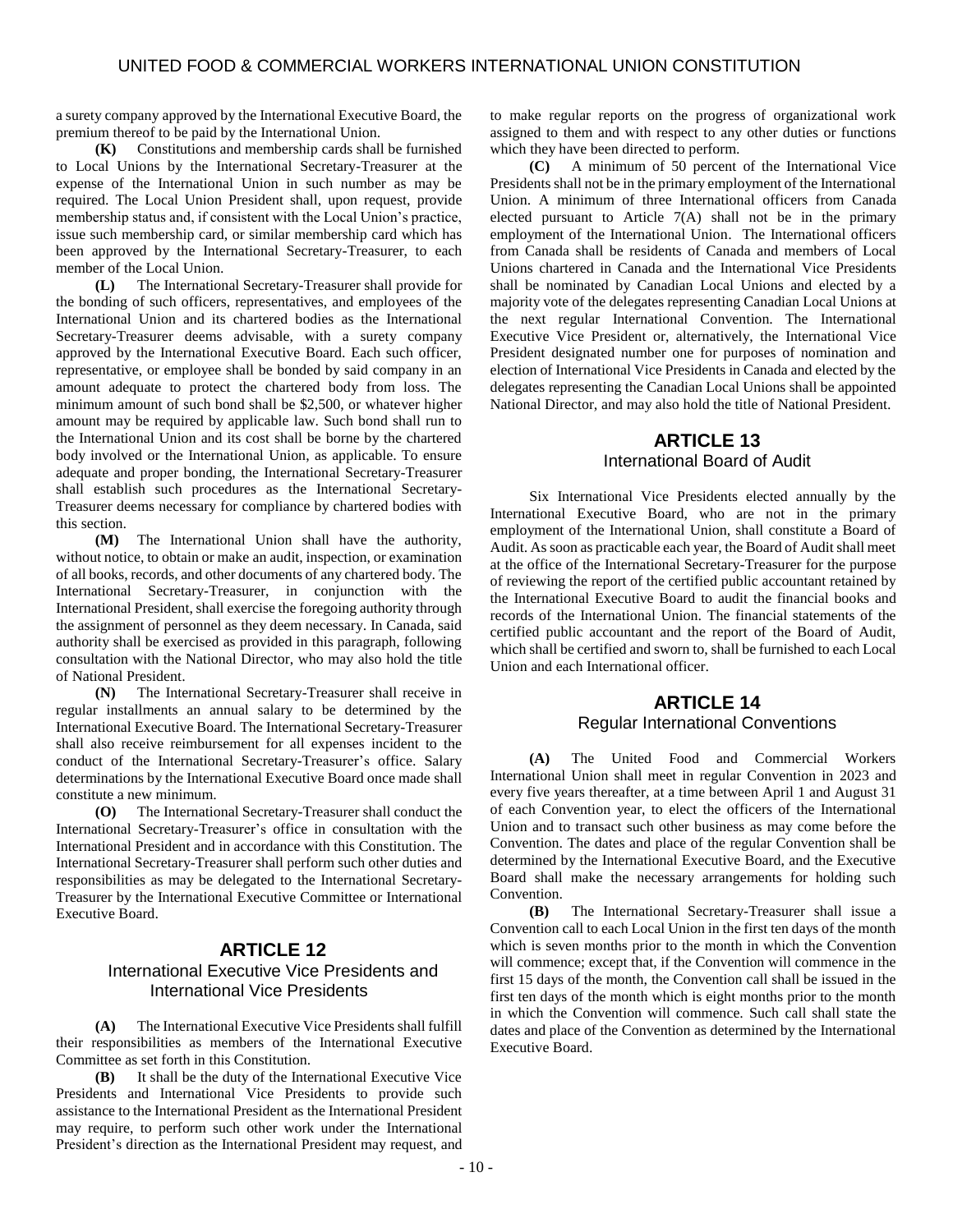## **ARTICLE 15**

#### Regular International Convention Delegates

**(A)** At the time the Convention call is issued, the International Secretary-Treasurer shall inform each Local Union of the number of delegates to which it is entitled and shall furnish each Local Union President with credential forms, in duplicate, for delegates and alternates. The Local Union's President shall remit the completed original credentials and the results of the election to the International Secretary-Treasurer, in a format designated by the International Secretary-Treasurer, immediately after the Local Union elects its delegates and alternates. Credentials must be received by the International Secretary-Treasurer 60 days prior to the convening of the Convention. The completed duplicate credentials shall be retained by the delegates and alternates and presented to the Credentials Committee immediately prior to the convening of the Convention. Each credential must be signed by the Local Union President.

**(B) 1.** Local Unions shall be apportioned Convention delegates and votes in accordance with the following formula:

| Number of             |                | Number of        |
|-----------------------|----------------|------------------|
| <b>Active Members</b> |                | <b>Delegates</b> |
| in Local Union        |                | and Votes        |
|                       |                |                  |
| 1                     | $\overline{a}$ | 500  1           |
| 501                   |                |                  |
| 1,001                 |                | $1,750$ 3        |
| 1,751                 |                |                  |
| 2,501                 |                |                  |
| 3,251                 |                |                  |
| 4,001                 |                |                  |
| 4.751                 |                |                  |
| 5,501                 | $\overline{a}$ |                  |
| 6,251                 |                |                  |
| 7,001                 |                |                  |
| 7,751                 |                |                  |
| 8,501                 |                |                  |
| 9,251                 | $\overline{a}$ |                  |
| 10,001                |                |                  |
| 10,751                |                | $11,500$ 16      |
| 11,501                | $\overline{a}$ |                  |
| 12,251                |                |                  |
| 13,001                |                |                  |
| 13,751                |                | 14,500 20        |
| 14,501                |                |                  |
| 16,001                | -              |                  |
| 18,001                |                |                  |
| 21,001                | -              |                  |
| 24,001                | $\overline{a}$ | 29,000 25        |
| 29,001                | $\overline{a}$ |                  |
| 34,001                |                |                  |
| 39,001                |                | 44,000 28        |
| 44,001                | $\overline{a}$ |                  |
|                       |                |                  |

And an additional delegate and vote for each 5,000 active members, or fraction thereof, above 49,000 active members.

**2.** Any intermediate chartered body with any bargaining units and active members directly affiliated with the intermediate chartered body, rather than with a Local Union, shall be apportioned delegates and votes based on the number of active members directly

affiliated with it and in accordance with the formula of Article 15(B)1. Apportionment of delegates and votes shall be based on only those active members directly affiliated with the intermediate chartered body, and only such members shall be eligible to represent the intermediate chartered body as delegates and alternates to the Convention. Wherever the term "Local Union" or "Local Unions" is used in Articles 14, 15, 16, and 17 of this Constitution, it shall be deemed to encompass any intermediate chartered body with any directly affiliated bargaining units and active members.

**(C)** The number of delegates apportioned to a Local Union shall be determined by the International Secretary-Treasurer upon the basis of its average monthly active membership for the 12 calendar months ending with the next to last month prior to the month in which the Convention call is issued. Each Local Union may elect a number of alternates, as determined by the Local Union Executive Board prior to nominations, up to the number of delegates to which it is entitled, in accordance with the procedures for the election of delegates.

**(D)** If a vacancy occurs in the Local Union's delegation, the alternate who was elected by the greatest number of votes, or, in the case of a tie, the alternate chosen by a vote of that Local Union's remaining delegates, shall succeed to the vacancy; provided that, if the vacancy occurs as the result of a temporary absence from the Convention, the vacancy shall be filled only if such Local Union's seated delegates decide to fill such vacancy, in which case, the vacancy shall be filled for the period of the delegate's absence. An alternate succeeding to a vacancy shall have neither voice nor vote until recognized by the Credentials Committee.

**(E)** Each Local Union President shall be a delegate to the regular Convention by virtue of election to office. Where a Local Union is entitled to more than one delegate to the Convention, the Local Union Secretary-Treasurer shall be a delegate by virtue of election to office. The remaining delegates and alternates to which a Local Union is entitled shall be nominated and elected by secret ballot in accordance with the procedures for the nomination and election of Local Union officers as provided in Article 35(C) of this Constitution, except as provided in this Article; provided that, if a Local Union is entitled to only one delegate and decides to have an alternate in addition to that delegate, the alternate shall be the Local Union Secretary-Treasurer. Where an election of delegates or alternates is to be conducted, nominations for all delegates and nominations for all alternates shall precede the conduct of the elections. Nominations shall not be conducted by petition. The election shall be conducted at polling places, by mail referendum, or other method approved by the International Executive Board. No member shall run for both delegate and alternate. Each active member voting shall be entitled to cast a number of votes for delegates and alternates up to the number of delegates and alternates which the Local Union is entitled to or chooses to elect, but in no event may a member cast more than one vote for any one nominee. Such delegates and alternates shall be elected by plurality vote in descending order of the votes received, starting with the nominee receiving the highest number, up to the number of delegates and alternates which the Local Union is entitled to or chooses to elect, whichever is the lesser. In the event of a tie that affects the outcome, there shall be a runoff election among the tied nominees. As provided in this paragraph, the Local Union President or Secretary-Treasurer shall be a delegate or alternate to the Convention without separate nomination and election as a delegate or alternate, provided that the President or Secretary-Treasurer was elected by the Local Union membership in the Local Union's election of officers.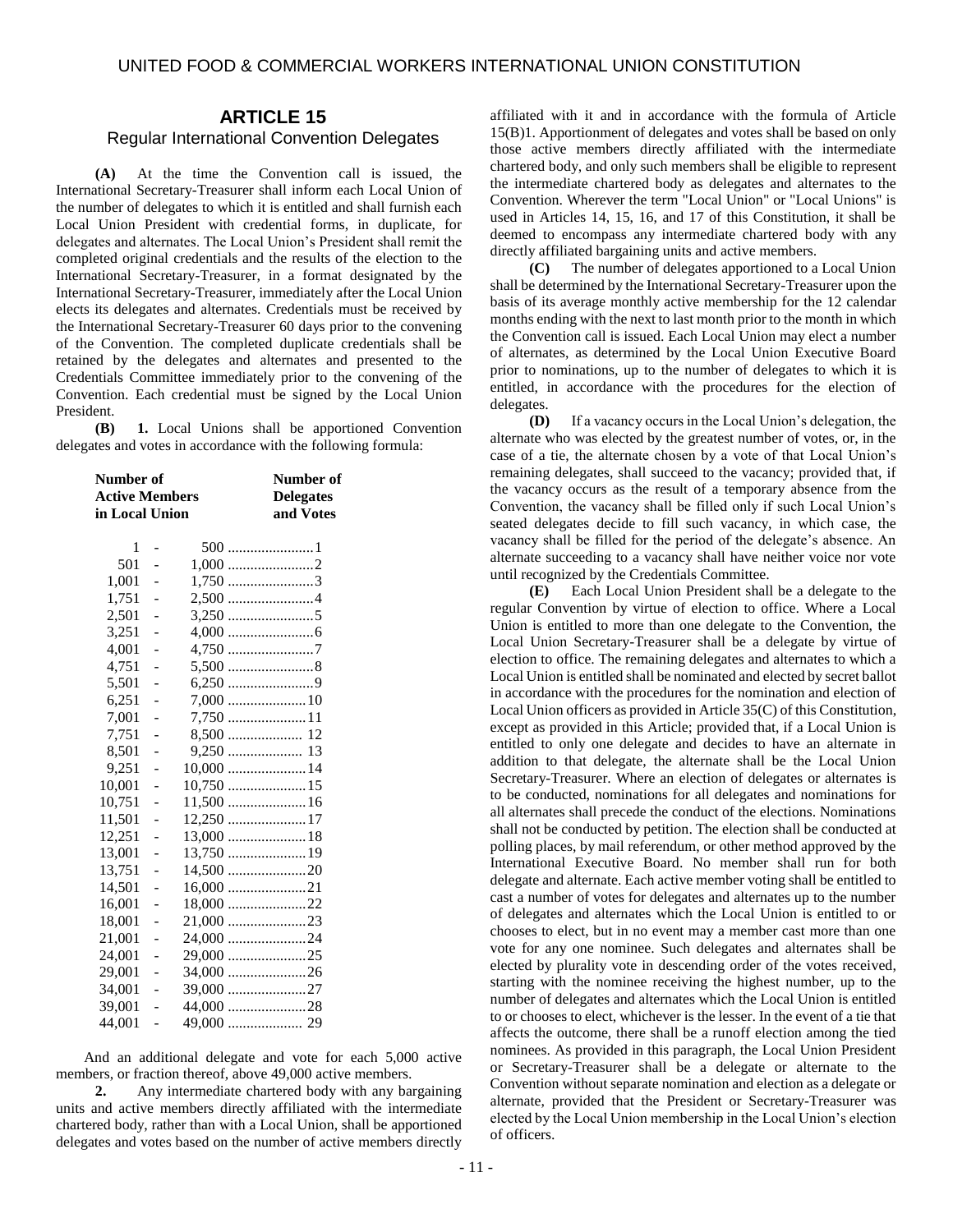**(F)** The nomination and election of delegates to the Convention shall be conducted at any time during the four-month period following the month in which the Convention call is issued. The election of delegates to the Convention shall be conducted by secret ballot. Not less than 15 days prior to the nomination of delegates, notice shall be mailed by the Local Union to each member at the member's last known home address, setting forth the times, dates, and places for conducting the nomination of delegates to the Convention. Not less than 15 days prior to the election of delegates, notice shall be mailed by the Local Union to each member at the member's last known home address, setting forth the times, dates, and places for conducting the election. Notice of nominations and election may be combined into a single notice, which shall be mailed not less than 15 days prior to nominations.

**(G)** Any active member of the International Union, as defined in Article 4(B) of this Constitution, shall be eligible to vote for Local Union delegates to the Convention in the Local Union through which the individual holds membership.

**(H) 1.** Any active member of the International Union, as defined in Article 4(B) of this Constitution, who has been an active member of the International Union, or who had been a member of another organization merged with or chartered by the International Union or merged into a Local Union of the United Food and Commercial Workers International Union, for a continuous aggregate of at least 12 months preceding the month in which the Convention call is issued, shall be eligible to be a delegate to the Convention from the Local Union through which the individual holds membership at the time of nominations, provided that said member maintains continuous active membership in said Local Union during the interval between the election and the commencement of the Convention.

**2.** Nothing herein contained shall be so construed as to disqualify any member who accepts a salaried position with a national American labor federation with which the International Union is affiliated, the Canadian Labour Congress, the International Union, or any of its chartered bodies, or any state or local labor bodies of a national American labor federation to which the International Union has approved its Local Unions to affiliate or to disqualify the delegate or delegates of a Local Union reorganized within a period of less than one year. A Local Union not duly chartered by the International Union at the time the Convention call is issued shall not be entitled to representation in the Convention of the International Union.

**(I) 1.** Not more than 15 days subsequent to the election of delegates in a Local Union, all challenges to the election of such delegates shall be submitted to the Local Union general election chairperson. The Local Union general election chairperson and election judges shall consider any such challenge and take such remedial action as they deem appropriate. Not more than 15 days subsequent to the decision of the Local Union general election chairperson and election judges respecting such challenge, an aggrieved challenging party may submit an appeal to the International President. Where a Local Union fails to rule on such challenge within 30 days of the Local Union election of delegates, a challenging party may submit an appeal to the International President not later than 15 days thereafter. The International President shall take whatever steps are deemed necessary to resolve the challenge to the election and enforce the decision.

**2.** The decision of the International President may be appealed to the Credentials Committee not later than 15 days after such decision has been rendered. Such appeal shall be sent to the International Secretary-Treasurer, who shall refer such appeal to the

Credentials Committee, which shall consist of not less than five uncontested delegates who shall be appointed by the International President not less than 20 days prior to the convening of the Convention. This committee shall meet prior to the convening of the Convention at the call of the International President to consider and resolve all appeals. This committee shall also independently review the credentials of all delegates and shall resolve all questions of irregularity. The committee shall report its rulings on appeals and irregularities to the Convention on the first day thereof. It may meet during the Convention at the call of the International President. The rulings of the committee shall be in force pending review by the Convention.

**3.** Any challenge or appeal which could have been presented in compliance with these filing requirements, but was not, shall be deemed to have been waived.

**(J)** The ballots and all other records pertaining to the nomination and election of delegates, including the membership mailing lists which were used to send the notices of the nomination and election of delegates, shall be preserved for not less than one year by the Local Union President.

**(K)** A Local Union may elect fewer than its quota of delegates, provided that such determination be made by the Local Union membership prior to or at the nominating meeting. The number of votes to which a Local Union is entitled at the Convention on all recorded votes shall be divided equally among the seated delegates present.

**(L)** In the case of a Local Union entitled to two or more delegates, the delegates shall choose a chairperson and alternate chairperson of the delegation.

**(M)** The International Union shall pay for the reasonable and necessary cost of transportation of the duly elected delegates to and from each regular International Convention. Local Unions may pay all or a portion of their delegates' other authorized expenses connected with attendance at the Convention. Where a Local Union pays for the expenses or the salary, wages, or lost time, not including vacation pay, of one of its delegates, it shall pay for the expenses or the salaries, wages, or lost time, not including vacation pay, of all of its delegates.

**(N)** Delegates of Local Unions which as of the first day of the Convention are delinquent for more than one month's financial obligations owed to the International Union, or any part thereof, shall not be seated at the Convention.

**(O)** The officers of the International Union shall be delegates to the Convention and shall attend at the expense of the International Union. International officers may not make nominations or vote in the election of International officers unless they are delegates to the Convention pursuant to Article 15(E).

**(P)** In recognition of the services and contributions to the International Union of its retired officers, retired International officers may attend regular International Conventions as fraternal delegates.

#### **ARTICLE 16**

#### Regular International Convention Procedure

**(A)** The proceedings of the regular Convention shall be governed by this Constitution and the rules adopted at each Convention. The rules adopted at the preceding regular Convention shall be in full force from the opening of the Convention until new rules are adopted. Each Convention may adopt rules for the conduct of its business not in conflict with the provisions of this Constitution.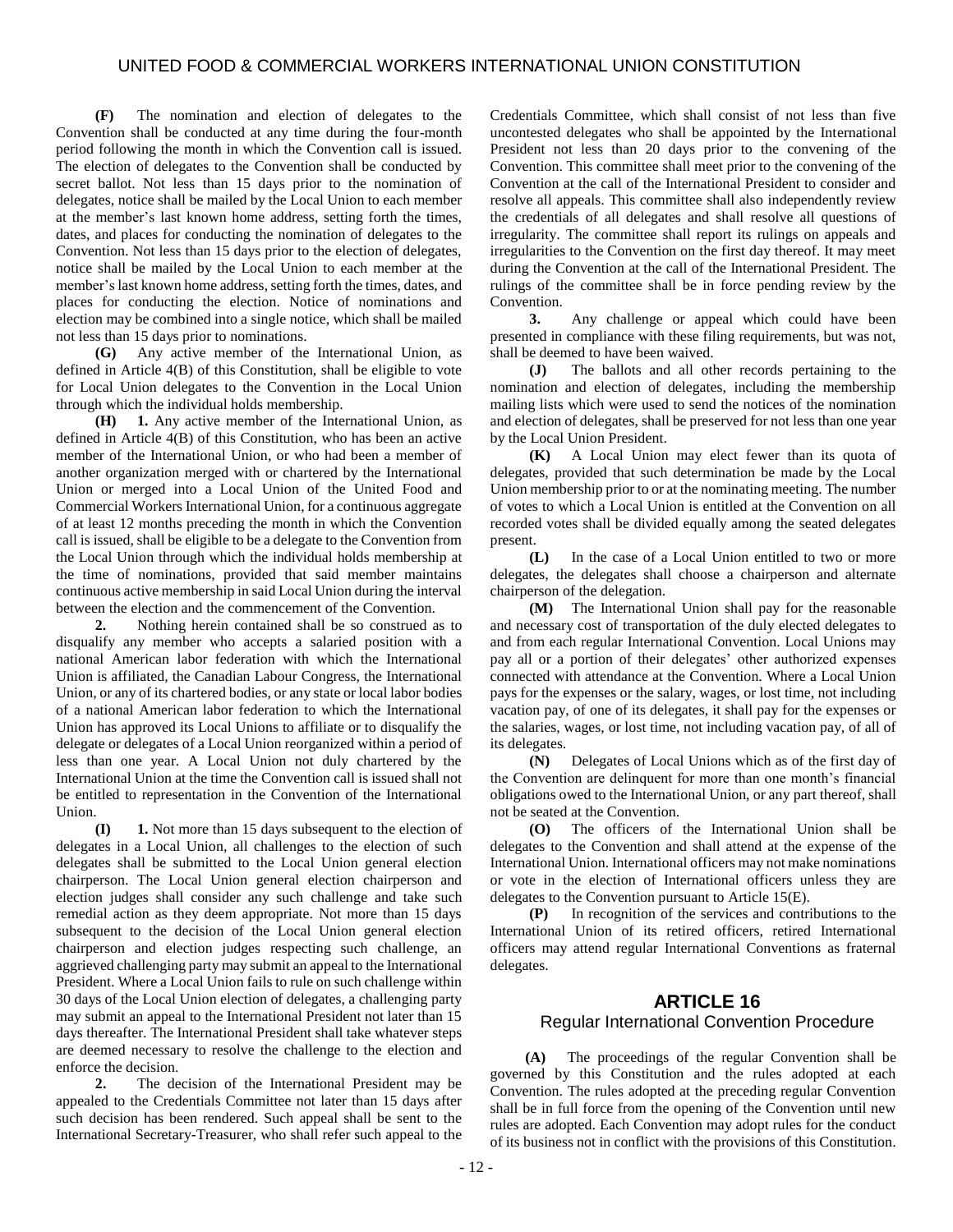The Convention shall be conducted in accordance with common parliamentary procedure designed for the conduct of orderly and democratic meetings, unless otherwise provided by this Constitution or by the Convention rules.

**(B)** It shall be the duty of the International President to preside at the Convention and conduct it in accordance with this Constitution and the Convention rules. In the absence of the International President, the International Secretary-Treasurer shall preside, provided that, in the absence of both the International President and International Secretary-Treasurer, the seniority provisions of Article 17(Q) shall govern as applicable.

**(C)** The International Secretary-Treasurer shall act as Secretary of the Convention. The International Secretary-Treasurer shall be responsible for having a record kept of the proceedings of the Convention, and shall publish full proceedings of the Convention in convenient form and furnish a copy, upon request, to delegates to the Convention, chartered Local Unions, and members of the International Executive Board.

**(D)** The International Executive Board shall perform such duties for the International President during the Convention as the International President may require. The International Executive Board, International Executive Committee, International President, and International Secretary-Treasurer shall submit reports of their work to each regular Convention. The International Secretary-Treasurer's report shall include a financial report for the five fiscal years preceding the Convention.

**(E)** The International President, in consultation with the International Secretary-Treasurer, shall appoint all Convention committees, and they shall meet at the International President's call. Each committee shall consist of not less than five Local Union delegates. The International Union may pay expenses connected with service on committees which meet prior to the Convention.<br>
(F) Resolutions proposed by Local Unions.

Resolutions proposed by Local Unions, following adoption by their Executive Boards or membership, shall be submitted to the International President not less than 45 days prior to the convening of the Convention and, unless so submitted or as otherwise provided in this paragraph, shall not be considered by the Convention. Only the delegates of the Local Union proposing a resolution may question whether such resolution was properly adopted by such Local Union. Resolutions may be presented to the Convention by the International Executive Board at any time.

**(G) 1.** Not less than 90 days prior to the convening of the Convention, all amendments to the International Constitution proposed by Local Unions, following adoption by their Executive Boards or membership, shall be submitted to the International President. Each proposal shall identify the Article to be amended and specifically set forth or describe the proposed change. The International President shall refer such proposed amendments to a Constitution Committee of not less than five delegates, who shall be appointed by the International President not less than 20 days prior to the convening of the Convention. Unless so submitted or as provided in Article 16(G)2, proposed amendments to the International Constitution shall not be considered by the Convention. Only the delegates of the Local Union proposing a constitutional amendment may question whether such amendment was properly proposed by such Local Union.

**2.** The Constitution Committee shall meet prior to the convening of the Convention, at the call of the International President, to consider all amendments to the International Constitution proposed by Local Unions. Proposed constitutional amendments originating with the International Executive Board may

be submitted to the Constitution Committee for its consideration or submitted directly to the Convention. The Constitution Committee shall report its recommendations respecting any proposed constitutional amendments referred to it to the Convention.

**(H)** Prior to the opening of each Convention, the International President shall appoint the required number of reading clerks and sergeants-at-arms.

**(I)** An International Convention quorum shall consist of not less than 25 percent of the delegates officially seated by the Convention.

**(J)** The International Secretary-Treasurer shall prepare, for the use of the Convention, a list containing the number of votes to which each Local Union is entitled. Voting shall be by a voice, standing, or roll call vote of the delegates. A roll call vote shall be conducted upon a motion of a delegate, concurred in by 30 percent of the seated delegates, or directed by the presiding officer if the presiding officer is in doubt as to the vote. When a roll call vote is conducted, the International Secretary-Treasurer, in calling the roll of the Local Unions, shall call out the Local Union's number and the number of votes to which it is entitled, except as otherwise specified in Article 17(H) of this Constitution, and the chairperson of each Local Union delegation shall announce the votes of the delegates of that Local Union. Any delegate may request the presiding officer to conduct a roll call of the delegates of the Local Union which the delegate represents. The presiding officer may also order a roll call if the presiding officer is in doubt as to the Local Union's vote.

#### **ARTICLE 17** Election of International Officers

**(A) 1.** Only active members of the International Union, who have been active members of the International Union, or who were members of another organization merged with or chartered by the International Union, for a continuous aggregate of at least 36 months immediately preceding the month in which the regular Convention is held, are eligible to hold any office of the International Union, provided that said members maintain continuous active membership.

**2.** Any officer or employee of the International Union or any of its chartered bodies accepting any political office, or other employment or position, which in the judgment of the International Executive Board presents a conflict of interest, or which interferes with the proper carrying out of duties or responsibilities as a Union officer or employee, shall not be eligible to serve as an officer of the International Union or any of its chartered bodies, and any such officer or employee shall resign from the office or position with the Union immediately, upon order of the International Executive Board, unless a leave of absence is granted with the approval of the International Executive Board. Upon failure to resign as required herein, the International Executive Board shall declare such office or position vacant and a successor shall be elected or appointed in accordance with the provisions of this Constitution.

**3.** Nothing contained in this Constitution shall be construed as making any member ineligible to serve as an officer or delegate by virtue of such member's holding a salaried position with the International Union or any of its chartered bodies, or any organization approved by the International Executive Board with which the International Union or any of its chartered bodies has affiliated.

**(B)** The term of office for all International officers shall begin on September 1 following the regular International Convention at which they are elected and shall expire on August 31 following the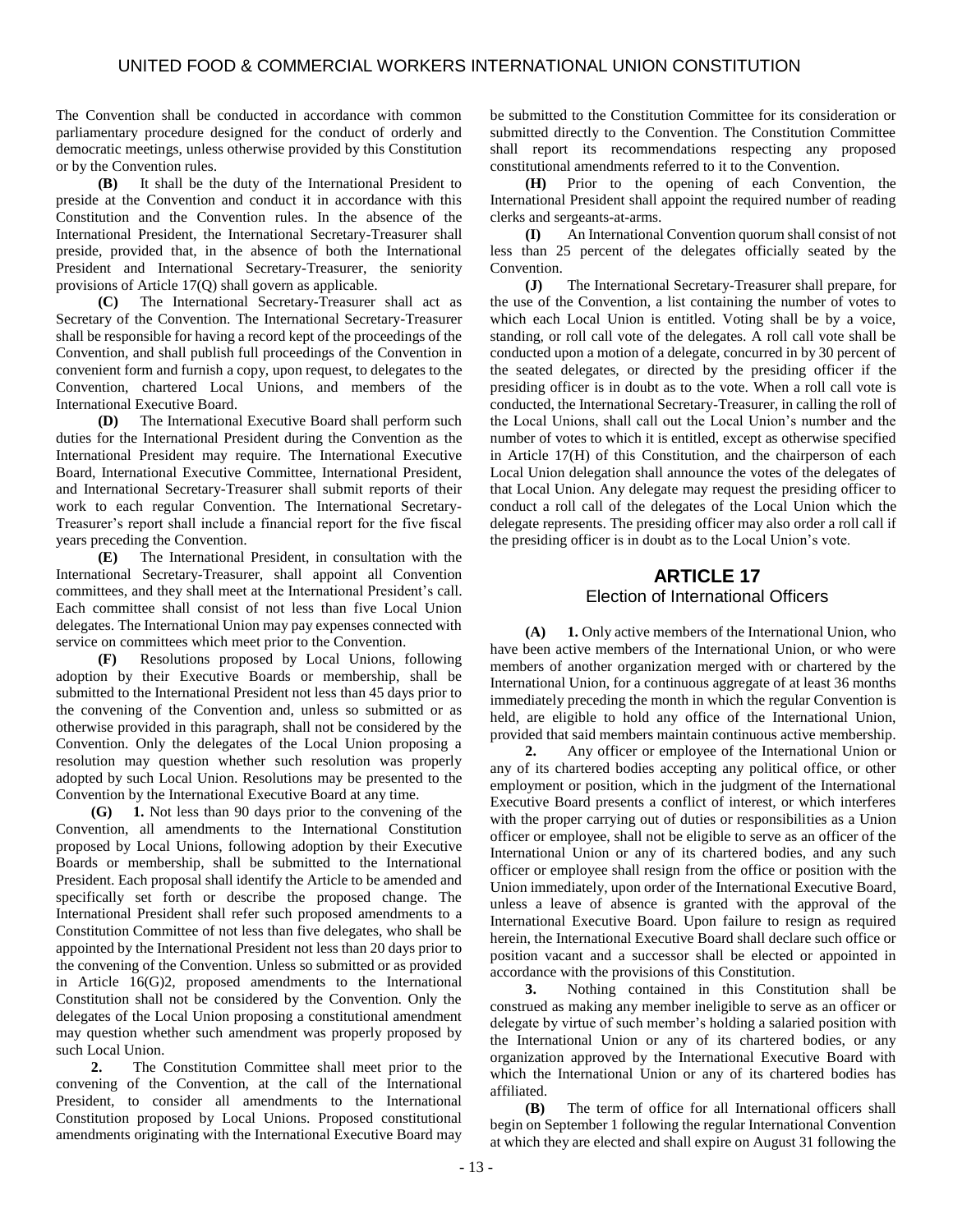next regular International Convention, except in the case of a special election to fill a vacancy, in which case the term of office shall commence upon election by the International Executive Board and shall continue for the balance of the predecessor's original term. Ceremonial installation of newly elected officers shall take place immediately following their election.

**(C)** The election of International officers shall be conducted at the regular Convention. Nominations shall be held on the second day of the Convention. The election of officers shall take place as the next order of Convention business. International Executive Vice Presidents and International Vice Presidents shall be numerically designated for nomination and election purposes only.

**(D)** Nomination to International office shall be from the floor of the Convention. It shall require at least 10 Local Unions represented at the Convention to make a nomination, provided that, in nominating the International Vice Presidents allocated to Canada, it shall require at least three Canadian Local Unions represented at the Convention to make a nomination for such offices. In making nominations, Local Union action shall be determined by a vote of the delegates of the Local Union, shall require the support of a majority of all seated delegates of the Local Union, and shall be announced by the chairperson of the delegation or such other spokesperson as may be designated by a majority of the delegates. Any delegate may request the presiding officer to conduct a roll call of the delegates of the Local Union which the delegate represents to verify the Local Union action. The presiding officer may also order a roll call if the presiding officer is in doubt that a majority of the delegates support the Local Union action. No Local Union may nominate more than one candidate for each office.

**(E)** Following the nominations, the nominees shall be required to indicate their acceptance of the nomination. No member shall be eligible to run for more than one International office, and no member who declines to accept nomination for an office shall be eligible for election to that office.

**(F)** There shall be an Election Committee, which shall be composed of not less than five Local Union delegates, who shall be appointed by the International President and shall not be candidates for International Union office. The Election Committee shall report on the eligibility of the nominees to the Convention prior to the election and conduct the subsequent election.

**(G)** Where there is only one nominee for an office, the unopposed candidate shall be deemed elected by acclamation.

**(H)** Election of International officers shall be by standing vote of the delegates, except that a roll call vote of the Local Unions shall be conducted by the Election Committee if such a vote is authorized pursuant to the provisions of Article 16(J) of this Constitution.

**(I)** Each candidate may be present or be represented by a delegate to observe the count.

**(J)** A majority of the votes cast for any office shall be required to elect. If no candidate receives a majority, a runoff election shall be conducted. Such runoff election shall present to the delegates only the names of the two nominees receiving the greatest number of votes.

**(K)** No funds of the International Union or any of its chartered bodies shall be used to promote the candidacy of any person for any elective office within the International Union.

**(L)** No publications sponsored by or supported by the International Union or any chartered body shall be used to promote the candidacy of any person for elective office within the International Union.

**(M)** All Convention minutes and other records pertaining to the election of International officers, including membership lists used to determine the number of delegates to which a Local Union is entitled and the original completed credentials of the delegates, shall be preserved by the International Secretary-Treasurer for at least one year following the election.

**(N)** Any member desiring to protest the conduct of the election shall lodge a protest in writing within 30 days of the election with the International Executive Board.

**(O)** A report of the election of International officers shall be published in the official membership publications of the International Union.

**(P)** In the event of a vacancy in any office on the International Executive Board, other than that of the International President, the International President shall immediately make such vacancy known to the International Executive Board. The International Executive Board, by majority vote, may elect a successor. In filling a vacancy in the office of an International Vice President in Canada, the International Executive Board shall elect an active member who is nominated by an International officer from Canada and is a resident of Canada and a member of a Local Union chartered in Canada. Upon each unsuccessful balloting, the name of the candidate receiving the fewest number of votes shall be eliminated.

**(Q)** In case of a vacancy in the office of International President, the International Secretary-Treasurer shall perform the duties of the International President until the International President's successor is elected. It shall be the duty of the International Secretary-Treasurer to immediately make known such vacancy to the International Executive Board, which shall, within 30 days of such vacancy, by majority vote, elect a successor. Upon each unsuccessful balloting, the name of the candidate receiving the fewest number of votes shall be eliminated. If, during a vacancy in the office of International President, there is also a vacancy in the office of International Secretary-Treasurer, the following order of seniority shall be applicable to the responsibilities specified within this paragraph: the International Executive Vice Presidents in the order of seniority on the International Executive Committee or, in the event of equal seniority, in the order of seniority on the International Executive Board; and, then, the International Vice Presidents in the primary employment of the International Union in the order of seniority on the International Executive Board.

#### **ARTICLE 18**

#### International Revenue

**(A)** The operating revenue of the International Union shall be derived as follows:

**1.** From a fee payable by Local Unions of \$5.00 on each applicant for membership or reinstatement;

**2.** From investments;

**3.** From a monthly per capita payable by Local Unions on each active and nonactive member, based upon the membership on the last day of each month. For the period from April, 2018 through June, 2018, such per capita shall be in the amount of \$15.04. For the period beginning July, 2018, such per capita shall be in the amount of \$16.04, except that the International Executive Board shall have the authority, to the extent that it deems necessary, to increase such per capita by up to an additional \$1.00, taken in full or incrementally, effective no earlier than March, 2020. Additionally, the International Executive Board shall also have the authority, following consultation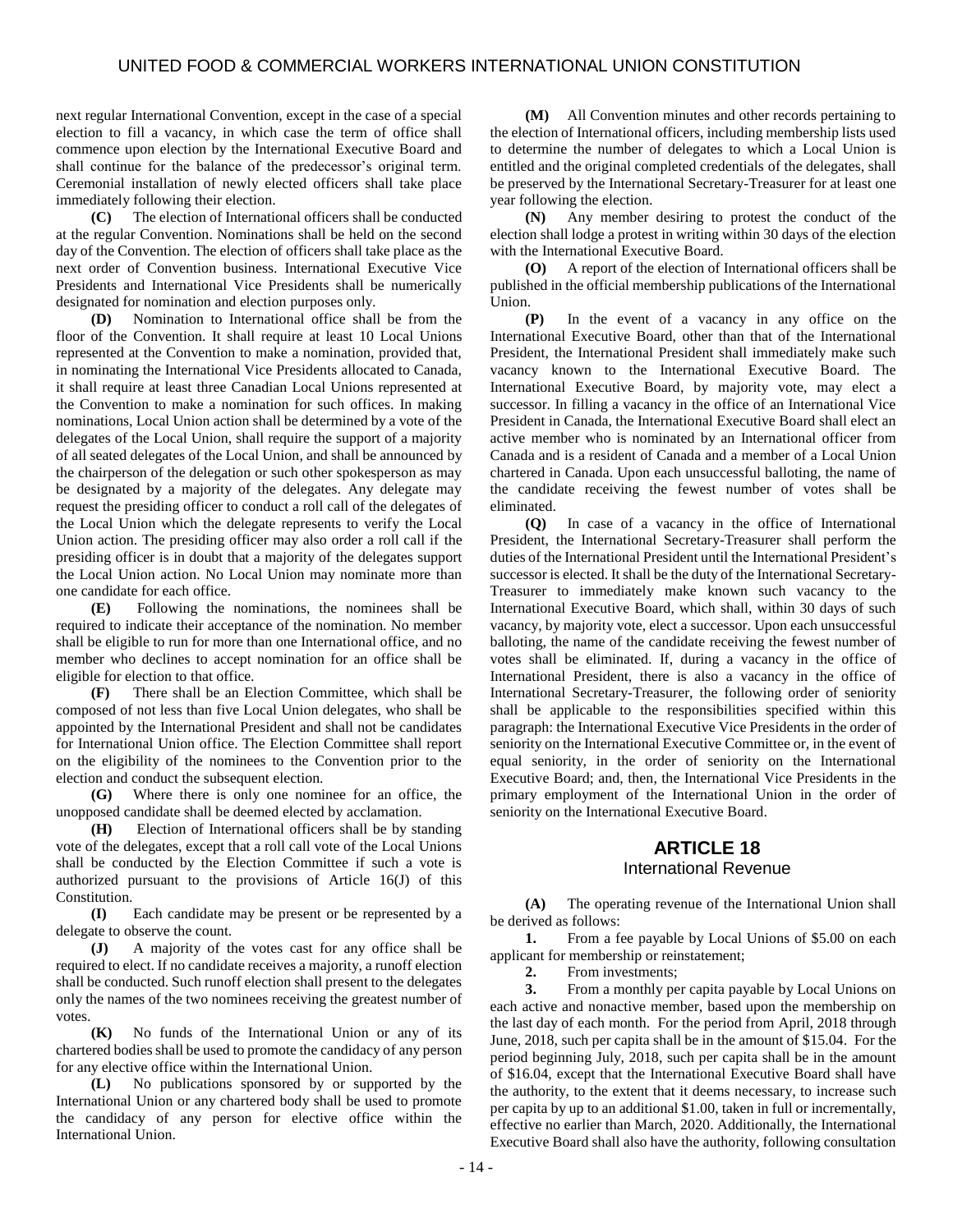with its professional advisers, to increase such per capita, beginning with the month of January, 2019, by such amounts as it deems necessary to fund any increases after January 1, 2018, in the costs of the plans provided for in Articles 27 and 28 of this Constitution;

**4.** From a monthly per capita payable by the Local Unions on each associate member based upon the membership on the last day of the month. Such per capita shall be the greater of 30 percent of the dues paid by the associate member to the Local Unions or \$2.00 per member;

**5.** From a fee payable by Local Unions of \$100 on each new paid-up life member; and

**6.** From all other lawful sources.

**(B)** From the monthly per capita on each member, \$1.00 shall be allocated to the United Food and Commercial Workers International Union strike and defense fund. If the assets of the strike and defense fund exceed \$30 million, the International Executive Committee shall have the authority to transfer any or all of the excess to another fund of the International Union.

**(C)** Where employees pay service fees or dues to a Local Union pursuant to agency shop, Rand formula, service fee provisions, or otherwise, a Local Union, in recognition of services performed by the International Union and in discharge of its obligations under the Constitution as a Local Union, shall pay to the International Union monthly service fees equal to the per capita payments otherwise due on such employees. Where initiation service fees are collected by a Local Union in lieu of regular initiation or reinstatement fees, the \$5.00 fee set forth in Article 18(A)1 shall be remitted to the International Union.

**(D)** Payment of all financial obligations owed to the International Union shall be made by each Local Union and received in the office of the International Secretary-Treasurer no later than the tenth day of the month following that in which the Local Union is billed by the International Union. All such financial obligations shall be credited in the order in which they are owed. If all such financial obligations, or any part thereof, are not received by the tenth day of the month following that in which the Local Union is billed by the International Union, the Local Union is delinquent in its payment and shall be charged a late payment fee, equal to 2 percent of that portion of the last month's financial obligations which has not been paid by the due date, and the International Secretary-Treasurer shall send a notice of delinquency by certified mail to the Local Union. If all such financial obligations, or any part thereof, are not received by the tenth day of the second month following that in which the Local Union is billed by the International Union, the Local Union shall be subject to such remedial or corrective action as the International Executive Committee may deem just and proper. A Local Union may appeal any such remedial or corrective action to the International Executive Board within 30 days, except where the International Executive Committee has imposed a trusteeship, in which case the procedures of Article 9(F) of this Constitution shall govern. "Financial obligations," as used in this paragraph and in Article 15(N) of this Constitution, do not include moneys owed by virtue of participation in a voluntary fund maintained by the International Union.

**(E)** All Local Unions shall pay to the International Union promptly, when due, all financial obligations, which shall from time to time become due and payable under the provisions of the Constitution and laws of the International Union. The monthly per capita and fees set forth in this Article are the property of the International Union, and such funds may not be used by the Local Union for any purpose other than their being transferred to the International Union in accordance with this Article.

**(F)** The provisions of this Article shall apply to any intermediate chartered body with any bargaining units and members directly affiliated with the intermediate chartered body, rather than with a Local Union. Such intermediate chartered body shall pay the per capita and fees required by this Article on the members directly affiliated with it and on the employees who are employed in bargaining units directly affiliated with it and who pay service fees or dues to the intermediate chartered body pursuant to agency shop, Rand formula, service fee provisions, or otherwise.

#### **ARTICLE 19** International Publications

**(A)** The United Food and Commercial Workers International Union shall publish official membership publications and such other publications as the International President, in consultation with the International Executive Committee, may determine to be necessary or advisable to assist in carrying out the objectives and principles of the International Union.

**(B)** Members of the International Union shall have access to official membership publications without subscription cost. Other persons may, at the discretion of its editor, have access to official membership publication by subscription at such rates as may be determined by the International Executive Board, or on a complimentary basis.

**(C)** Any aggrieved member or chartered body may appeal editorial decisions of the editor to the International Executive Committee, subject to further appeal to the International Executive Board, whose decision shall be final.

#### **ARTICLE 20**

#### Union Names, Symbols, and Marks

**(A)** The International Union shall develop and maintain names, symbols, and marks of the Union, including union logos, union labels, union domain names, and union shop identification cards. It is through these names, symbols, and marks that the International Union and its functions, products, and services have been and will continue to be recognized. The International Union shall also copyright the content of any International Union publications as it deems appropriate. All such names, symbols, marks, and copyrights shall be the exclusive property of the International Union. The International Executive Board may prescribe rules, regulations, and standards governing the issuance, use, or display of all such names, symbols, marks, and copyrights; provided that in Canada such rules, regulations, and standards shall be developed in consultation with the National Director, who may also hold the title of National President.

**(B)** Each chartered body shall be licensed to use, solely for the purposes of such chartered body, and not for the private use of any other entity, the names and logos of the United Food and Commercial Workers, and, shall conform to the general art, color, and design themes of the logos, and to make limited excerpts from copyrighted publications of the International Union. Any other use shall occur only in accordance with any applicable rules governing such use as may be established by the International Executive Board.

**(C)** The International Executive Board shall have the authority from time to time to issue a union shop identification card or such other indicia which indicates that a store, establishment, or facility is under an existing collective bargaining agreement with the International Union or any of its chartered bodies. Only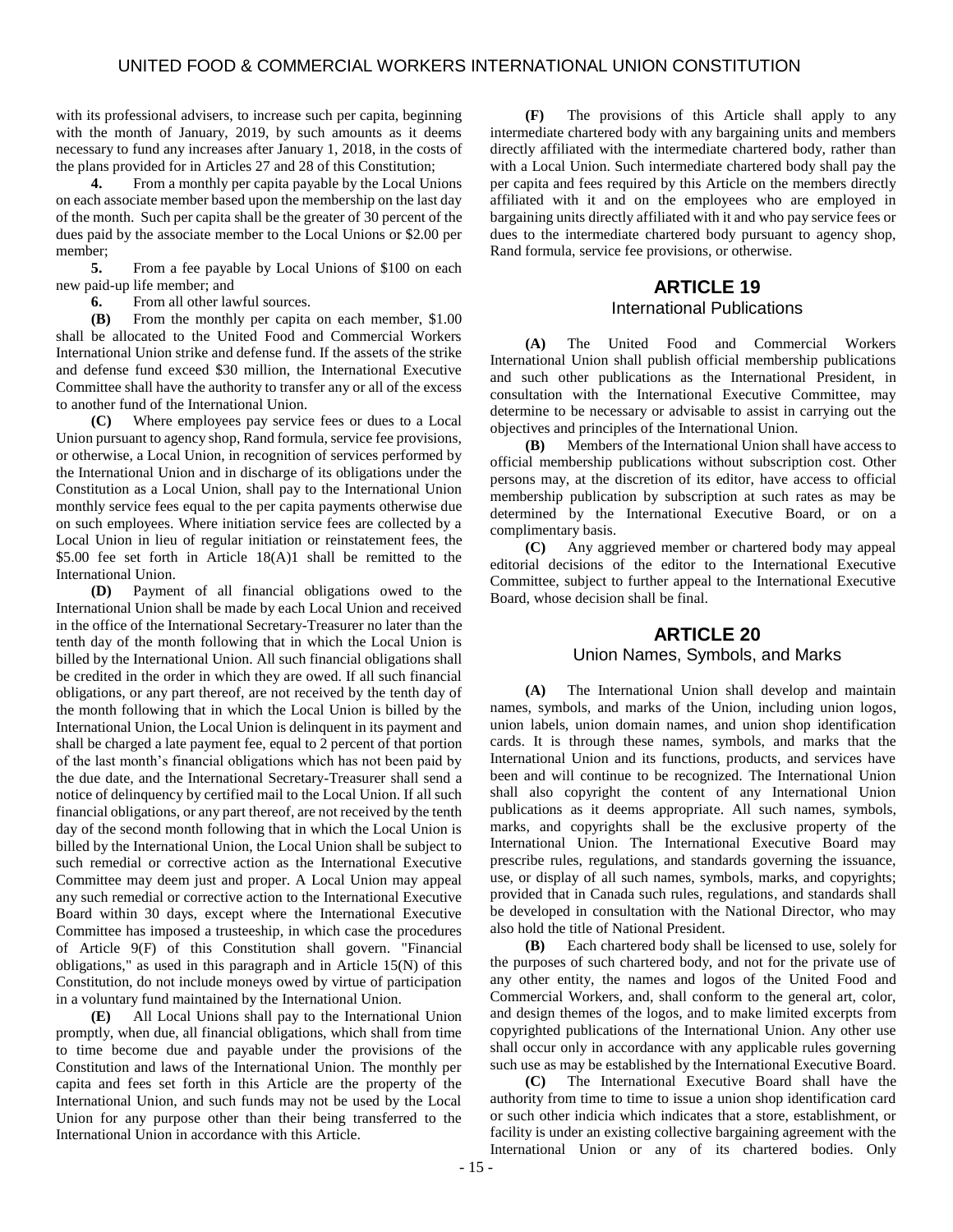establishments recognized as Union by the laws and principles of the International Union may display the union shop identification card or other such indicia, provided the proprietor or persons duly authorized to conduct such establishment shall have signed a collective bargaining agreement with a chartered body or the International Union. No chartered body shall sell, rent, lease, or charge any fee for the union shop identification card or other such indicia.

**(D)** Union logos, union labels, union domain names, or any other identification of the Union may be used only on products manufactured, processed, grown, or handled by businesses whose employees are represented by the International Union or any of its chartered bodies. No chartered body shall sell, rent, lease, or charge any fee for union logos, union labels, union domain names, or other identification of the Union, without specific authorization in writing from the International Executive Committee.

#### **ARTICLE 21**  Parliamentary Rules

**(A)** The Conventions of the International Union, meetings of the International Executive Board, and meetings of all chartered bodies shall be conducted in accordance with common parliamentary procedure designed for the conduct of orderly and democratic meetings, unless otherwise provided.

**(B)** Wherever a requirement for a majority vote, two-thirds majority vote, plurality vote, or other such vote is set forth in this Constitution, it shall be applied with respect to those present and voting and/or all valid ballots cast and counted, as applicable, unless the voting requirement in the applicable provision of this Constitution expressly provides otherwise.

#### **ARTICLE 22** Death Benefits

The UFCW Death Benefit Plan, as amended effective January, 1983, shall be maintained in effect for those members who meet the eligibility and participation requirements set forth in the Plan. The Plan may be amended by majority vote of the International Executive Committee, except that no such amendments shall be made which reduce benefits or restrict eligibility.

#### **ARTICLE 23**  Collective Bargaining Contracts

**(A)** The terms of proposed collective bargaining contracts or proposals for renewal or any modifications of existing contracts, whether proposed by the employer or the Local Union, shall be submitted to the International President, upon request, for review prior to any membership action thereon. Such review shall be for the purposes of determining whether the aforementioned terms conform to the applicable established policies, practices, and objectives of the International Union, including any strategic bargaining plans adopted by the International Union, relating to wages, hours, and other working conditions, either in the locality involved or nationally, and enabling the International Union to discharge its obligations in the event such proposed terms are found to be injurious to the best interests of the membership of other Local Unions or the International Union. If the International President exercises authority under this paragraph, terms of proposed collective bargaining contracts or proposals for renewal or any modifications of existing contracts shall

not be submitted to the membership for its action pending completion of review or following any disapproval by the International President. Any membership action on the aforementioned terms or proposals pending completion of review or following any disapproval by the International President shall be void and without effect.

**(B)** The International Union, in approving or disapproving the terms of a proposed collective bargaining contract as above set forth, shall not thereby become a party to the contract, or assume any liability with respect thereto, unless the International Union, following specific authorization by the International Executive Board, becomes a party to and signs such contract.

**(C)** Local Unions shall, upon request, file executed copies of all collective bargaining contracts, including all letters of understanding, memoranda of agreement, or other addenda concerning such contracts, and any subsequent modifications thereof with the International Union.

**(D) 1.** The affected membership may submit initial proposals for a collective bargaining contract or renewal of such a contract to the President of the Local Union involved or to a representative or committee designated by such President prior to the commencement of negotiations. Initial proposals shall be referred to the affected membership or a committee of the affected membership for approval, as directed by the President of the Local Union.

**2.** Following the approval of such initial proposals by the affected membership or a committee of the affected membership, the President of the Local Union involved, or a designated representative of the President of the Local Union, or committee shall meet with the employer and endeavor to arrive at an agreement. The current status of such meetings with the employer shall be reported as regularly as practical to the affected members.

**3.** The proposal judged by the President of the Local Union or negotiating committee to be the employer's final proposal for a collective bargaining contract or renewal of an existing contract shall be submitted to the affected membership for its consideration. A majority vote of those present and voting shall be necessary to accept or reject the proposal.

**4.** In the event of rejection of the employer's proposal, the President of the Local Union shall, upon request, report all pertinent facts to the International President.

**5.** No strike or other economic action shall be taken by any Local Union in connection with a contract proposal, unless the affected membership, at a meeting or meetings thereof, has approved the same through a two-thirds majority vote of members voting on the action separately or combined with the question of approval of the contract proposal. In the event the affected membership constitutes less than a majority of the membership of the Local Union, the Local Union Executive Board may disapprove such strike or other economic action.

**6.** In the event of rejection of the employer's proposal judged by the Local Union President or negotiating committee to be the employer's final proposal for a collective bargaining contract or renewal of an existing contract and the failure of the affected membership of the Local Union to approve a strike or other economic action by a two-thirds vote, the Local Union Executive Board shall, after notifying the International President and receiving acknowledgment of such notice, have authority to accept or reject such offer.

**7.** The affected membership, for purposes of voting on the proposal judged to be the employer's final offer for a collective bargaining contract or contracts or renewal of an existing contract or contracts or on a proposal to strike or take other economic action,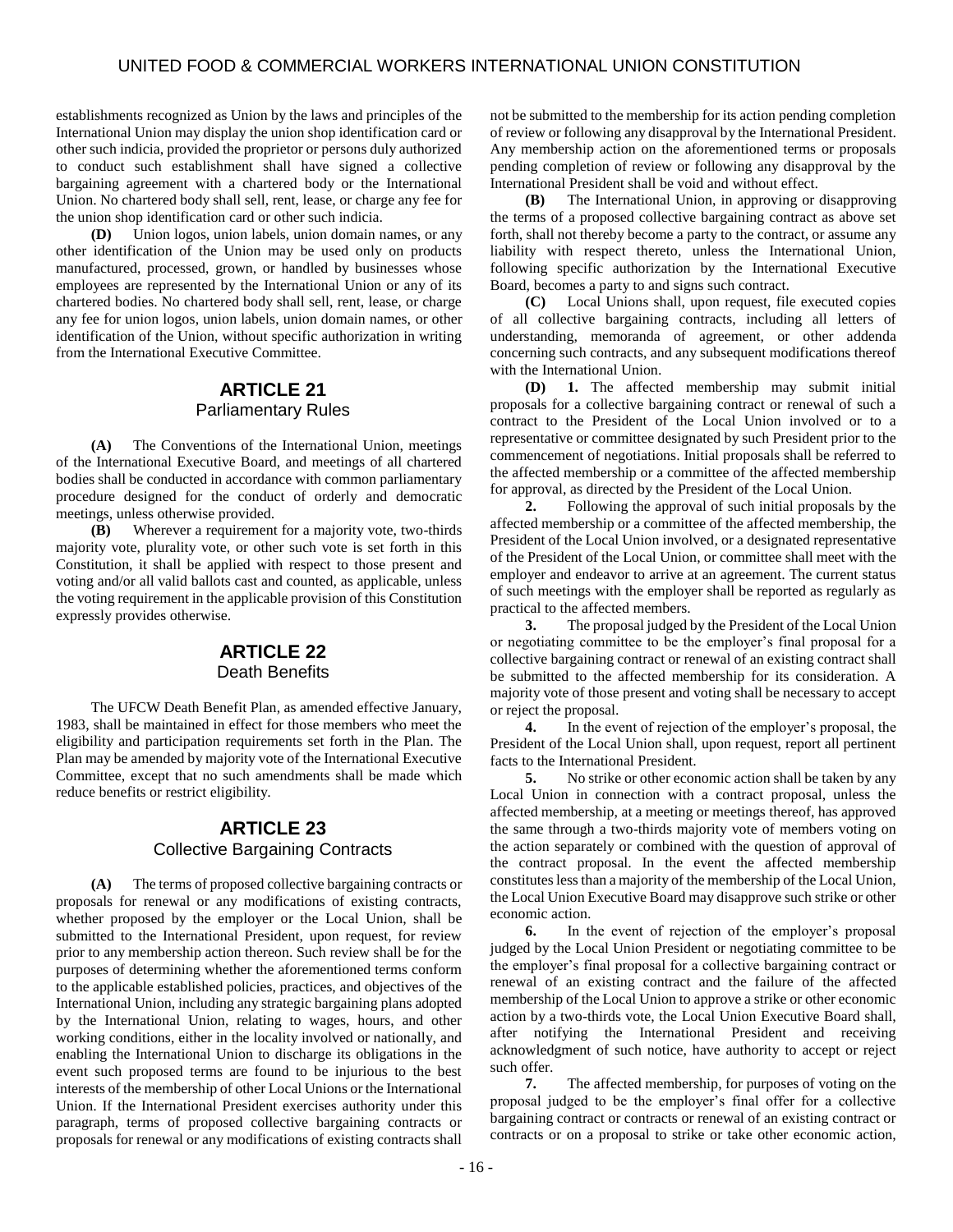shall be either the affected membership in a single Local Union or in two or more Local Unions, as separately determined by the President of each Local Union involved prior to any such vote. Where such affected membership is in two or more Local Unions, the results of any such vote shall be determined by aggregating the votes of all the affected members, by a majority of the Local Unions involved based upon a separate vote of the affected membership of each, or separately by each Local Union based upon a vote of each Local Union's affected membership. Where the affected membership is in two or more collective bargaining units of the same Local Union, the results of any such vote shall be determined by aggregating the votes of all the affected members or separately by each unit based upon a vote of the affected membership in each unit, unless otherwise prohibited by law. The method of determining such results shall be separately determined by each Local Union President prior to any such vote.

**8.** Adequate notice of all meetings required by Article 23(D) shall be given to the affected membership.

**9.** Whenever in the judgment of the Local Union President it would be preferable to conduct a vote by mail referendum or other method approved by the International Executive Committee for contract ratification, strike, or other economic action, the Local Union President may direct the conduct of such a vote in accordance with this Constitution. Whenever in the judgment of the International Executive Committee it would be preferable to conduct a vote by mail referendum or other method approved by the International Executive Committee for contract ratification, strike, or other economic action, it may direct the conduct of such a vote. Any such vote shall be conducted in accordance with procedures established by the International President.

**10.** Acceptance in the manner provided by the applicable provisions of Article 23(D) shall be required before any terms of proposed collective bargaining contracts or proposals for renewal or any modifications of existing contracts may be agreed to by the Local Union.

**11.** A representative assigned by the International President to assist a Local Union in preparing for or arriving at a satisfactory collective bargaining contract, or in adjusting a dispute arising under a collective bargaining contract, shall perform such duties in conjunction with the Local Union as will assist the Local Union.

**(E) 1.** Following approval of a strike or other economic action by the Local Union, the President of the Local Union shall request authorization from the International Executive Committee to strike or take other economic measures, and shall advise it of the action taken by the affected membership and the Local Union and submit all information required for strike authorization as determined by the International President and, upon request, any other information deemed necessary for facilitating disposition of such request. No Local Union shall engage in a strike or other economic measures without first receiving the authorization of the International Executive Committee and otherwise complying with the applicable provisions of this Article.

**2.** In the event of a dispute concerning the interpretation, application, or enforcement of a collective bargaining contract, efforts shall be made by the Local Union to amicably adjust the dispute, pursuant to the provisions of the collective bargaining contract. No strike or other economic action respecting the foregoing shall take place without the approval of the Local Union and the authorization of the International Executive Committee, to whom a request for such approval must be directed, accompanied by all information required for strike authorization as determined by the

International President and, upon request, any other information deemed necessary for facilitating disposition of such request.

**3.** Any authorization by the International Union of strikes or other economic action taken by a Local Union shall be considered not to have been given if such authorization was obtained without full disclosure by the Local Union of the information required in Article 23(E).

**4.** The strike action, or any other economic action authorized by the International Executive Committee, shall not constitute the International Union a party or a participant in any such dispute or impose any liability on the International Union or its officers. Such authorization is solely for the purpose of assuring compliance with the provisions of this Constitution and recognition that amicable means of adjustment have been exhausted and that the best interests of the membership have been protected. Such authorization is also a necessary step to obtain consideration for strike or defense benefits.

**5.** No member shall cross or work behind a legal picket line established by a United Food and Commercial Workers Local Union and sanctioned by the United Food and Commercial Workers International Union. No member shall cross or work behind a legal picket line established by a union other than the United Food and Commercial Workers International Union, provided such picket line has the sanction of the Executive Board of the United Food and Commercial Workers Local Union in whose jurisdiction it is established and, provided further, the United Food and Commercial Workers Local Union has notified its membership of such sanction.

**(F) 1.** Disbursements for strike, lockout, or defense purposes shall be made from the strike and defense fund or from the general funds of the International Union, when authorized by the International Executive Committee. Disbursements, when made, shall be subject to such qualifications, rules, and regulations as may be deemed necessary by the International Executive Committee. The International Executive Committee is authorized to discontinue disbursements for strike, lockout, or defense purposes whenever the International Executive Committee shall so determine.

**2.** No Local Union shall receive strike or defense benefits, unless strike authorization or approval for other economic action has been obtained from the International Executive Committee.

**3.** The financial aid allowed shall not be payable for the first seven days of the strike or lockout and shall apply only to those members who have been on strike or locked out for fourteen days in succession. Only those members who are on authorized strike or who are locked out shall be entitled to receive such benefits, except that the International Executive Committee is authorized to provide for the payment of financial aid to members who respect authorized and legitimate picket lines of the International Union or any of its chartered bodies.

**4.** The International Executive Committee is authorized to establish rules and regulations, not inconsistent with this Constitution, governing the payment of strike, lockout, or defense benefits.

**5.** Each member receiving strike, lockout, or defense benefits must sign their name on forms required by the International Union. These forms, when so signed, must be countersigned by a Local Union officer and shall be sent, with all other information and documents required by the International Executive Committee pursuant to Article 23(F)1 and 4, to the International Secretary-Treasurer by the Local Union President at the close of each week.

**6.** The payment of strike, lockout, or defense benefits under this Article by the International Union constitutes simply the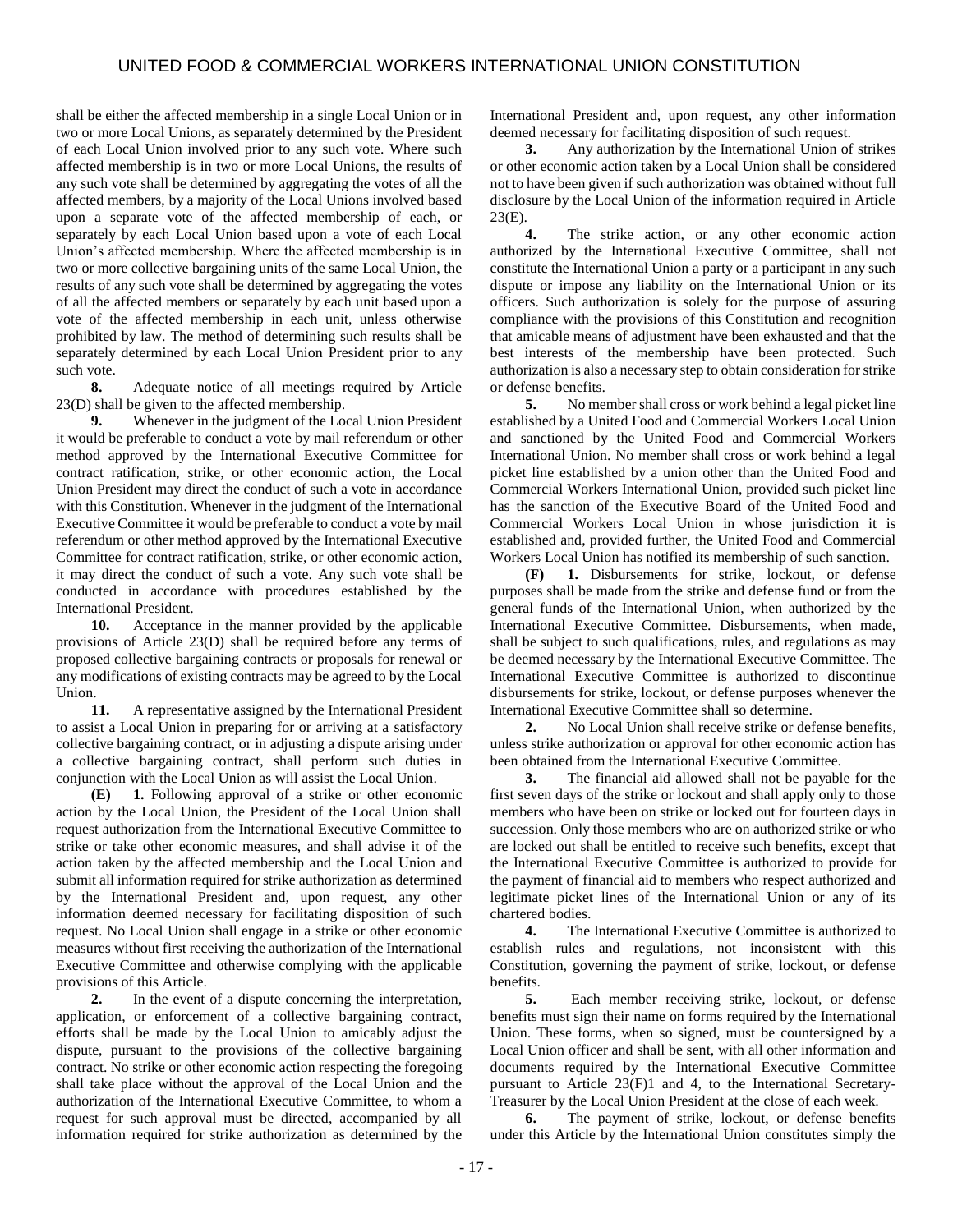performance of an obligation under circumstances when its members are involved in economic disputes and shall in no sense make the International Union a party to, or a participant in, such economic action.

**(G)** In no event shall any owner-operator who is an active member pursuant to Article 4(B)1 of this Constitution participate with any active members who are employees in the formulation, ratification, interpretation, application, or enforcement of the terms of a collective bargaining contract.

**(H)** Where an intermediate chartered body or the International Union is a designated bargaining representative for a collective bargaining unit, references in this Constitution, with respect to collective bargaining contracts, to the Local Union, Local Union President, or Local Union Executive Board shall be understood to refer to the designated bargaining representative, its President, and its Executive Board or Executive Committee, as applicable.

#### **ARTICLE 24**

#### Pension and Health and Welfare Trusts

**(A)** Local Unions shall, without delay, file with the office of the International President executed copies of all pension and health and welfare trust documents, including all amendments and other pertinent descriptive and operational documents necessary to clearly set forth benefits and administrative details in effect in such trusts.

**(B)** Local Union officers or employees, when serving as trustees of welfare and pension funds, shall do so as representatives of the Union and shall not receive any remuneration for services performed for such welfare and pension funds except for reasonable expenses incurred. Such Union representatives shall report regularly to the Local Union respecting the status of the trust fund and all matters pertaining thereto.

#### **ARTICLE 25** Duties and Obligations

**(A)** Every member of this International Union agrees, in consideration of the rights and benefits conferred pursuant to the terms of this Constitution, to comply with the duties and obligations stated in this Article and that termination of membership shall not terminate liability for violations of such duties and obligations occurring during the period of the individual's membership.

**(B)** No member may be disciplined, except for violating the member's duties and obligations by committing any one or more of the following offenses:

**1.** Violating any provisions of the Constitution or laws of the International Union or the approved bylaws or established rules of the member's Local Union;

**2.** Advocating or attempting to bring about the withdrawal from the International Union of any Local Union or any member or group of members, and/or working in the interest of or accepting membership in any organization dual to the International Union;

**3.** Deliberately and improperly interfering with any officer or representative of the International Union or any Local Union in the discharge of the officer's or representative's duties, or with the performance of the legal or contractual rights or obligations of the International Union or any of its Local Unions;

**4.** Deliberately engaging in conduct in violation of the responsibility of members toward the Union as an institution;

**5.** In the case of any officer or representative of the International Union or of any Local Union, failing to faithfully perform the duties of the office or position, accepting dual compensation or expenses for the performance of duties related to the office or position, or embezzling, misappropriating, fraudulently receiving, wrongfully handling, or failing to account for the funds of the International Union, a Local Union, or any employee benefit fund.

**(C)** Any member may be charged, tried, and disciplined for violation of any of the above offenses, or for offenses set forth in the Local Union bylaws, in accordance with the procedures provided for in this Constitution.

**(D)** Elected and appointed representatives of the International Union and its Local Unions serve in a position of trust and responsibility and obtain information and confidences and develop abilities which should not be employed in a manner injurious to the best interests of the International Union or its Local Unions; therefore, all such representatives, in the event of termination for any reason whatsoever, assume the obligation not to seek or obtain employment or position or work with, or in, any dual or other organization antagonistic to or in conflict with the objectives, activities, policies, or jurisdiction of the International Union or any of its Local Unions. This obligation shall continue for a period of one year from termination and extends to such geographical areas as may be necessary to protect the International Union or any of its Local Unions. This provision shall in no respect be applied in derogation or limitation of any rights provided for under the United Food and Commercial Workers International Union Pension Plan for Employees or the United Food and Commercial Workers Health Insurance Plan for Retirees.

**(E) 1.** Members and chartered bodies shall resolve any dispute relating to the interpretation or application of the Local Union bylaws or rules or the Constitution or laws of the International Union exclusively through the remedial procedures provided therein. Resolution of any such dispute pursuant to such procedures shall be final and binding.

**2.** No member shall institute an action outside the Union against the International Union, Local Union, or any of their officers or representatives without first exhausting all remedies provided by the Local Union bylaws and rules and the Constitution and laws of the International Union.

**(F)** "Local Union" as used in this Article shall apply, where appropriate, to intermediate chartered bodies.

#### **ARTICLE 26**  Disciplinary Proceedings and Appeals

**(A) 1.** A member shall be charged and tried in the Local Union through which the individual is a member at the time the charges are filed, except as otherwise provided in this Constitution. Any person no longer a member may be charged and tried in the Local Union through which the individual last held membership for actions committed while the individual was a member.

**2.** Charges may be filed by an active member of the Local Union through which the accused is a member, or, where the accused is no longer a member, by an active member of the Local Union through which the accused was a member at the time of the alleged violation, or by a representative of the International Union.

**3.** More than one charging party may join in the same set of charges, but the charges must name one of the charging parties as the representative of the others to be responsible for filing papers, receiving papers, and trying the case. Where the charges fail to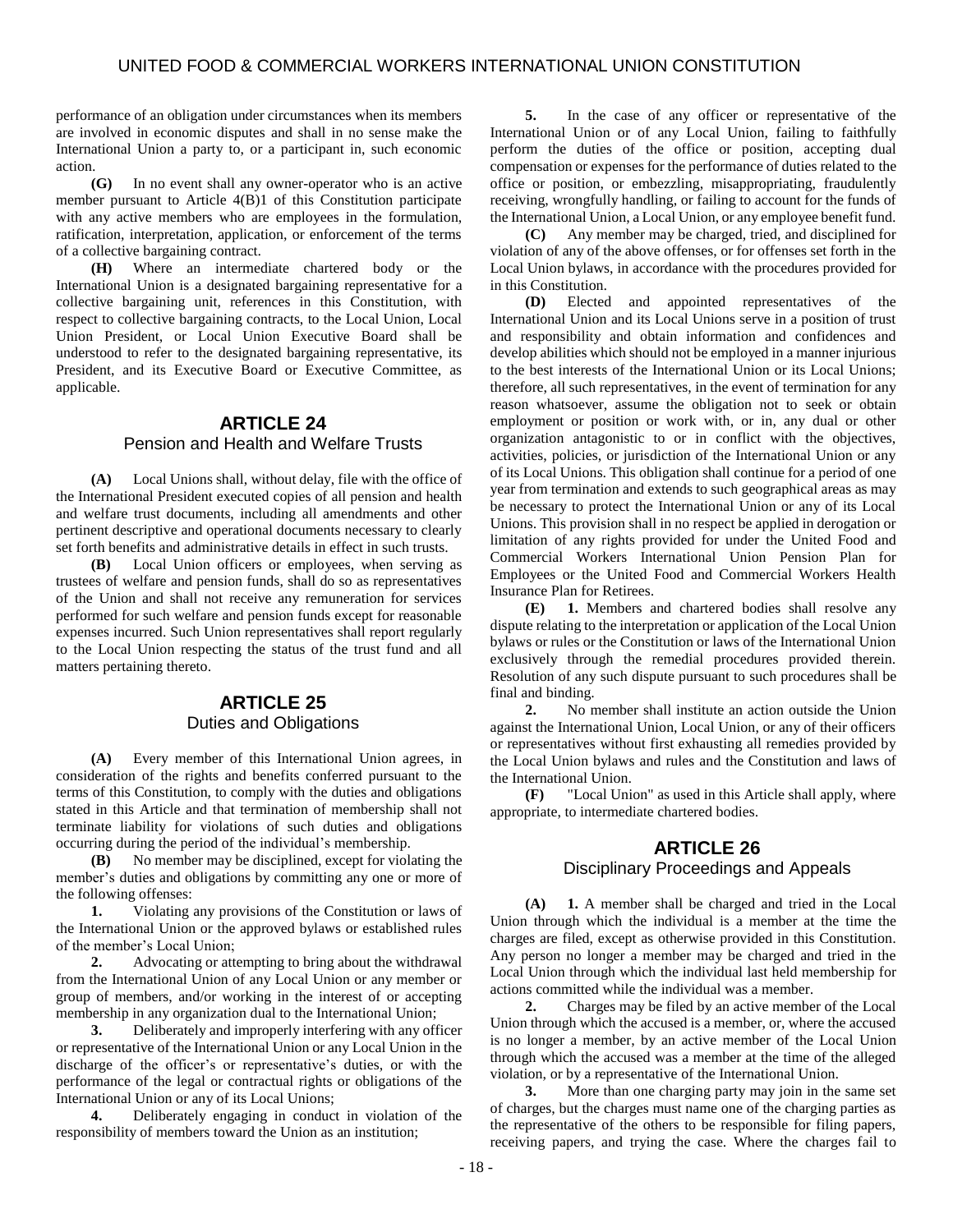designate such representative, then the first charging member named in the charge shall be considered the representative of the others.

**4.** Charges and other formal documents referred to in Article 26 sent by mail or submitted in another generally accepted manner other than in person shall be considered filed as of the date of postmark or other indicia of transmission. Charges and other formal documents referred to in Article 26 delivered in person shall be considered filed as of the date of delivery.

**5.** Charges shall be filed with the Local Union Executive Board within six months after the basis for the alleged violation has been discovered or should have been discovered.

**6.** The charges shall specify the Article or Articles of the International Constitution or laws or the Local Union bylaws or rules allegedly violated and shall also set forth a short and plain factual statement of the act or acts considered to be in violation, including available information as to dates and places, in such a manner and sufficient detail as to fairly inform the accused of the specific acts which are alleged to constitute violations of the International Constitution or laws or the Local Union bylaws or rules. Either upon motion by the charged parties or the Local Union Executive Board, charges failing to comply with this requirement shall be dismissed by the Local Union Executive Board, without prejudice to the refiling of charges within ten days which do comply with this requirement. Dismissal of refiled charges shall constitute final action, subject to appeal as provided in Article 26(C).

**7.** A true and correct copy of the charges and a copy of the Constitution and Local Union bylaws shall, without delay, be served upon the accused party by the Local Union Executive Board by certified mail, return receipt requested, in person, or in accordance with procedures established by the International President. The accused shall be afforded a reasonable opportunity to reply in writing to the charges, if the accused so desires.

**8.** On motion of the accused before trial, or upon its own motion, the Local Union Executive Board may dismiss without trial any charges which, after assuming the charging party's facts are true, fail to allege actions which would constitute violations of the International Constitution or laws or the Local Union bylaws or rules. Such dismissal shall be subject to appeal as provided in Article 26(C).

**9.** On motion of the accused before trial, or upon its own motion, the Local Union Executive Board may dismiss without trial any charges it finds are of such a nature that the interest of the Local Union does not justify the expenditure of time, money, and other resources necessary for the conduct of a disciplinary proceeding or where it finds that the undisputed material facts warrant dismissal of the charges. Such dismissal shall be subject to appeal as provided in Article 26(C).<br>10.  $\overline{10}$ .

**10.** Except for charges processed pursuant to Article  $26(A)16$ , the trial on the charges shall be held as soon as practicable, but no later than 60 days following the date on which the charges are filed. However, upon request of either party, for good cause shown, an adjournment to a later date, not to exceed 100 days from the date the charges are filed, may be granted by the Local Union Executive Board. The Local Union Executive Board shall have the power, upon its own motion, to postpone any scheduled trial, provided such postponement shall not be beyond 100 days from the date the charges are filed. Any such Executive Board decision to postpone the trial beyond the scheduled date or to set a trial for 60 days beyond the date of the charges being filed must be served upon all parties immediately. Every effort shall be made to schedule the trial so that it does not conflict with the working schedule of the parties, and at least 14 days' notice of the trial date shall be given in writing. The

written notice to the charging and accused parties shall state that the parties have the right to have other members of the Local Union attend the trial, subject to reasonable accommodations of space. Any request for the postponement of the trial date must be received by the Executive Board at least three days before the scheduled trial date, unless a satisfactory showing is made of inability to comply with this requirement. The request must include good cause for such a postponement. In the event the accused fails to appear for a duly noticed trial, it shall nevertheless proceed.

**11.** The trial shall take place before the Local Union Executive Board, which for purposes of Article 26 shall mean those members of the Local Union Executive Board serving for purposes of trial. The President of the Local Union shall be the chairperson of the Executive Board for purposes of the trial proceeding. No charging party or accused member or a witness may serve on the Executive Board in the conduct of disciplinary proceedings. Where the chairperson is unable to serve for any reason, the remaining members of the Local Union Executive Board shall designate one of their number to act as chairperson. On motion filed with the Local Union Executive Board, prior to trial, either party may ask that a particular Board member be excused from participating in the proceeding if the party thinks that they cannot receive a fair trial before that Board member. The Executive Board shall give precedence to consideration of such motion. For purposes of trial, a quorum of the Executive Board shall consist of three of its members, and a quorum is necessary throughout the trial. If an Executive Board member is absent during any portion of the trial, the Executive Board member may not participate further in the proceeding. All questions of order, procedure, and admissibility of evidence shall be decided by the chairperson, subject to being overruled by a majority vote of the Board upon motion by a member of the Board.

**12.** The accused and charging parties shall have a fair and impartial trial and shall have the right to present witnesses and other evidence in their behalf and to examine any witnesses. The accused shall have the right to refuse to testify. A charging or accused member may be assisted, advised, or represented by another member of the Local Union. At the commencement of the trial, the chairperson of the Board shall advise the parties of their rights as set forth above in this Article, and shall read the charges to the accused. The accused shall then plead guilty or not guilty to each charge. In the event the accused elects not to appear or to respond, the accused shall be deemed to have entered a plea of not guilty and the trial shall proceed. Throughout the trial, there shall be a presumption of innocence in favor of the accused. The charging party shall present first and shall have the burden of proving the allegations contained in the charges. At the close of the charging party's case, either the accused or a member of the Executive Board shall have the right to move to dismiss the charges because the charging party has failed to present record evidence that establishes a violation of the International Constitution or laws or the Local Union bylaws or rules.

**13.** A detailed written record of the trial proceedings shall be made and preserved and shall constitute the trial record, provided that no fine, nor loss of membership rights or Union office, shall be imposed unless a stenographic record and transcript are kept of the trial proceedings.

**14.** Upon the completion of the trial proceedings, the Executive Board shall, within 45 days, determine the innocence or guilt of the accused, based solely on the record evidence. The parties shall be advised of the decision in person, by certified mail, or in accordance with procedures established by the International President. A verdict of guilty shall require a two-thirds majority vote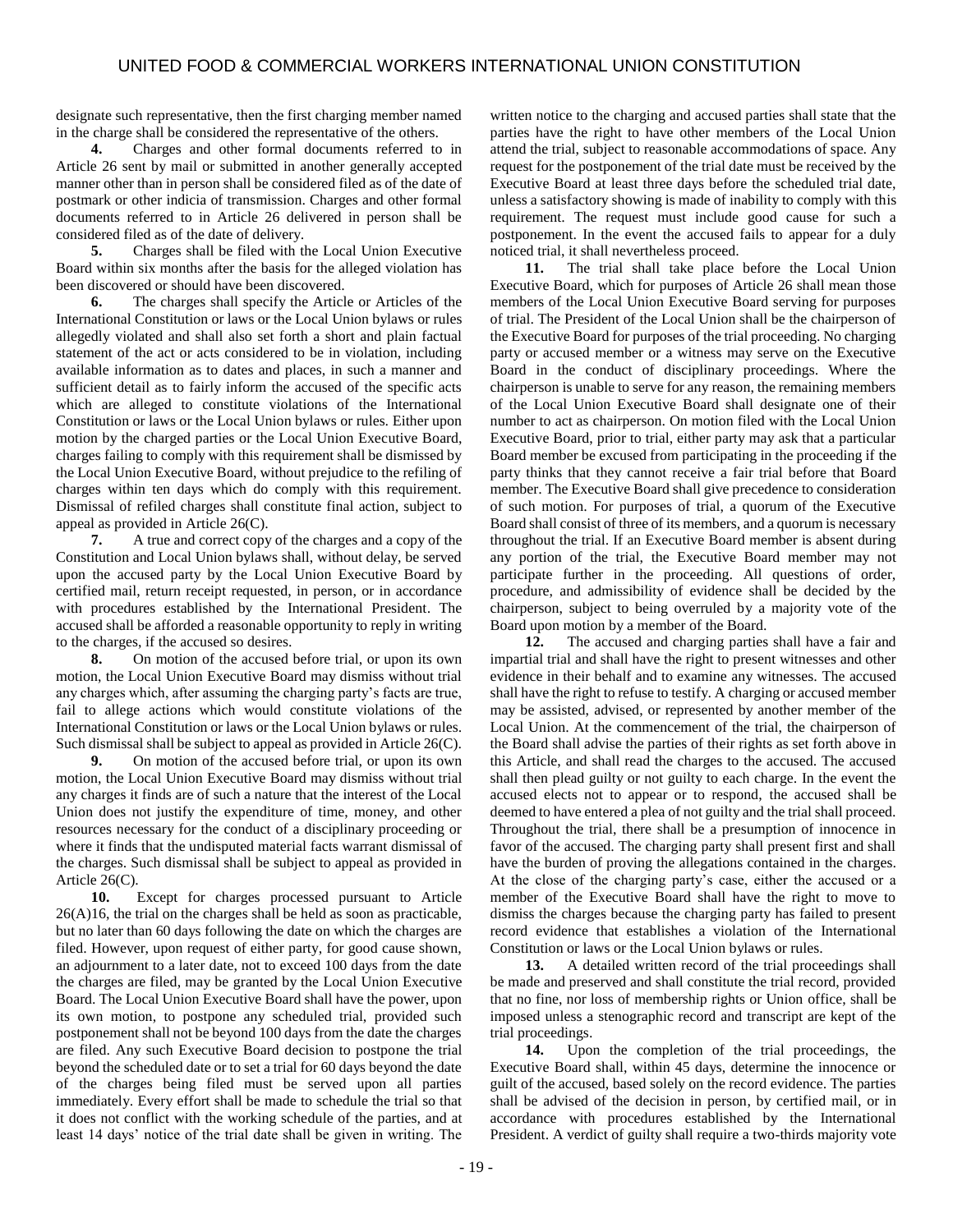of the Executive Board. If the decision is that of guilty, the Executive Board shall affix appropriate penalties, provided that such discipline shall be reasonable and fair, and, provided further, that no discipline shall be imposed without stating with specificity what the discipline is being imposed for. If any officer or representative of the International Union or any of its chartered bodies is found guilty, the officer or representative may be disciplined as provided in this paragraph and, in addition, may be suspended or removed from office or position, subject to the conditions above; provided that, if the Local Union Executive Board's decision is to remove an officer of the Local Union, the officer may appeal the decision to the membership within 15 days from the date the adverse ruling is delivered to the officer, in which case, the membership shall be sent not less than 15 days' written notice of a membership meeting, which shall be held within 40 days of the Executive Board's decision and at which the members shall vote by secret ballot whether to remove the officer, subject to appeal pursuant to the applicable provisions of Article 26(C). If charges alleging serious misconduct have been filed against an officer of the Local Union and, following trial by the Local Union Executive Board, the officer is found innocent, or the officer is found guilty but removal from office is not imposed as discipline, the Executive Board shall announce the decision at the next membership meeting following the exhaustion of appeal rights or, within 30 days following said exhaustion, provide other reasonable notice to the membership indicating that charges were filed against the officer and giving the date of the trial and the Executive Board's verdict.

**15.** The decision of the Executive Board shall become immediately operative unless stayed by the Local Union Executive Board or unless a stay is directed by the International President following an appeal as set forth in Article 26(C).

**16.** Where it appears to the International President that a fair and impartial trial cannot be held before the Local Union Executive Board, the International President is authorized to appoint not more than six members from outside the Local Union to conduct the trial; except that, when said Local Union is in Canada, such appointment shall be made following consultation with the National Director, who may also hold the title of National President. The trial board so selected shall hear the matter within 150 days from the filing of the charges in accordance with the provisions of this Constitution as far as they are applicable and render judgment thereon as soon as practicable. The parties shall be advised of the decision by certified mail, or in accordance with procedures established by the International President.

**17.** Decisions rendered pursuant to Article 26(A)16 shall become immediately operative unless a stay is directed by the International President following an appeal as set forth in Article 26(C).

**(B) 1.** All charges against International officers in their capacity as representatives of the International Union shall be filed with and tried by the International Executive Board in accordance with procedures set forth in Article 26(A) as far as they are applicable, and all decisions of the International Executive Board shall be immediately effective, unless a stay is directed by the International Executive Board following an appeal to the next regular International Convention as set forth in Article 26(B)2. The International President shall be empowered to direct that all charges filed against International representatives be tried by the International Executive Board in the same manner. In case of such charges, the International Executive Committee shall have the power to suspend the charged officer or International representative prior to trial.

**2.** An International officer or representative who has been found guilty of any offense pursuant to a trial by the International Executive Board, or the charging party when the accused has been acquitted, may appeal to the next regular International Convention for redress. Any such appeal to the Convention shall be filed with the International Secretary-Treasurer within 30 days from the date the adverse ruling is delivered to the appealing party.

**(C) 1.** A member who has been found guilty of any offense as herein set forth, or the charging party when the accused has been acquitted, may appeal to the International President for redress, subject to a further appeal to the International Executive Board.

**2.** A notice of appeal to the International President shall be filed no later than 15 days from the date the adverse ruling is delivered to the appealing party; however, the International President, for good cause shown, may extend the time within which a notice of appeal may be filed. A notice of appeal must briefly state why the party believes the decision should be reversed.

**3.** When an appeal is taken, the International President shall send a copy of the notice of appeal to the Local Union Executive Board involved and to the other party. Thereafter, the Local Union Executive Board shall immediately transmit a full and complete copy of the trial record and charges, together with all other pertinent documents, to the International President, and it shall immediately transmit a full and complete copy of the trial record to the appealing party and the other party in the case.

**4.** The appealing party may file a written statement in support of the appeal with the International President, stating wherein the decision being appealed is erroneous, within 40 days from the date the trial record is sent to the appealing party by the Local Union. The International President shall mail a copy of any such written statement to the other party. The other party may, within 30 days after such written statement has been sent to the individual, file a responsive statement. A request for an extension of the time limit set out herein must be filed with the International President before the expiration of the time limit in question, and the International President can, for good cause shown, extend the time limits.

**5.** The International President shall have authority to obtain any additional information in such form as the International President may prescribe from all parties concerned, in the event the International President believes such additional information is necessary in order to give full consideration to the appeal.

**6.** Upon failure of any party to comply with the foregoing requirements, the International President shall have the power to decide the appeal on the papers before the International President, and the party failing to discharge its obligations as set forth above shall forfeit all further right of appeal from the action of the International President. After all statements have been or could have been filed, the International President shall consider the appeal and render a decision within three months of the date that all statements have been or could have been filed, unless the International President determines that the issues are of such complexity or the appeals pending are so numerous as to warrant an extension to four months, or unless both the charging and accused parties agree to an extension of time. The International President shall give reasons for the decision in writing, a copy of which shall be sent to each party and the Local Union Executive Board.

**7.** Either party may appeal from the decision of the International President to the International Executive Board by filing a written notice of appeal with the International Secretary-Treasurer within 30 days of the date the decision has been sent. The notice of appeal must briefly state why the party believes the International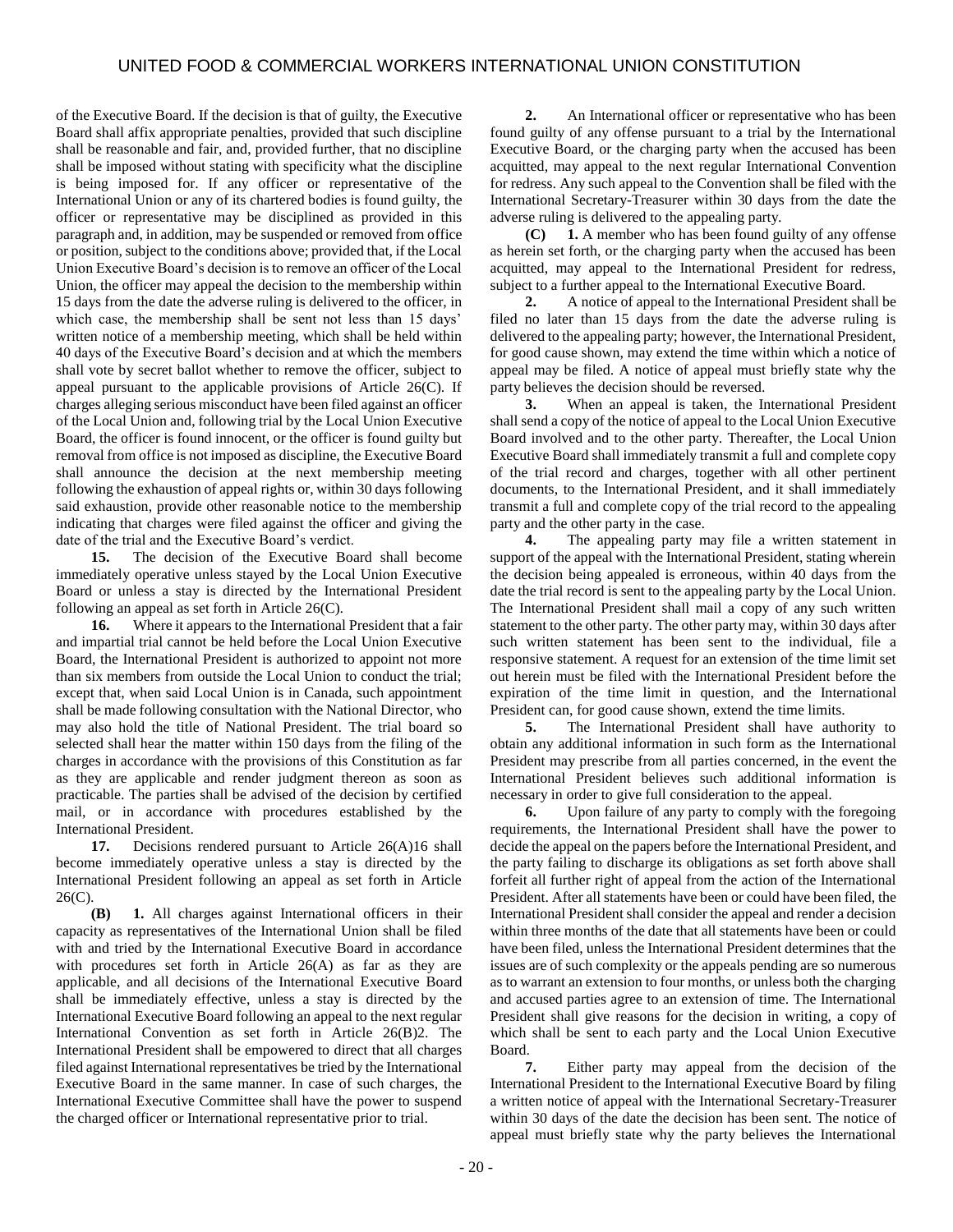President's decision should be reversed, and it may also contain a more complete statement setting out wherein said decision is erroneous.

**8.** The International Secretary-Treasurer shall immediately acknowledge receipt of the appeal and shall make available the charges, together with the trial record and all other records pertinent to the appeal, to the International Executive Board for review. The International Secretary-Treasurer shall immediately send a copy of the appeal to the involved Local Union Executive Board and the other parties.

**9.** The other party may, within 30 days after the appealing party's notice of appeal has been sent by the International Secretary-Treasurer to the other party, file a responsive statement. It shall be the duty of the International Secretary-Treasurer to send a copy of any statement so filed to the appealing party and the Local Union Executive Board immediately after it has been filed in the International Secretary-Treasurer's office.

**10.** After the statements have been or could have been filed, the International Executive Board shall proceed to consider such appeal at its next regular meeting, unless both the charging and accused parties agree to an extension of time, and either affirm or reverse the decision of the International President. The International Executive Board shall give its reasons for the decision in writing, a copy of which shall be sent to each party and the Local Union Executive Board involved. Issues which were not raised before the International President may be considered by the International Executive Board in its sole discretion.

#### **ARTICLE 27**  Pension Plan

**(A)** The International Union, its chartered bodies, and, to the extent applicable, affiliated funds shall maintain the pension plan and trust known as the "United Food and Commercial Workers International Union Pension Plan for Employees" and any spinoff or successor plans and trusts, covering eligible officers and employees of the International Union, its chartered bodies, and any participating affiliated funds. The International Union shall maintain the pension plan and trust known as the "United Food and Commercial Workers International Union Pension Plan for Canadian Employees" covering eligible officers and employees of the International Union and its chartered bodies. Hereinafter in this Article, Article 28, and Article 29(C), the pension plans and trusts described in this paragraph will be referred to as "the Plan" or "the Plans".

**(B)** The Plans shall be funded (1) by the contributions of the Plans' participants as may be provided for in the Plan documents, (2) if applicable, by contributions of the participating affiliated funds on behalf of their participating employees, and (3) by allocation of such portion of the International per capita and other additional employer contributions as may be necessary to fund the pension benefits provided for in the Plans. The amount of such per capita allocation and additional employer contributions shall be determined by the International Executive Board after consultation with the Plans' actuaries. No contributions of the International Union, its chartered bodies, or participating affiliated funds may revert to them except upon satisfaction of all the applicable Plan's liabilities and in accordance with the terms of the Plan and applicable laws and regulations.

**(C)** The International Executive Committee shall be responsible for the general administration of the Plans.

**(D)** The Plans may be amended in the same manner as the International Constitution provides for amendments to the Constitution, except that the Plans may be amended by a majority vote of a quorum of the International Executive Committee in cases where it deems an amendment necessary to qualify the Plans for tax exempt status or to maximize tax advantages to the Plans' participants, to conform to laws and regulations applicable to the Plans, to make plan design changes, or otherwise to administer the Plans. Any amendments implementing plan design changes shall be adopted after the International Executive Committee has obtained such professional advice as it shall determine is necessary, including, but not limited to, the advice of the Plans' actuaries, and after authorization by the International Executive Board.

#### **ARTICLE 28**  Retiree Health Plan

**(A)** Salaried officers and employees of the International Union and of its chartered bodies, and, to the extent applicable, employees of participating affiliated funds, who are retired under the Plan or Plans as described in Article 27 and who meet the eligibility requirements set forth in the United Food and Commercial Workers Health Insurance Plan for Retirees (hereinafter in this Article referred to as "the Retiree Health Plan"), shall receive retiree health and welfare benefits only at such time and in such amount as allowed under the Retiree Health Plan.

**(B)** The cost of providing retiree health and welfare benefits shall be paid by the International Union, its chartered bodies, participating affiliated funds, salaried officers and employees of the International Union and its chartered bodies, employees of participating affiliated funds, and/or participants and beneficiaries of the Retiree Health Plan. The International Executive Committee shall have the authority to determine the allocation of costs to be paid by any of the foregoing sources, subject to approval by the International Executive Board.

**(C)** Surviving spouses and dependents, as defined by the Retiree Health Plan, of retired officers and employees of the International Union and its chartered bodies and, to the extent applicable, employees of affiliated funds who had satisfied the applicable eligibility requirements of the Retiree Health Plan shall be eligible to receive retiree health and welfare benefits according to the terms and conditions of the Retiree Health Plan.

**(D)** Retired under this Article shall mean that the officer or employee is currently receiving pension benefits from one of the Plans described in Article 27 and has left employment with the International Union, any of its predecessor unions, a chartered body, or an affiliated fund, if applicable.

**(E)** The International Executive Committee shall administer the Retiree Health Plan and shall be empowered to establish and provide retiree health and welfare benefits and make such changes and modifications therein as it deems reasonable; to issue interpretations and regulations governing the operation of such plan; to administer such plan either separately or as integrated in an appropriate way with the UFCW Health Insurance Plan for Active Employees; and to do all other things which are reasonably necessary to accomplish the purposes of this Article, including amending such plan or changing its specifications to conform to changes in the law; except that any changes and modifications which the International Executive Committee, following consultation with its professional advisers, has determined would significantly alter the Retiree Health Plan's benefit design, or any changes in eligibility requirements for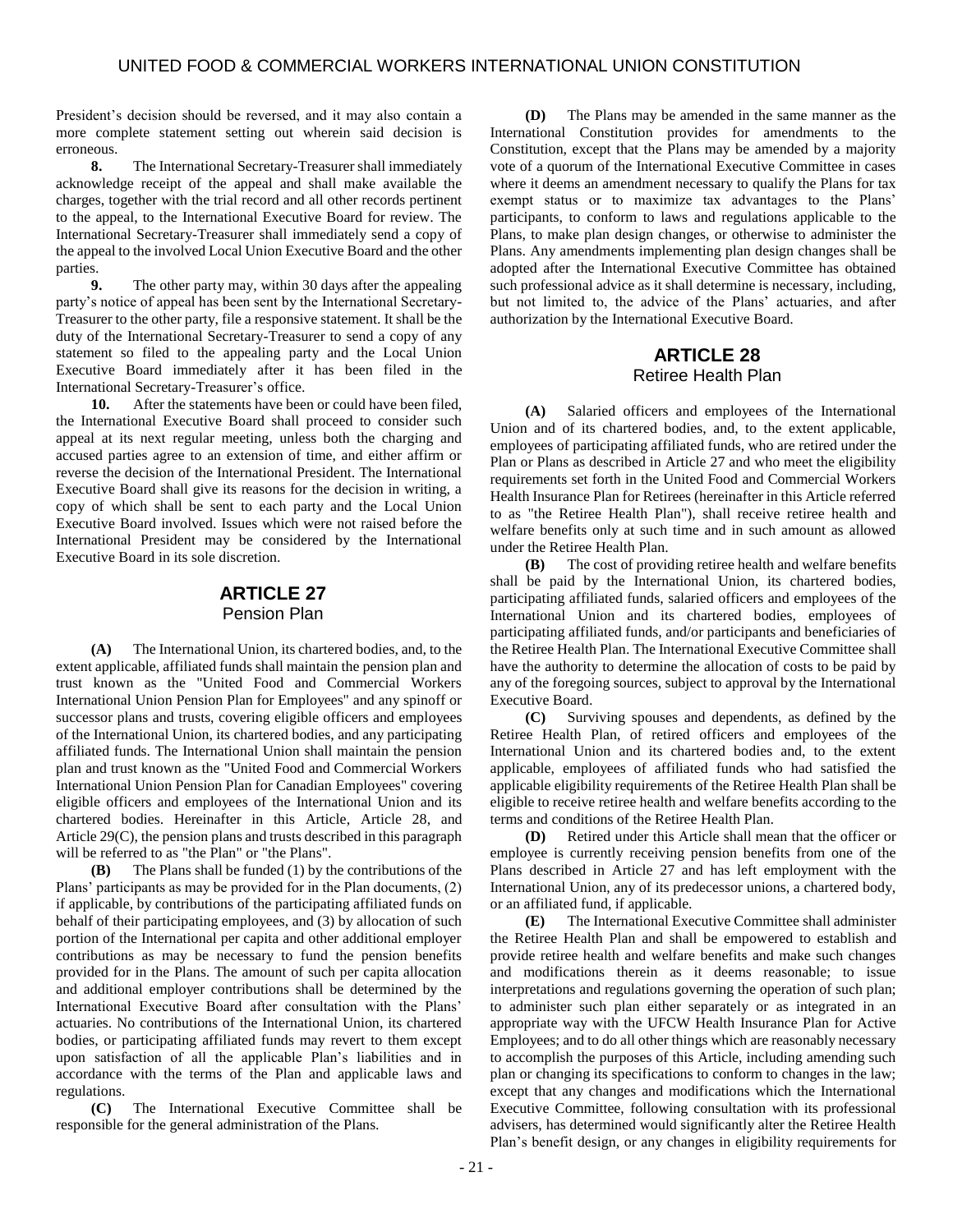receipt of retiree health and welfare benefits, shall be authorized or ratified by the International Executive Board.

#### **ARTICLE 29**  Honorary Officers, Other Retired Officers, and Retired Employees

**(A)** In recognition of the contribution of International Presidents and International Secretary-Treasurers to the growth and progress of the International Union, International Presidents and International Secretary-Treasurers who retire or have retired while serving in either of those offices shall be honored with the title of International President Emeritus or International Secretary-Treasurer Emeritus. They shall constitute the honorary officers of the International Union.

**(B)** In a similar spirit of recognition, a Local Union may express appreciation to its Presidents or Secretary-Treasurers who retire or have retired while serving in either of those offices by conferring a similar honor, as may be authorized by and in accordance with the Local Union's bylaws. Those upon whom this honor is conferred shall constitute the honorary officers of their Local Unions.

**(C)** No officer or employee of the International Union or its chartered bodies, except for professional employees, receiving pension benefits from the Plan, other than pension benefits that must commence as a result of applicable law or, if allowed by the Plan, shall perform any services for the International Union or its chartered bodies or represent them in any capacity, except upon temporary assignment after due authorization and in a capacity not involving duties of a continuing nature, subject to the approval of the International Executive Committee.

#### **ARTICLE 30**  Intermediate Chartered Bodies

**(A)** The International Executive Board shall have exclusive authority to establish intermediate chartered bodies, such as regional, state, provincial, district, and trades councils, state associations, and regional and joint boards, with which Local Unions shall affiliate. Affiliation with an intermediate chartered body shall be mandatory for all Local Unions determined by the International Executive Board to be within the jurisdiction of such intermediate chartered body, unless otherwise directed by the International Executive Board. Such intermediate chartered bodies shall be subject to the Constitution and laws of the International Union and shall be chartered for such geographical area, trade, or appropriate grouping as the International Executive Board may from time to time direct. Charters issued by the International Executive Board for such bodies shall be subject to the direction and control of and revocation by the International Executive Board. Should any dispute arise as to the jurisdiction of an intermediate chartered body, it shall be decided by the International President, in consultation with the International Secretary-Treasurer, subject to an appeal to the International Executive Board, except as provided in Article 8(F). A Local Union which, as determined by the International Executive Committee, has failed to affiliate or remain affiliated with an intermediate chartered body that has jurisdiction for such Local Union shall be assessed a penalty on the next per capita statement of the International Union following such determination; and such penalty, which shall be payable to the International Union, shall be equal to 2 percent of the total amount which the Local Union is billed for International per capita on said statement. The Local

Union shall be assessed such penalty each month until the International Executive Committee has determined that the failure to affiliate or remain affiliated has been remedied.

**(B) 1.** Intermediate chartered bodies shall adopt and amend bylaws for their government as they deem appropriate, provided they conform to the Constitution and laws of the International Union and are approved by the International President. Regardless of approval, if any conflict should arise between such bylaws and the Constitution and laws of the International Union, or interpretations of either, such Constitution, laws, or interpretations shall control. In approving bylaws and bylaw amendments, the International President shall have the authority to make such modifications in the bylaws or bylaw amendments as required to conform them to the provisions of the Constitution and laws of the International Union and the requirements of law. Any intermediate chartered body aggrieved by the approval of or failure to approve its bylaws or amendments to its bylaws may appeal to the International Executive Board.

**2.** Bylaws of intermediate chartered bodies shall provide for the collection of a per capita from the Local Unions affiliated with the body; for the holding of a Convention, which shall meet at least every four years; for the establishment of an Executive Board, which shall meet at least annually; for the election of a President, who shall be the chief executive officer, a Secretary-Treasurer, at least two Vice Presidents, a Recorder, and such other officers as the bodies may deem appropriate. Unless otherwise provided in approved bylaws, the term of all intermediate chartered body offices shall be four years. In the event applicable law allows a term longer than four years, the body may amend its bylaws to provide for such longer term. Bylaw amendments establishing terms of office shall be effective for the next election after their adoption.

**3.** If a Local Union, or a portion of that Local Union's membership, is determined by the International Executive Board to be within the jurisdiction of more than one intermediate chartered body, the Local Union shall pay the required per capita to the intermediate chartered body which is determined by the International Executive Board to be the primary intermediate chartered body for that Local Union, or applicable portion thereof; and it shall pay per capita, which shall be at an amount to be determined by the Local Union, but no less than five cents per month, to the other intermediate chartered body or bodies with which that Local Union, or applicable portion thereof, is affiliated with, on each of the members of the Local Union, or applicable portion thereof; provided that, if the per capita to the other intermediate chartered body is less than five cents, the applicable per capita for said Local Union shall be that lower amount.

**(C)** The duties and responsibilities of intermediate chartered bodies, their elected and appointed representatives, and their members under the Constitution and laws of the International Union shall be the same as those of Local Unions, their elected and appointed representatives, and their members; and all procedures and requirements applicable to Local Unions and their representatives and members shall be applicable to intermediate chartered bodies and their representatives and members, except where the International Executive Board determines that such duties, responsibilities, procedures, and requirements are incompatible with the purposes of such bodies.

#### **ARTICLE 31** Local Union Charters

**(A)** The International Union shall grant a charter upon the joint approval of the International President and International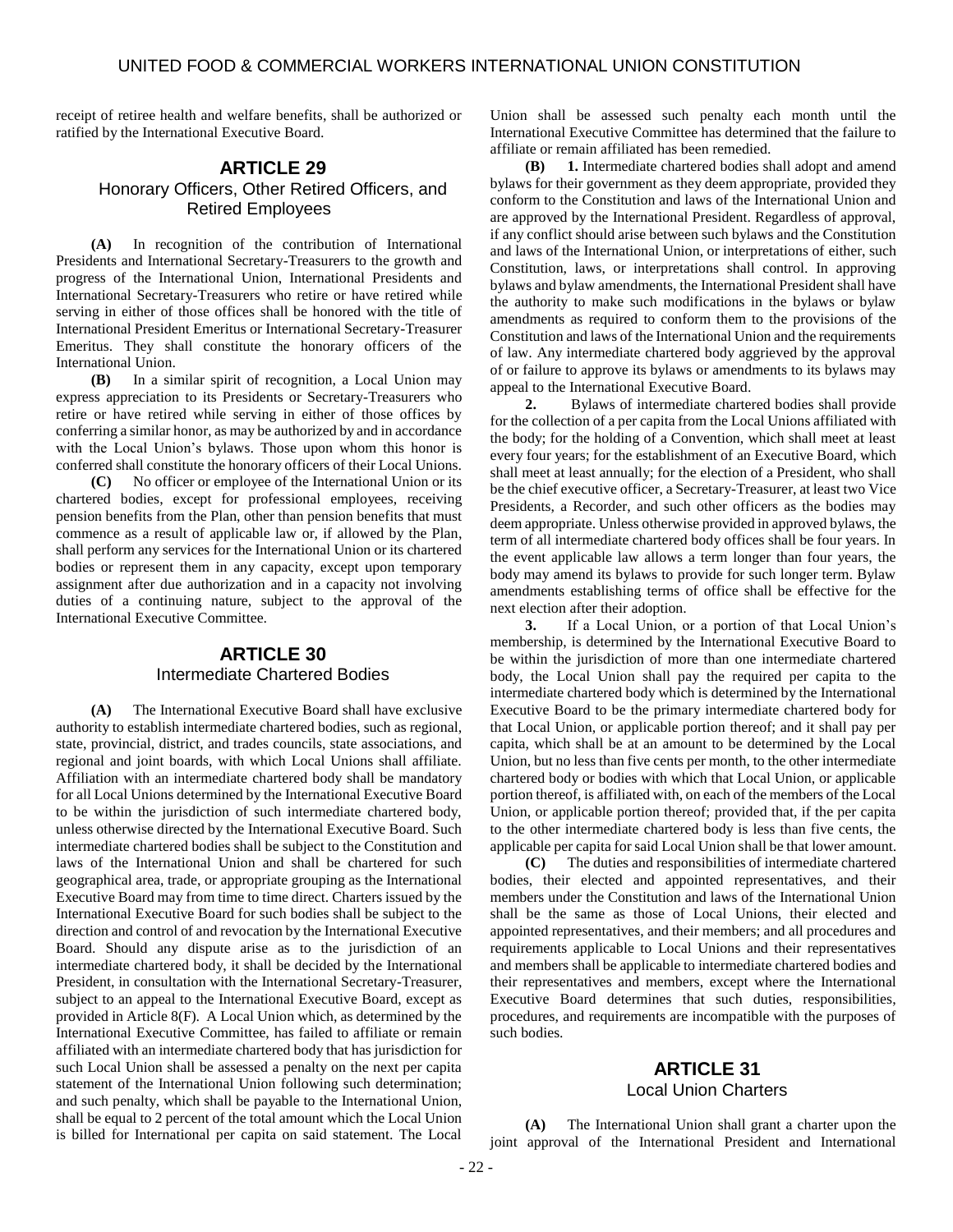Secretary-Treasurer; provided that, if the Local Union to be chartered is not a pre-existing organization or the successor to a pre-existing organization, a charter shall be issued following approval of an application which has been signed by seven or more persons who are eligible for membership in this International Union and which has been submitted to the International Secretary-Treasurer. A newly chartered Local Union that was an organization prior to its chartering by this International Union shall be exempt from the payment of the fee required by Article 18(A)1 on all members of the organization as of the date of the chartering. The International President, in consultation with the International Secretary-Treasurer, shall determine the jurisdiction of Local Unions and may modify the jurisdiction of Local Unions from time to time, subject to an appeal to the International Executive Board. The International Executive Board may waive the application of any provision of this Constitution for a period not to exceed the first full term of office following the date the charter is issued where such waiver is necessary to effectuate the chartering.

**(B)** Where a charter is applied for within the jurisdiction of an existing Local Union, it shall not be issued until the existing Local Union has had an opportunity to present its views to the International President and International Secretary-Treasurer. The decision of the International President and International Secretary-Treasurer to grant, to modify, or not to grant such charter shall be final, subject to an appeal to the International Executive Board.

**(C)** No Local Union shall entertain a resolution to dissolve or to withdraw from or surrender its charter to the International Union unless notice that such resolution is to be entertained is mailed to each member of the Local Union by certified mail at least 60 days prior to the regular meeting at which such resolution is to be acted upon. Such resolution shall be read at the regular meeting prior to the regular meeting at which such resolution shall be entertained. At least 60 days prior to the regular meeting at which such resolution is to be entertained, notification by certified mail that such resolution has been proposed shall be given to the International President by the President of the Local Union. The vote at such meeting shall be conducted by secret ballot. A Local Union cannot withdraw from the International Union, dissolve, or surrender its charter so long as seven or more active members object thereto. Notwithstanding any of the foregoing, or any other provision of the International Constitution, the Local Unions chartered in Canada may withdraw from the International Union as a body in the manner provided for by the International Executive Board.

**(D)** If a Local Union has fewer than 50 active members for each of three consecutive months, the International Executive Committee, after the issuance of a direction to such Local Union to show cause why it should not be dissolved and consideration of any response, may dissolve the Local Union.

**(E)** If the International Executive Committee shall determine that any Local Union is defunct, dissolved, or withdrawn, or if it expels a Local Union, it shall direct that all assets, property, books, and records held in the name of or on behalf of such Local Union, along with the Local Union's charter, be delivered immediately to the International Secretary-Treasurer, or the International Secretary-Treasurer's designated representative. Such charter shall be canceled and such assets, property, books, and records shall be held in safekeeping by the International Union for a period of one year. If such Local Union shall be reorganized during that period, such assets, property, books, and records shall be returned to the Local Union with a reissued charter by the International Union. If no such reorganization occurs, such assets, property, books, and

records shall, without further proceedings, become the property of the International Union. The officers and members of such Local Union shall be responsible for compliance with this Article within 30 days of such determination under penalty of being prosecuted by law, or forfeiture of membership and benefit in this International Union, or both.

**(F)** Members of defunct, withdrawn, dissolved, or expelled Local Unions shall be transferred to such Local Union as may be directed by the International Executive Committee. Such transfer shall become effective immediately.

#### **ARTICLE 32**

#### Local Union Duties and Powers

**(A) 1.** Local Unions shall adopt bylaws, which shall in no way conflict with the Constitution and laws of the International Union, or interpretations of either. Bylaws and bylaw amendments properly adopted by the membership or as required by the Constitution must be filed with and approved by the International President to be effective. In approving bylaws and bylaw amendments, the International President shall have the authority to make such modifications in the bylaws or bylaw amendments as are required to conform them to the provisions of the Constitution and laws of the International Union and the requirements of law. Regardless of such approval, if any conflict should arise between such Local Union bylaws and the Constitution and laws of the International Union, or interpretations of either, such Constitution, laws, or interpretations shall control, subject to an appeal to the International Executive Board.

**2.** Proposals to adopt or amend Local Union bylaws shall (1) be signed and submitted to the Local Union Executive Board by 20 percent of the Local Union membership, provided that, if the Local Union's membership is greater than 2,000, the signatures of 10 percent of the membership or 400 members, whichever is greater, shall be required, or (2) be proposed by the Local Union Executive Board. The Executive Board shall make a recommendation on amendments submitted to it not later than 90 days after they are submitted. Notice of such amendment, containing the Executive Board's recommendation thereon and the date, time, and location of the membership meeting(s) at which the amendment will be voted upon, shall be mailed to each member at least 15 days prior to such meeting(s). The text of the amendment and the Executive Board's recommendation shall be read or distributed to the membership at such meeting prior to voting. Amendments shall be adopted by a twothirds majority vote of active members voting. At the discretion of the Local Union Executive Board, the vote may be conducted by mail referendum in accordance with the applicable provisions of this paragraph, provided that the Local Union shall mail members their ballots and the proposed amendment at least 15 days prior to the receipt deadline for return of the ballots and that the Local Union shall hold an informational meeting for discussion of the proposed amendment.

**(B)** Local Unions or members thereof shall not seek or solicit financial assistance from any other chartered body other than an intermediate chartered body with which the Local Union is affiliated, from any other labor organization, or from members thereof, in connection with a strike or other economic action, except with the approval of the International President, subject to an appeal to the International Executive Board. Local Unions shall not seek or solicit funds or advertising using the name of the International Union or otherwise implying the endorsement of the International Union,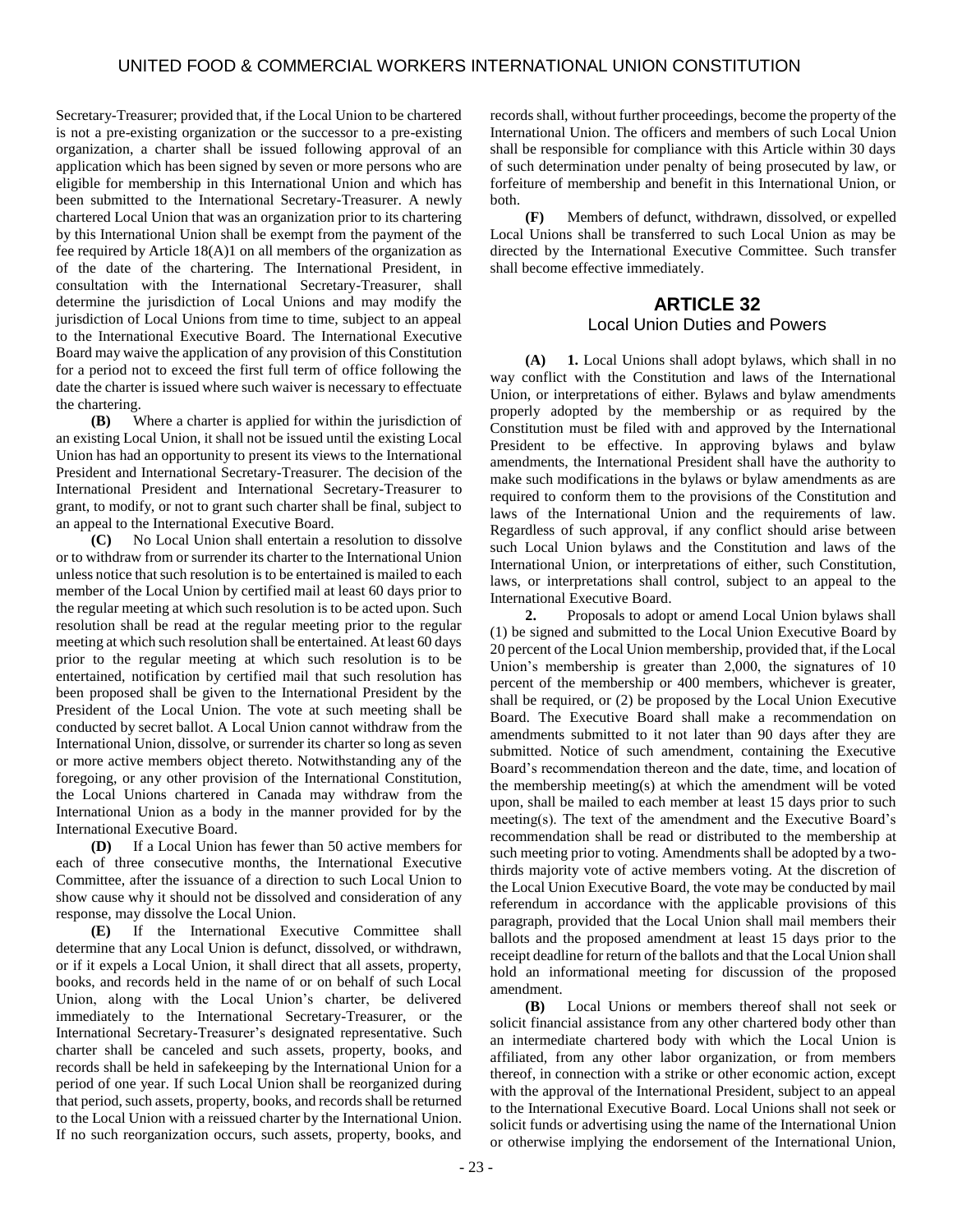unless the activity which is the subject of the solicitation has been approved by the International Union, or authorize the use of the name of the International Union other than as provided in Article 20, and members of Local Unions shall not seek or solicit funds or advertising using the name of the International Union or any Local Union or otherwise implying the endorsement of the International Union or any Local Union, except with the approval of the International President, subject to an appeal to the International Executive Board. Local Unions or members thereof shall not furnish a complete or partial list of the membership of the International Union or of any Local Union to any person other than those whose governmental position or International or Local Union office or employee benefit fund position entitles them to have a list, without specific authorization in writing from the International President.

**(C)** All Local Unions shall be required to abide by and conform with all of the provisions of the Constitution and laws of the International Union.

**(D)** All Local Unions are expressly prohibited from contracting or incurring any indebtedness chargeable to the International Union without the written consent and authority of the International President, with the approval of the International Executive Board.

**(E)** Local Unions may affiliate with state and local bodies of a national American labor federation with which the International Union is affiliated, and state and local labor bodies of a national American labor federation to which the International Union has approved its Local Unions to affiliate or Provincial Federations of Labour and Labour Councils of the Canadian Labour Congress.

#### **ARTICLE 33**  Local Union Membership Meetings

**(A)** Each Local Union shall hold at least one regular meeting of the membership each month; provided, however, that a Local Union may provide, through a bylaw provision, for not less than one regular membership meeting every calendar quarter; provided further, that such quarterly meetings shall not be more than four months apart. Such regular meetings shall consist of a single meeting for all members; provided, however, that a Local Union may elect, through its bylaws, to hold a regular series of meetings for all of its members on an area or divisional basis. Regular meetings may be held via teleconference call or other method approved by the International Executive Board. Regular meetings of the membership, whether held as a single meeting or as a series of meetings, must be held within the time, in the manner, and with the frequency provided in this Article and in any applicable provisions of the Local Union's bylaws, except upon the approval of the International President.

**(B)** A Local Union shall call a special meeting of its membership whenever requested in writing by 10 percent of the membership, as quickly as is practical and reasonably convenient, provided that, where a regular membership meeting is scheduled within a 30-day period of such a membership request, the Local Union President may defer such requested meeting to the date of the regularly scheduled meeting. A special meeting shall also be called when directed by the Local Union Executive Board or President. Special meetings shall be held in the same manner as the Local Union holds its regular meetings.

**(C)** Local Unions may hold informational meetings of a portion of their membership on an occasional or regular basis as may be determined by the Local Union. Such informational meetings of the Local Union membership, except as provided in Article 23, may pass upon recommendations to be referred to the regular meeting or to a special meeting of the membership for its action thereon.

**(D)** Adequate notice shall be given of the time and place of all meetings not held on a periodic basis at a set time and place, so that all members involved have an opportunity to attend. Adequate notice shall also be given of the purpose of all special meetings.

**(E)** Not less than seven members shall constitute a quorum at any membership meeting; provided that in Local Unions with 12 members or less, the quorum shall be 50 percent of the membership.

**(F)** All business at meetings of Local Unions shall be recorded in the language predominantly used in the territory covered by the jurisdiction of the Local Union.

#### **ARTICLE 34** Local Union Officers

**(A)** The constitutional officers of Local Unions shall be a President, Secretary-Treasurer, Recorder, and not less than three Vice Presidents, all of whom shall constitute the Executive Board of the Local Union.

**(B) 1.** The President shall be the chief executive officer of the Local Union and shall be responsible for enforcing the Constitution and laws of the International Union and the bylaws and rules of the Local Union. The President shall have the authority to interpret the bylaws of the Local Union, subject to an appeal to the Local Union Executive Board, provided that any such interpretations or decisions on appeal are consistent with the Constitution and laws of the International Union. The President, or the President's designated representative, shall preside at meetings of the Local Union and the Local Union Executive Board and shall decide all questions of order, subject to an appeal to the Local Union or Local Union Executive Board, as appropriate, provided that any such decisions on appeal are consistent with the Constitution and laws of the International Union. The President, by virtue of office, shall be a delegate or representative to any convention or meeting to which the Local Union is entitled to and elects to send delegates or representatives, except as provided in Articles 8(I)3 and 15(E). The President shall have general supervision over the affairs of the Local Union. Subject to the provisions of the respective trust agreements and collective bargaining agreements, the President, or the President's designated representative, shall be a trustee of all employee benefit trusts on which the Local Union is entitled to a trustee, and the President shall appoint any other trustees to which the Local Union is entitled on such trusts. The President, or the President's designated representative, shall have the authority to appoint stewards, or to determine that stewards in designated locations be elected by the affected membership, and shall have the authority to remove stewards in either instance, except as otherwise provided in the Local Union's bylaws. The President shall appoint all committees as may be necessary and shall perform such other duties as are required by the President's office. The President shall vote where that vote would be determinative of the outcome or in all cases where a secret ballot vote is conducted. The President may appoint sergeants-at-arms to assist in properly conducting the Local Union meetings.

**2.** The President shall disburse the Local Union's funds and, except for disbursements required to be made from the funds of the Local Union by the Constitution or laws of the International Union or the approved bylaws of the Local Union, disbursements shall be authorized or ratified by the Local Union Executive Board. Disbursements shall be made in accordance with Article 36(C). The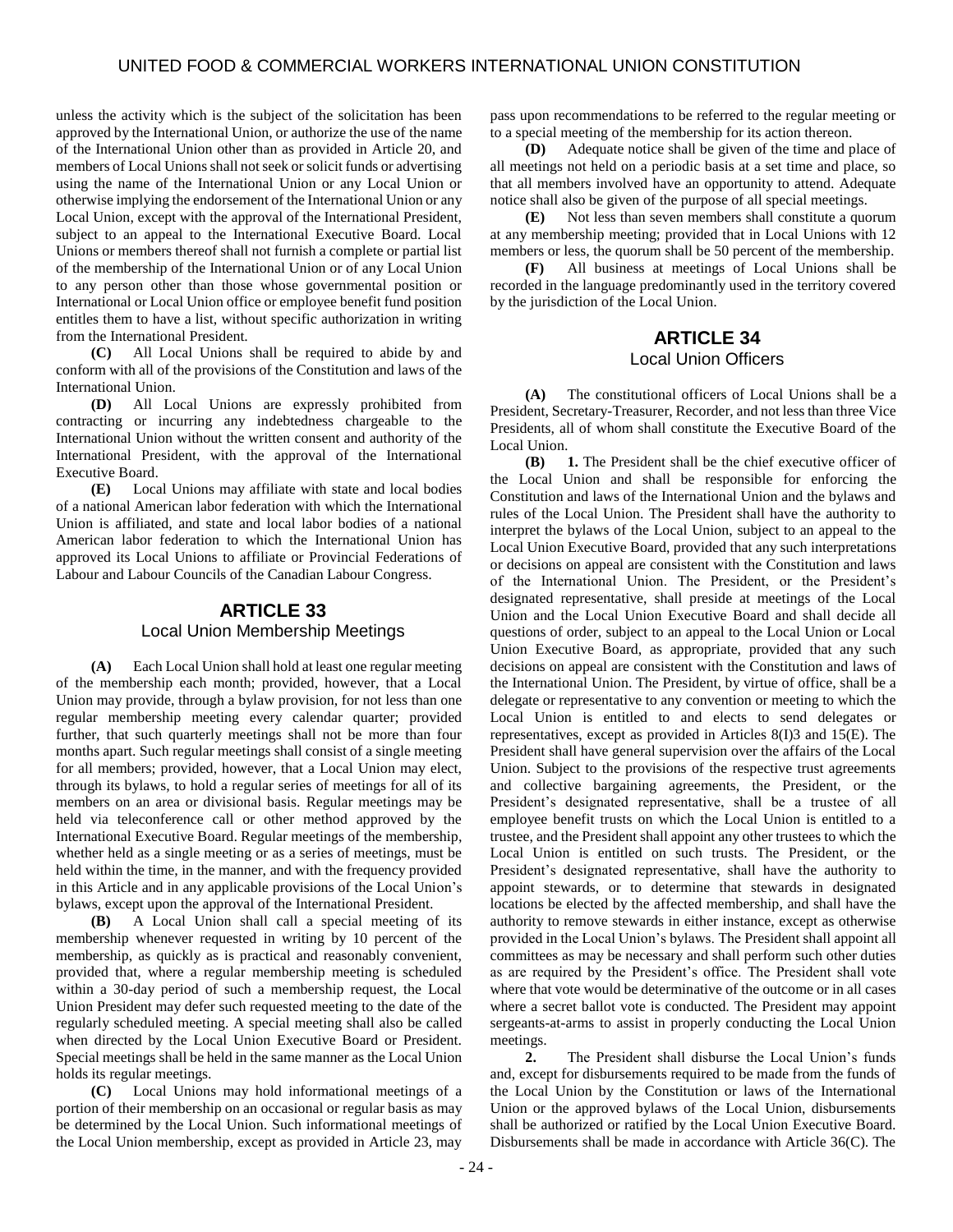President shall invest and reinvest the surplus funds of the Local Union, upon the approval of the Local Union Executive Board, according to standards applicable to fiduciaries.

**3.** The Local Union President may employ or retain such personnel as may be necessary to conduct the affairs of the Local Union. The Local Union President may terminate the employment of any such person at the end of an assignment or in the best interest of the Local Union; except that, the Local Union President may terminate the employment of any Union Representative for reasonable cause, subject to an appeal to the Local Union Executive Board and such further appeal as may be provided in the Local Union's bylaws, provided that there is no other grievance procedure authorized by the Local Union.

**4.** The Local Union President shall determine the compensation and expenses, or expense policy, for all personnel employed or retained by the Local Union, subject to the approval of the Local Union Executive Board.

**5.** The Local Union President shall be the custodian of the union shop identification cards, or other such indicia, union logos, union labels, union domain names, and other identification of the Union as are issued pursuant to Article 20.

**6.** The Local Union President shall forward to the International Secretary-Treasurer a monthly membership report, giving an accurate record and summary of the membership as of the last day of the month for which the report is submitted. The report shall list each newly initiated and reinstated member during the month in which the Local Union first collects all or any part of the initiation or reinstatement fee or any dues from the member. The report shall indicate whether reinstated members are reinstating following a suspension, withdrawal, military leave, or paid-up life membership status. The report shall also list the names of all outgoing members of the Local Union during the month, indicating whether by suspension, withdrawal, military leave, retirement, death, or other categories designated by the International Secretary-Treasurer. The monthly membership report shall be sent to the International Secretary-Treasurer no later than the tenth day following the end of the month for which the report is made, unless an extension for forwarding has been requested by the Local Union and granted by the International Secretary-Treasurer. The monthly membership report shall be made in the format provided, approved, or mandated by the International Union. Local Unions with more than 600 members shall make the report in an electronic format authorized by the International Union.

**7.** The Local Union President shall ensure that the home address, date of birth, cellular phone number, and social security number, if permitted under applicable law, or unique identification number of each member is sent to the International headquarters at the time of reporting affiliation, as well as all changes of address when they occur. New Local Unions, when chartered, shall furnish the home addresses, dates of birth, cellular phone numbers, and social security numbers, if permitted under applicable law, or unique identification numbers of all members in the first report. A copy of this report shall be kept on file by the Local Union.

**8.** The Local Union President shall receive and properly receipt all money collected.

**9.** The Local Union President shall make an itemized statement, which shall contain accounting categories substantially similar to those required in the Local Union trustees' financial report provided for in Article 36(D), including a statement of assets, liabilities, and net assets, at each regular meeting of the Local Union Executive Board of all moneys received and paid out by the President,

the accuracy of which shall be certified by the trustees of the Local Union. The President shall make the Local Union financial records available to the trustees at their request. The President shall make such itemized statement available for inspection by members at the Local Union on a reasonable basis. The President shall also make or distribute a financial report at a regular meeting or series of regular meetings of the membership not less than once a year.

**(C)** The Secretary-Treasurer of the Local Union shall assist the President in the carrying out of the President's duties and responsibilities and shall conduct the Secretary-Treasurer's office under the general supervision of the President. The Secretary-Treasurer, by virtue of office, shall be a delegate or representative to any convention or meeting to which a Local Union is entitled to and elects to send more than one delegate or representative, except as provided in Articles 8(I)3 and 15(E).

**(D)** The Vice Presidents shall assist the President in the discharge of the President's official duties. They shall be numerically designated for election purposes only.

**(E)** The Recorder of each Local Union shall report the minutes of each Local Union membership and Executive Board meeting, keeping an accurate and permanently bound or unalterable electronically stored record of all proceedings.

**(F)** The Executive Board of the Local Union shall have full and complete charge of all business of the Local Union not otherwise delegated to a specific officer or officers, or reserved to the membership. It shall act upon all appeals properly presented to it. It shall meet not less often than once a month, provided that a Local Union may provide, through a bylaw provision, for an Executive Board meeting not less often than once each calendar quarter; provided further, that such quarterly meetings shall not be more than four months apart. The Local Union President shall be authorized to call additional meetings of the Executive Board whenever the President deems it advisable or whenever requested by a majority of the Executive Board. The Executive Board may meet by teleconference call or by other means approved by the International Executive Board, provided it meets in person at least nine times a year if meetings are held monthly and at least three times a year if meetings are held quarterly. The Local Union President may conduct a vote of the Executive Board by mail, telephone, or other form of communication the Local Union President deems appropriate. A majority of its members shall constitute a quorum.

**(G) 1.** All Local Union officers who are entrusted with any books or records of a Local Union shall maintain and keep such books or records in good order and shall at all times have them available for authorized audit, examination, or inspection.

**2.** All officers at the expiration of their respective terms of office, or when removed or when their offices become vacant, shall deliver to their duly elected successors, and if there is no successor then to the duly elected trustees of the Local Union, all books, papers, moneys, and other property in their possession belonging to the Local Union or International Union, and they shall not be relieved from their bonds or obligations until they have complied with this requirement.

**3.** The system of bookkeeping used by the Local Union shall be in accordance with practices approved by the International Secretary-Treasurer's office.

**(H)** Compensation and expenses, or the expense policy, for Local Union officers shall be established by the Local Union Executive Board, with such further approval as may be required by the Local Union's bylaws.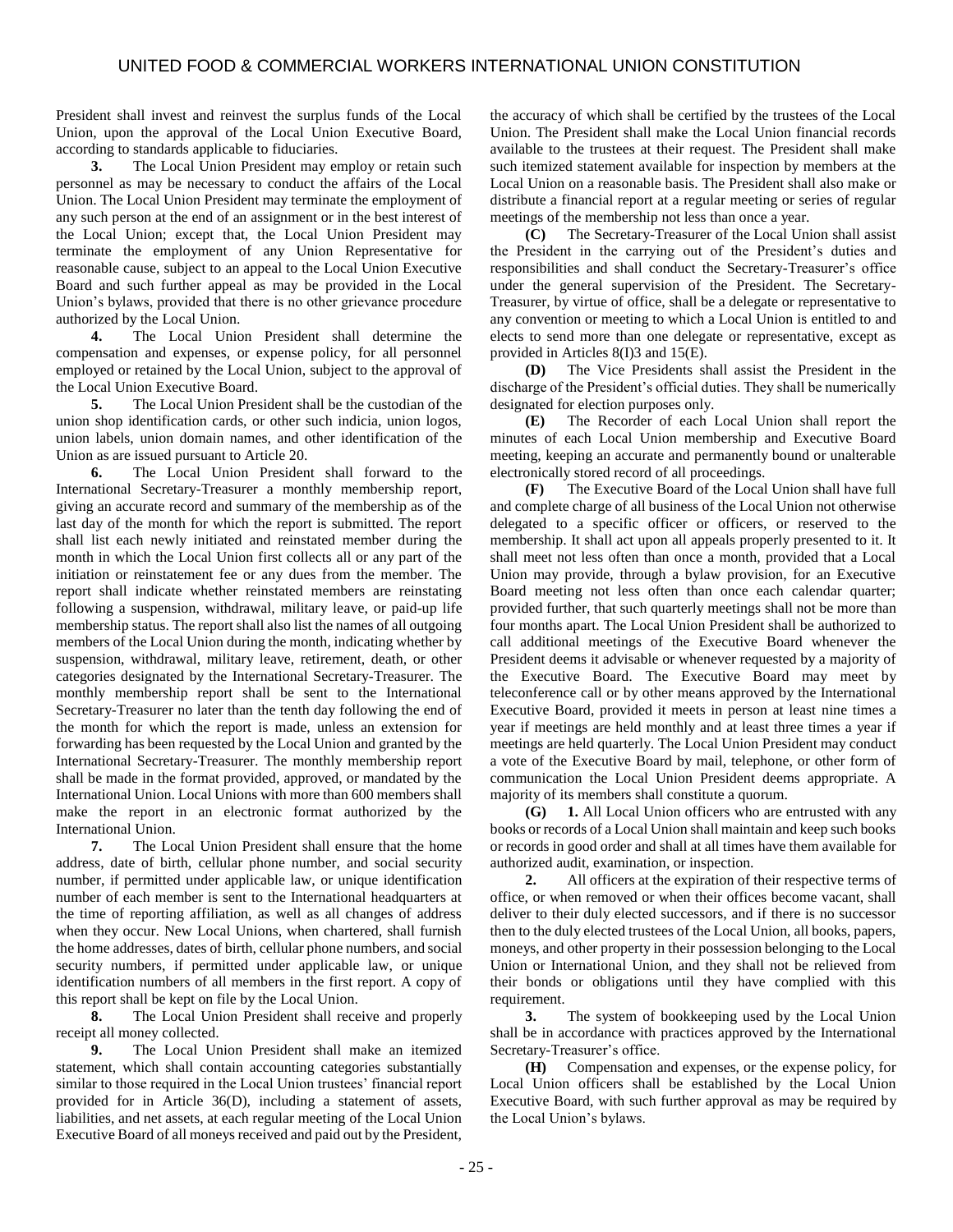#### **ARTICLE 35** Local Union Elections

**(A)** An active member in the Local Union, who has been an active member in the Local Union, or who had been a member of another organization merged with the Local Union, for a continuous aggregate of at least 12 months immediately preceding the month in which nominations are held, or an active member in the Local Union who has been an active member in the International Union continuously for at least 24 months immediately preceding the month in which nominations are held, shall be eligible to hold any Local Union office, provided that said member maintains continuous active membership in the Local Union.

**(B)** The constitutional officers of the Local Union shall be elected as provided in Article 35(C); and unless otherwise provided in the Local Union's bylaws, the term of all offices shall be three years. In the event applicable law allows a term longer than three years, the Local Union may amend its bylaws to provide for such longer term. Bylaw amendments establishing terms of office shall be effective following the next election after their adoption. Terms of office shall expire on December 31, unless the Local Union's bylaws provide that they shall expire on the last day of another month.

**(C) 1.** Nominations shall be conducted during the six-month period preceding the expiration of the term of office. Not less than 15 days prior to nominations, notice shall be mailed by the Local Union to each member at their last known home address, setting forth the times, dates, and places for conducting the nominations. The nominations shall be conducted at such times and places as will afford all active members a reasonable opportunity to nominate.

**2.** Elections shall be conducted during the six-month period preceding the expiration of the term of office, as provided in the Local Union's bylaws. Not less than 15 days prior to elections, notice shall be mailed by the Local Union to each member at their last known home address, setting forth the times, dates, and places for conducting the election. The elections shall be conducted at such times and places as will afford all active members a reasonable opportunity to vote. If the Local Union members are so widely dispersed that they must travel an unreasonable distance to vote at a single polling place, the Local Union shall provide for multiple polling places. Any active member in the Local Union, as defined in Article 4(B) of this Constitution, shall be eligible to vote in the Local Union's elections.

**3.** Notice of nominations and election may be combined into a single notice, which shall be mailed not less than 15 days prior to nominations.

**4.** No member may run for more than one office in any election, and no member may hold more than one Local Union elected office at any one time. The regular employees of the Local Union shall not constitute more than 50 percent of the membership of the Local Union Executive Board.

**5.** The Local Union President shall select a general chairperson, who shall be a member of the United Food and Commercial Workers, to supervise the conduct of the nominations and election and not less than three members to act as election judges to assist the general chairperson. The general chairperson and election judges, who together shall constitute the election committee, shall not be candidates for Local Union office. The general chairperson shall establish the applicable dates, times, places, manner, and procedures for the nominations and election. The election committee shall maintain custody of all ballots and election registers during the conduct of the elections. Where multiple polling

places are used, at least one election judge or the general chairperson shall supervise the election at each polling place.

**6.** Each eligible member desiring to vote shall sign an election register authorized by the general chairperson of the election. The voter shall be given a ballot authorized by the general chairperson and shall be provided an opportunity to vote the ballot in secrecy. Ballots shall bear no number or marks which might identify the voter. After marking the ballot, the voter shall fold and place it in a secured ballot receptacle provided by the election committee. Alternative procedures for voting by machine, adequate to ensure the secrecy of the ballot, may be provided. Candidates may have observers, who shall be active members of the Local Union. Adequate safeguards to ensure a fair election shall be provided by the Local Union officers and election officials.

**7.** Where the election is conducted at a single polling place, the results shall be tallied and recorded by the general chairperson of the election and the election judges at the close of the voting.

**8.** Where the election is conducted at multiple times or polling places, the general chairperson of the election and not less than three election judges designated by the general chairperson shall meet not later than the second day following the last day on which the election was held and at a time and place to be specified by the general chairperson to tally and record the results of the election. As may be determined by the general chairperson prior to the balloting, the ballots may be counted at the close of each polling place, provided that, the general chairperson or at least one election judge is present, and provided further, that the general chairperson and not less than three election judges designated by the general chairperson shall tally and record the final results of the election as provided above in this paragraph.

**9.** The general chairperson of the election may determine to conduct the election by a mail referendum in its entirety or in outlying areas in lieu of or in addition to the election procedures specified in Article 35(C). If a mail referendum is conducted, members shall be provided with two envelopes for returning mail ballots, one of which shall be a secret ballot envelope with no identifying number or marks, and the other of which shall be a ballot return envelope which shall be pre-addressed to a post office box used solely for the purpose of the mail referendum and which shall either contain a label with the member's name and address or clearly ask the member to print their name and address. The general chairperson shall establish a deadline for the receipt of return mail ballots, which shall be no earlier than 15 days or later than 30 days after the date upon which the ballots are mailed to the members; provided that, if separate notice setting forth the manner and the dates that the ballots will be sent to the membership and that the return mail ballots must be received has not previously been mailed to each member at their last known home address, the receipt deadline shall be no earlier than 20 days after the date upon which the ballots are mailed to the members. On the day of the receipt deadline, after 12:00 noon, at least two members of the election committee shall together pick up the mail ballots and return them unopened to the place specified by the general chairperson, and thereupon the election committee shall open and count the ballots. If only a portion of the election is conducted by mail ballot, the receipt deadline shall be within the limits provided above and, in addition, the same as the date established for the close of voting in the non-mail portion of the election, and the election committee shall open and count the mail ballots following the close of voting in the non-mail portion that day. Adequate safeguards to ensure the secrecy of each voter's ballot and the fairness of the mail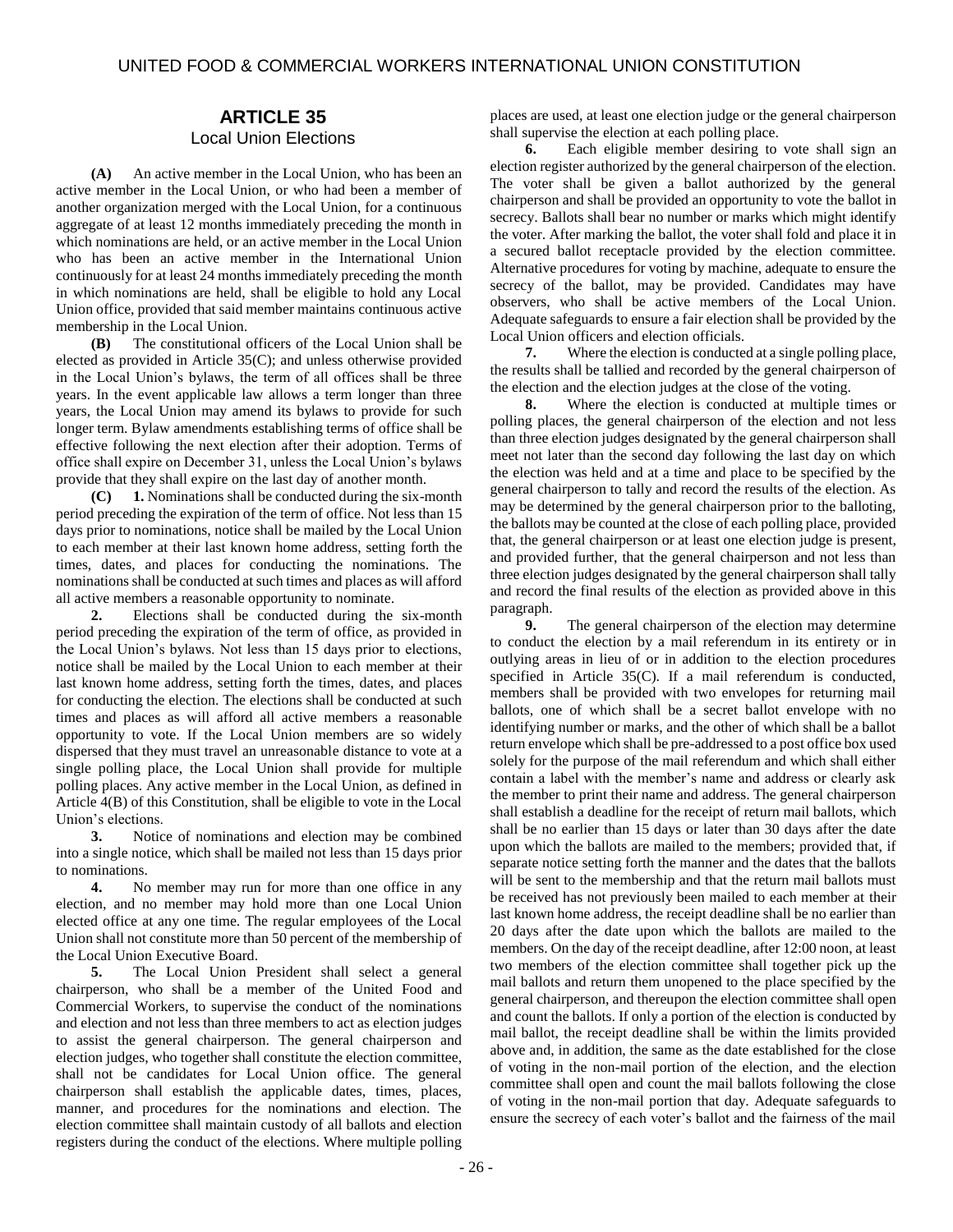referendum shall be provided by the Local Union officers and election officials.

**10.** The general election chairperson may determine to conduct a vote by other method approved by the International Executive Committee.

**11.** Write-in candidates and proxy voting shall not be permitted.

**12.** A plurality of votes cast shall be required for election, except as to the offices of Local Union President and Secretary-Treasurer, where a majority of votes cast shall be required for election. Where the election for an office other than President or Secretary-Treasurer results in a tie or where no nominee for Local Union President or Secretary-Treasurer receives a majority of votes cast, a runoff election between the two nominees with the higher number of votes shall be conducted.

**13.** When nominations have been completed and there are unopposed candidates, such unopposed candidates shall be deemed elected by acclamation.

**14. a)** A Local Union may provide in its bylaws for nominations to be conducted by petition. Such Local Union bylaw provisions shall establish procedures for nomination by petition, and such procedures shall be consistent with the provisions of this Article. Such bylaw provisions shall establish a number of signatures of active members of the Local Union required for nomination of an active member for a specific office. The number of signatures required shall not exceed 2 percent of the average monthly active membership of the Local Union, based on the number of active members on which the Local Union pays per capita to the International Union, for the twelve-month period ending with the next to last month prior to the month in which the notice of nominations is mailed to the membership. If the Local Union's bylaws provide that any of its Vice Presidents shall be nominated by a designated portion of the Local Union's membership, such as by the members in a designated geographical area or trade division, the average monthly active membership shall be deemed to refer to the average monthly active membership in that portion of the Local Union's membership, the number of signatures required for such Vice President shall be adjusted accordingly, and all signatures required for nomination of such Vice President shall be from the active membership in such designated portion of the Local Union's membership.

**b**) Not less than 30 days prior to the deadline for the receipt of nomination petitions, notice shall be mailed by the Local Union to each member at the member's last known home address, setting forth the manner for conducting the nominations, the actual number of signatures required for nomination petitions, the deadline date for the receipt of petitions, and all other relevant requirements for the filing of petitions, including what each petition is required to contain. Notice of nominations and election may be combined into a single notice, which shall be mailed in accordance with the time requirements of this paragraph.

**c)** The top of each page of the petition shall indicate the member who is being nominated and the specific office for which the member is being nominated. If a member is being nominated for a Vice President position, the petition shall specify the numerically designated Vice President position for which the member is being nominated. Unless otherwise specified in the Local Union's bylaws, any petition may nominate more than one member for office, provided that each member is being nominated for a different office and that the office for which each member is being nominated is specifically indicated. Each petition shall contain the signature,

printed name, and other identifying information, as determined by the general chairperson of the election, of each member signing the petition. Petitions shall be filed at the Local Union office by mail or in person. The original signatures are required to be filed, and transmission by facsimile, computer, or other form of electronic transmission shall not be valid. If a signature on any petition is not accompanied by a printed name or the other identifying information required by the general chairperson, but the identity of the member can be determined from the signature, the signature shall be deemed valid and shall be counted.

**15.** The ballots and all other records pertaining to the nominations and elections, including the membership mailing lists which were used to send the notices of the nominations and elections, shall be preserved for not less than one year by the Local Union President.

**16.** A copy of the results of the election shall be immediately mailed to the International President.

**17.** Formal installation of the newly elected officers may be either before or after the start of their term of office to suit the convenience of the Local Union, but in any event, during either the month preceding or the two months following the start of their term of office; provided, however, that no officer shall be deemed to be in office unless bonded where required by the Constitution and laws of the International Union.

**18.** No funds of the International Union or any of its chartered bodies shall be used to promote the candidacy of any person for any elective office within any chartered body.

**19.** No publications sponsored by or supported by the International Union or any chartered body shall be used to promote the candidacy of any person for elective office within any chartered body.

**20.** In the event any candidate for the office of President dies between nominations and the completion of the election, the election shall be postponed. New nominations for all offices and an election for same shall be conducted prior to the conclusion of the present term of office, unless compliance with the other time provisions of this Article or the Local Union's bylaws is not possible. Notice of the rescheduled nominations and election shall be mailed to the membership pursuant to the provisions of Article 35(C)1, 2, and 3.

**21.** Not more than 15 days subsequent to the election, all challenges to the election shall be submitted to the general chairperson of the election. The Local Union general chairperson and election judges shall consider any such challenge and take such remedial action as they deem appropriate. Not more than 15 days subsequent to such decision, an aggrieved party may appeal such decision to the International President. Where the general chairperson of the election and the election judges fail to render a decision within 30 days of the Local Union election, the challenging party may appeal to the International President not later than 15 days thereafter.

**22.** The decision of the International President may be appealed to the International Executive Board not later than 30 days after such decision has been rendered.

**23.** The International President or International Executive Board shall take whatever steps are deemed necessary to resolve the challenge to the election and enforce their respective decisions.

**24.** Any challenge or appeal which could have been presented in compliance with these filing requirements, but was not, shall be deemed to have been waived.

**(D) 1.** Where vacancies occur in any office of a Local Union, the Local Union Executive Board, not later than 90 days after the vacancy occurs, shall fill the vacancy for the balance of the term.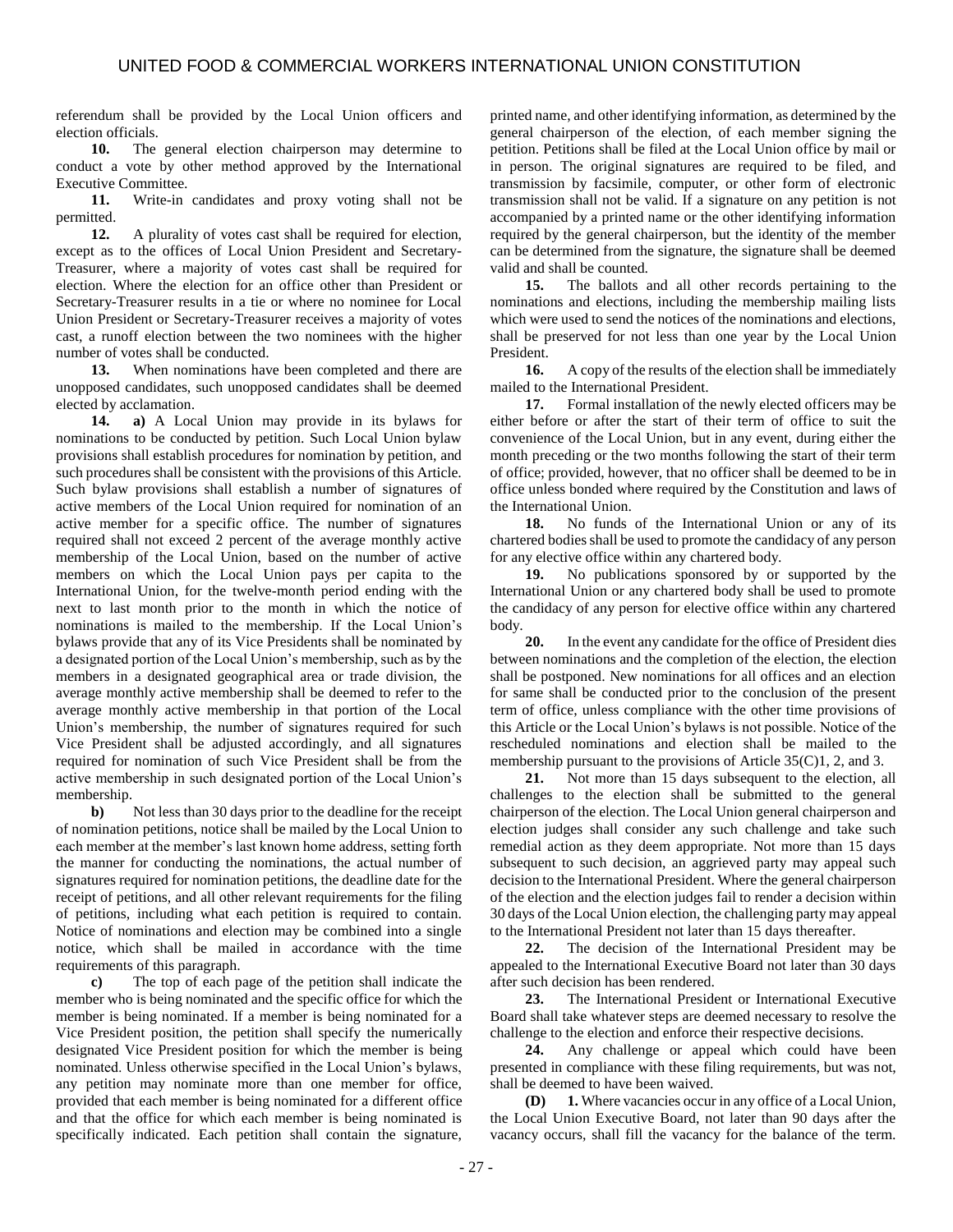However, a vacancy in the office of Local Union President shall be filled no earlier than 30 days nor later than 90 days after the vacancy occurs. Any member filling a vacancy must satisfy the eligibility requirements of Article 35(A) as applicable to the filling of vacancies.

**2.** In the case of a vacancy in the office of Local Union President, the Secretary-Treasurer of the Local Union shall perform the duties of such office until a new President is elected by the Local Union Executive Board.

**(E)** If any officer shall fail to attend three successive Local Union Executive Board meetings, without satisfactory excuse, the office shall be declared vacant by the Local Union Executive Board.

#### **ARTICLE 36**  Local Union Board of Trustees

**(A)** Three Local Union Executive Board members, by virtue of their offices, shall constitute the Local Union Board of Trustees. Two of these shall be the President and the Secretary-Treasurer, and the Local Union Executive Board shall annually designate one of the other members of the Executive Board to be the third trustee.

**(B)** The trustees shall be responsible for ensuring that all finances of the Local Union are managed in accordance with the Constitution and laws of the International Union and the approved bylaws of the Local Union. The trustees shall be responsible for ensuring that the funds and property of the Local Union are properly received and managed for the sole use and benefit of the Local Union and in accordance with standard accounting practices.

**(C)** The signatures of two of the three trustees shall be required on all checks, electronic transfers and all other financial documents, and the trustees shall be responsible for ensuring that all banks and other financial institutions holding funds or property of the Local Union are so instructed.

**(D)** The trustees shall examine the financial records of the Local Union. The trustees shall make a quarterly financial report to the International Secretary-Treasurer on forms supplied or approved by the International Secretary-Treasurer and on such schedule as the International Secretary-Treasurer may determine, and they shall also promptly submit a copy of said report to the Local Union Executive Board. The trustees shall also file with the International Secretary-Treasurer copies of all audits required by this Constitution and all annual financial reports required by the federal government within 30 days of their completion.

**(E)** The trustees shall employ a certified public accountant or a chartered accountant to assist them in the performance of their duties and to perform a complete audit of the Local Union not less than once a year, except that in Local Unions whose membership at the end of the fiscal year is less than 2,500, the trustees may employ a certified public accountant or a chartered accountant to perform a review and issue a report thereon, and except further that, Local Unions whose membership at the end of the fiscal year is less than 250 shall not be subject to the requirements of this paragraph.

**(F)** The trustees shall ensure that Local Union officers, representatives, and employees are bonded as directed by the International Secretary-Treasurer and in accordance with Article 11(L).

**(G)** The title to a headquarters building or other real property held by the Local Union shall be vested by proper conveyance in its own name, if applicable state or provincial law permits; in the names of the individual members of the Board of Trustees and their successors in office, to be held in trust for the sole use and benefit of the Local Union; or in a separate building corporation whose

corporate documents have been approved by the International President; except that, a headquarters building or other real property which has been vested prior to January 1, 2004, in the name of a corporate trustee or the Board of Trustees and their successors in office may continue to be vested in that manner.

#### **ARTICLE 37** Local Union Funds

**(A)** The general or special funds or property of a Local Union shall be used only for such purposes as are specified in the Constitution and laws of the International Union or the Local Union bylaws, as may be established by proper resolution of the Local Union Executive Board, or as may be required to transact and properly conduct the business of the Local Union.

**(B)** The Local Union shall, under no circumstances, use any of its funds for loans or donations to officers and employees. The Local Union Executive Board may authorize financial assistance to members in the event of a strike, lockout, or other economic action, or in the case of a personal disaster.

**(C)** Any disposition of the property of a Local Union for less than fair market value at any time or liquidation of a substantial portion of the assets of a Local Union in contemplation of the Local Union's becoming defunct, dissolved, withdrawn, or expelled shall be subject to the prior review and approval of the International President, subject to an appeal to the International Executive Board.

#### **ARTICLE 38** Local Union Revenue

**(A) 1.** Except as otherwise provided in this Constitution, reasonable dues, initiation and reinstatement fees, and general or special assessments shall be established, increased, or levied by Local Unions by a majority vote by secret ballot of the members. Not less than 15 days' written notice of such proposed action shall be sent to the membership prior to voting.

**2.** No Local Union may provide for monthly dues for any member which are less than two times the current per capita of the International Union, unless otherwise approved by the International Executive Board, provided that Local Unions may provide for monthly dues for associate members participating in a specific associate program approved or established by the International Executive Board which are less than the current per capita of the International Union. An applicant for membership shall pay any applicable initiation or reinstatement fee, unless otherwise provided pursuant to this Constitution, plus the current month's dues and assessments.

**3.** In order to ensure the financial health of the International Union and its Local Unions, the monthly dues in each Local Union shall be increased in the amount of \$2.00 per month for each member effective July 1, 2018. If the International Executive Board exercises its authority pursuant to Article 18(A)3 of this Constitution to increase the per capita by an additional amount effective March, 2020, or later, the monthly dues in each Local Union shall be increased by an additional amount equal to twice such increase in the per capita, effective the first day of the month such per capita increase is effective.

**(B)** Each Local Union shall maintain an accurate record of the dues and other moneys collected from each member. All moneys collected by the Local Union for initiation fees, reinstatement fees, dues, assessments, etc., shall be the property of the Local Union, with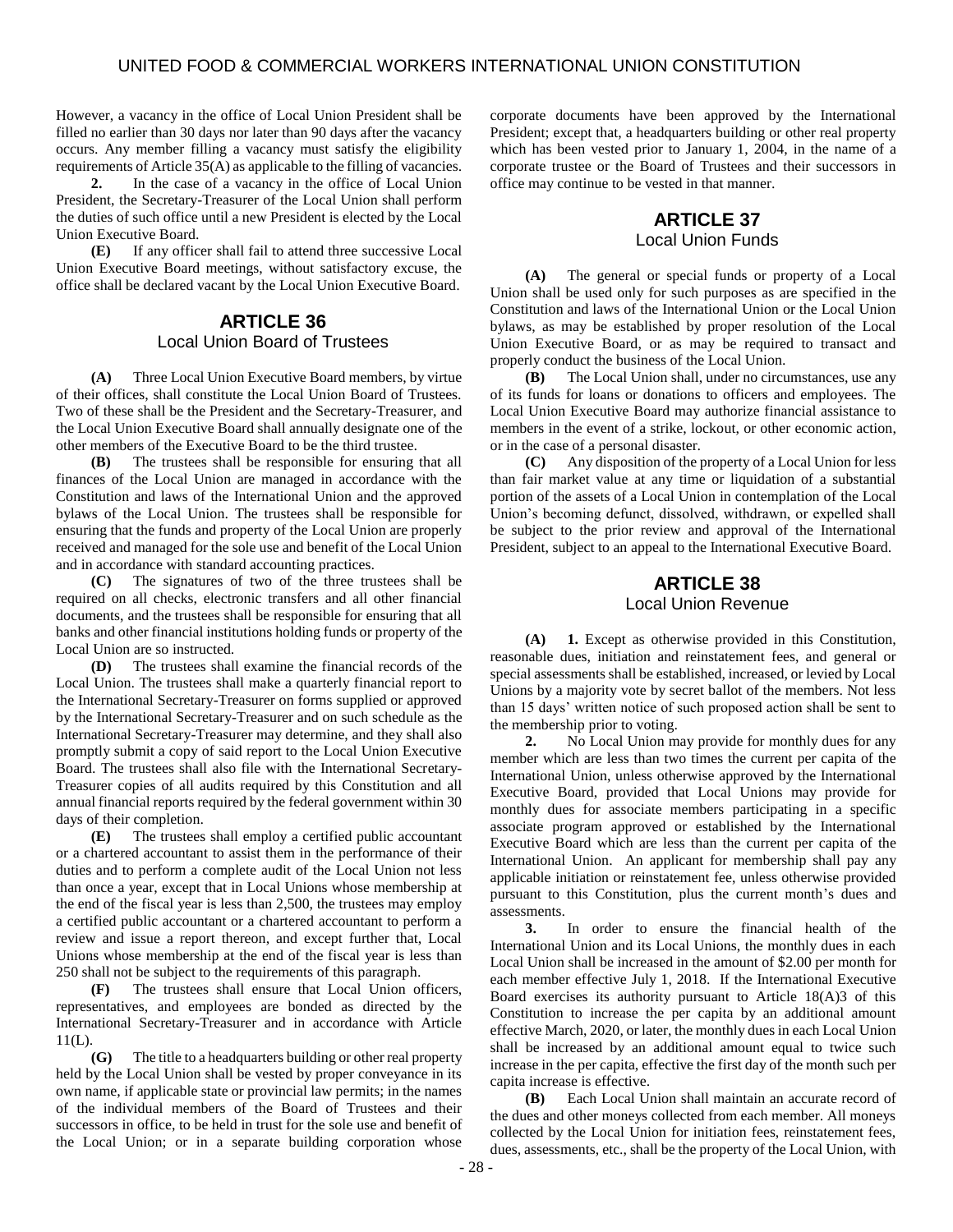the exception of the monthly per capita and fees as set forth in Article 18, which are the property of the International Union.

**(C)** Each Local Union shall be responsible for the money of all members paid to the Local Union and not forwarded to the International Secretary-Treasurer in accordance with the Constitution. Every Local Union shall be responsible for any and all benefits due members or their heirs where a member is not eligible for benefits in the International Union through the neglect or fault of a Local Union or any of its officers to remit per capita, or to perform any other duties incumbent upon them, within the time limit fixed by this Constitution.

**(D)** Any Local Union may include in its bylaws a provision for payment by the Local Union of all or a specified portion of the dues of such of its members who are temporarily incapacitated due to illness or disability, are unemployed due to an authorized strike or a lockout, or are officers or stewards not in the primary employment of the International Union or any of its chartered bodies.

**(E) 1.** Dues shall be due and payable on or before the first day of the month for which they are due.

**2.** Any member two calendar months in arrears for dues and fees to the Local Union shall stand suspended if they are not paid on or before the first day of the third month. After the expiration of such period, no Local Union shall accept dues without a reinstatement application and the required fee. The effective date of suspension shall be the first month for which dues and fees are not paid. The responsibility for maintaining membership rests with the member; suspension, therefore, when it occurs, is the voluntary act of the member involved.

**(F)** A suspended member working within the jurisdiction of the International Union may, upon application, be reinstated in the Local Union within whose jurisdiction the individual is working, upon the payment to the Local Union of any applicable reinstatement fee and dues of that Local Union, provided that such reinstatement shall not relieve a suspended member of any past financial obligations.

**(G)** The provisions of this Constitution relating to a member's financial obligations shall not be construed as incorporating into any union-security contract those requirements for good standing membership which may be in violation of applicable law, nor shall they be construed as requiring any employer to violate any applicable law. However, all financial obligations imposed by or under this Constitution and Local Union bylaws (and in conformity therewith) shall be legal obligations of the members upon whom imposed and shall be enforceable in a court of law.

#### **ARTICLE 39**  Constitutional Amendments

**(A)** This Constitution can be amended only by a two-thirds vote at a duly constituted Convention of the International Union.

**(B)** All amendments to this Constitution shall be effective immediately upon adoption, unless otherwise specified in such amendments.

#### **ARTICLE 40**  Repeal

All laws or parts of laws previously enacted by this International Union and interpretations of the International President, International Secretary-Treasurer, or International Executive Board in conflict herewith, are hereby repealed.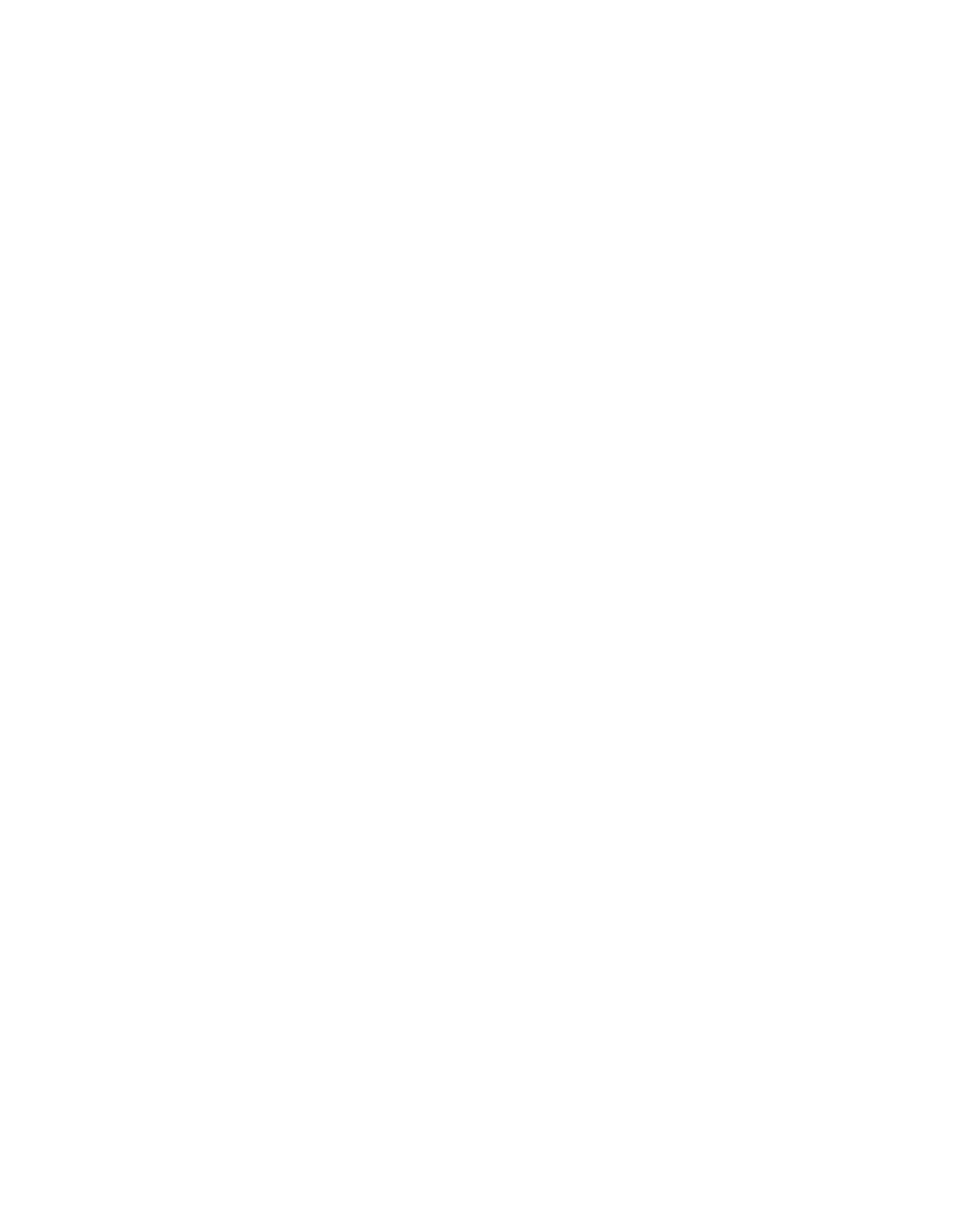## **INDEX TO THE UFCW INTERNATIONAL CONSTITUTION**

| <b>ACTIVE MEMBERS</b> (See also Membership      |  |                |
|-------------------------------------------------|--|----------------|
| <b>Classifications and Membership Rights</b>    |  |                |
|                                                 |  | 2              |
|                                                 |  | 3              |
| AMENDMENTS TO INTERNATIONAL                     |  | 3              |
|                                                 |  | 29             |
|                                                 |  | 13             |
|                                                 |  | 29             |
|                                                 |  | 29             |
| AMENDMENTS TO INTERNATIONAL                     |  |                |
|                                                 |  | 14             |
| <b>AMENDMENTS TO LOCAL UNION</b>                |  |                |
|                                                 |  | 23             |
| <b>APPEALS</b> (See also Appeals, Disciplinary) |  |                |
| Bylaws, Local Union - Conflicts with            |  |                |
|                                                 |  | 23<br>24       |
| Bylaws of Intermediate Chartered Bodies,        |  |                |
| Approval or Disapproval of Amendments           |  |                |
|                                                 |  | 22             |
|                                                 |  | 23             |
| Constitution and Laws, Interpretation of        |  |                |
|                                                 |  | 8<br>19        |
|                                                 |  | 19             |
|                                                 |  | 20             |
|                                                 |  | 15             |
| Election of Delegates to International          |  |                |
|                                                 |  | 12             |
|                                                 |  | 27             |
|                                                 |  | 25<br>18       |
|                                                 |  | 8              |
| <b>Extension of Active Membership During</b>    |  |                |
|                                                 |  | $\overline{2}$ |
|                                                 |  | 23             |
| Financial Obligations Owed International Union, |  |                |
| Jurisdiction of Intermediate Chartered          |  | 8              |
|                                                 |  | 5              |
|                                                 |  | 22             |
|                                                 |  | 5              |
|                                                 |  | 22             |
|                                                 |  | 24             |
| Membership of Members Employed by               |  |                |
| International or Intermediate Chartered         |  | 2              |
|                                                 |  | 2              |
|                                                 |  | 8              |
|                                                 |  | 18             |
| Termination of Employment of International      |  |                |
|                                                 |  | 9              |
| Termination of Employment of Local Union        |  | 25             |
| Trusteeship, Disciplinary Decisions             |  |                |
|                                                 |  | 7              |
| Trusteeship, Hearing on Justification and       |  |                |
|                                                 |  | 7              |
| Trusteeship, Inquiry on Petition for            |  |                |
| <b>APPEALS, DISCIPLINARY</b> (See also Appeals  |  | 8              |
|                                                 |  | 20             |
|                                                 |  | 20             |
|                                                 |  | 21             |
|                                                 |  | 20             |
|                                                 |  | 19             |
|                                                 |  | 19             |
|                                                 |  | 20<br>20       |
| International Officers or Representatives,      |  |                |
| Following Trial by International Executive      |  |                |
|                                                 |  | 20             |
|                                                 |  | 20             |
|                                                 |  | 19             |
|                                                 |  | 20             |
|                                                 |  | 20<br>20       |
|                                                 |  |                |

| <b>ARTICLE</b>         | PAGE           |                                                  | <b>ARTICLE</b> | PAGE |
|------------------------|----------------|--------------------------------------------------|----------------|------|
|                        |                |                                                  |                | 20   |
|                        |                |                                                  |                | 20   |
| 4(B) 2                 | 2              |                                                  |                | 20   |
| 5 $(A)$                | 3              |                                                  |                | 20   |
| 5(D)                   | 3              |                                                  |                | 21   |
|                        |                | Written Statements in Support of or              |                |      |
|                        |                |                                                  |                | 20   |
| 39                     | 29             |                                                  |                | 20   |
| $16(G)$                | 13             |                                                  |                | 21   |
| 39 $(A)$               | 29             | <b>ASSESSMENTS, LOCAL UNION</b>                  |                |      |
| 39 $(B)$               | 29             |                                                  |                | 28   |
|                        |                |                                                  |                | 28   |
| 17(D)                  | 14             |                                                  |                | 28   |
|                        |                |                                                  |                |      |
| 32 $(A)$               | 23             | <b>ASSOCIATE MEMBERS</b> (See also Membership    |                |      |
|                        |                | Classifications and Membership Rights and        |                |      |
|                        |                |                                                  |                | 2    |
|                        |                |                                                  |                | 3    |
| 32(A)                  | 23             |                                                  |                | 28   |
| $34(B)$ 1              | 24             | AUDIT, INTERNATIONAL BOARD OF  13                |                | 10   |
|                        |                | <b>AUDITS OF CHARTERED BODIES</b>                |                |      |
|                        |                |                                                  |                | 10   |
| $30(B)$ 1              | 22             |                                                  |                | 28   |
| $31(B)$                | 23             | <b>BOARD OF AUDIT, INTERNATIONAL  13</b>         |                | 10   |
|                        |                | <b>BOARD OF TRUSTEES, LOCAL UNION (See</b>       |                |      |
| 10 $(E)$ 1             | 8              |                                                  |                | 28   |
| 26(A) 6                | 19             |                                                  |                |      |
| $26(A)$ 8-9            | 19             | <b>BONDS</b>                                     |                |      |
| 26 $(C)$               | 20             |                                                  |                | 9    |
| 19 $(C)$               | 15             |                                                  |                | 9    |
|                        |                | Local Unions and Intermediate Chartered          |                |      |
| 15 $(I)$               | 12             |                                                  |                | 10   |
| $35(C)$ 21-24          | 27             |                                                  |                | 28   |
| $34$ (F)               | 25             |                                                  |                | 6    |
| $25(E)$ 2              | 18             | <b>BUSINESS REPRESENTATIVES,</b>                 |                |      |
| 9(H)                   | 8              |                                                  |                | 25   |
|                        |                | BYLAW AMENDMENTS, LOCAL UNION 32(A)              |                | 23   |
| 4(B) 1                 | $\overline{c}$ | <b>BYLAWS OF INTERMEDIATE CHARTERED</b>          |                |      |
| 32 $(B)$               | 23             |                                                  |                | 22   |
|                        |                |                                                  |                |      |
| 10 $(E)$ 1             | 8              |                                                  |                | 23   |
|                        |                |                                                  |                | 24   |
| $8(F)$                 | 5              | <b>CANADA</b>                                    |                |      |
| 30(A)                  | 22             | Audit, Inspection, and Examination of            |                |      |
| $8$ (F)                | 5              |                                                  |                | 10   |
| 31 $(A)$               | 22             | Disciplinary Trial Board, Appointment            |                |      |
| $34$ (B)1              | 24             |                                                  |                | 20   |
|                        |                |                                                  |                | 1    |
|                        |                |                                                  |                | 9    |
| 4 $(I)$                | 2              |                                                  |                | 5    |
| 4(D) 2                 | 2              |                                                  |                | 1    |
| $10(E)$ 1              | 8              |                                                  |                | 1    |
| 25 (E) 1               | 18             |                                                  |                | 10   |
|                        |                |                                                  |                | 6    |
| 10 $(F)$               | 9              |                                                  |                | 5    |
|                        |                |                                                  |                | 6    |
| 34(B) 3                | 25             |                                                  |                | 6    |
|                        |                |                                                  |                | 7    |
| $9(F)$ 2d)             | 7              |                                                  |                | 4    |
|                        |                |                                                  |                | 10   |
| 9 (F) 4a)              | 7              |                                                  |                | 14   |
|                        |                |                                                  |                | 14   |
| $9(F)$ 5d)             | 8              |                                                  |                | 23   |
|                        |                | <b>CENTRAL LABOR BODIES, STATE</b>               |                |      |
| 26(C)                  | 20             |                                                  |                | 24   |
| 26(C)                  | 20             | <b>CHARGES AND TRIALS</b> (See also Disciplinary |                |      |
| 26(C) 10               | 21             |                                                  |                | 18   |
| 26(C) 6                | 20             |                                                  |                |      |
| 26(A) 6                | 19             |                                                  |                | 1    |
| $26(A)$ 8-9            | 19             |                                                  |                | 22   |
| 26(C) 1                | 20             | <b>CHARTERS OF INTERMEDIATE</b>                  |                |      |
| 26(C) 7-10             | 20             |                                                  |                | 22   |
|                        |                |                                                  |                | 22   |
|                        |                |                                                  |                | 22   |
|                        | 20             |                                                  |                | 22   |
| 26(B) 2<br>$26(C)$ 1-6 | 20             |                                                  |                | 8    |
|                        |                |                                                  |                | 23   |
| 26(A) 14               | 19<br>20       | Within Jurisdiction of Another                   |                |      |
| 26(C) 2                | 20             |                                                  |                | 23   |
| $26(A)$ 15             |                |                                                  |                |      |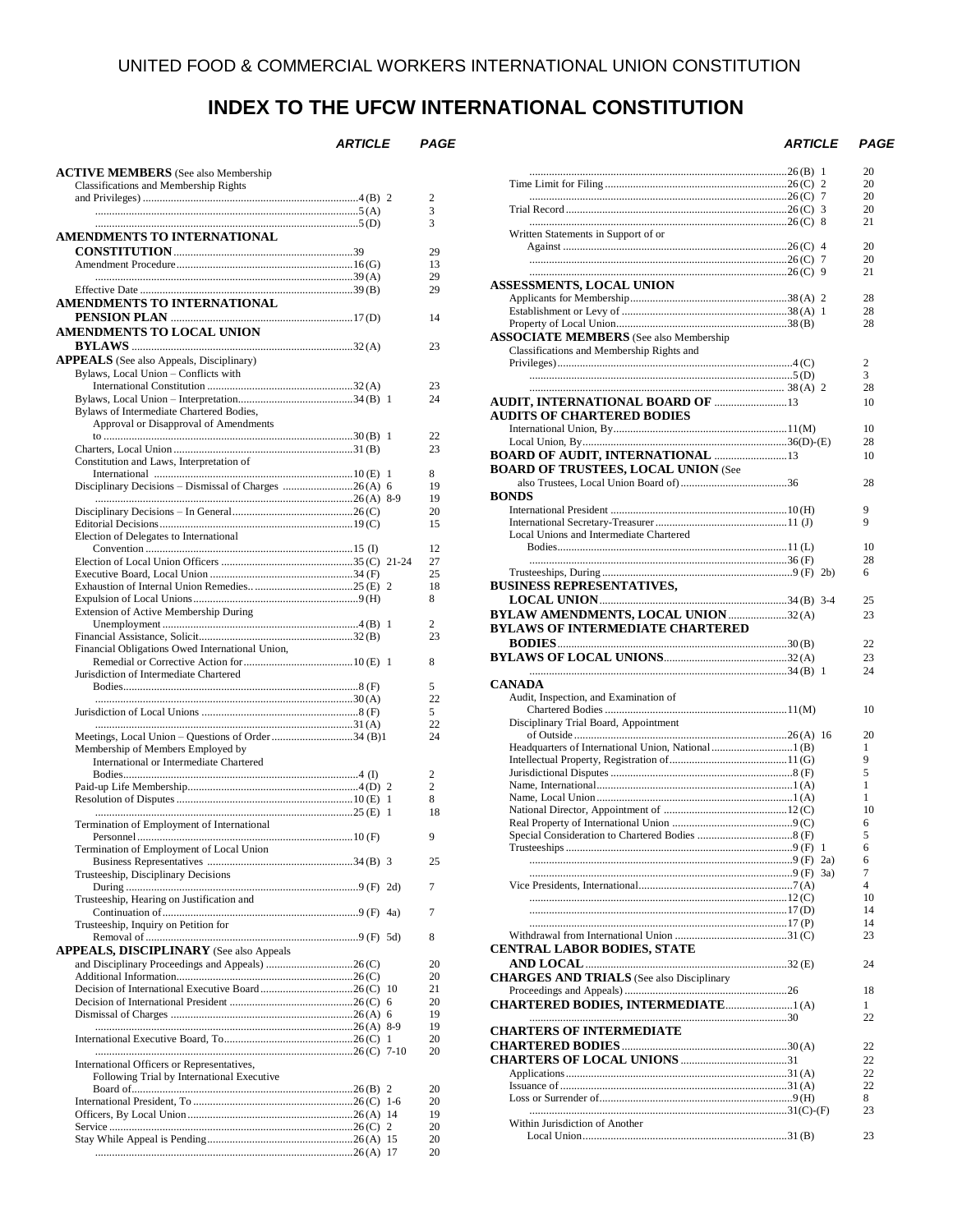|                                                                                         | <b>ARTICLE</b> | PAGE           |
|-----------------------------------------------------------------------------------------|----------------|----------------|
| <b>COLLECTIVE BARGAINING CONTRACTS</b>                                                  |                |                |
|                                                                                         |                | 16             |
| CONSTITUTION AND LAWS, INTERNATIONAL                                                    |                |                |
|                                                                                         |                | 13             |
|                                                                                         |                | 29<br>1        |
|                                                                                         |                | 22             |
|                                                                                         |                | 8              |
|                                                                                         |                | 1              |
|                                                                                         |                | 24<br>24       |
|                                                                                         |                | 18             |
|                                                                                         |                | 18             |
|                                                                                         |                | 13             |
| <b>CONTRACTS, COLLECTIVE BARGAINING 23</b>                                              |                | 29             |
| Affected Membership in Two or More<br>Local Unions or in Two or More                    |                | 16             |
|                                                                                         |                | 16             |
| Executive Board, Acceptance or                                                          |                |                |
| Rejection of Contract Proposal                                                          |                |                |
| Executive Board, Disapproval of                                                         |                | 16             |
|                                                                                         |                | 16             |
|                                                                                         |                | 16             |
| Intermediate Chartered Body as Bargaining                                               |                |                |
|                                                                                         |                | 18             |
|                                                                                         |                | 17             |
| International Union as Bargaining                                                       |                | $\overline{4}$ |
|                                                                                         |                | 18             |
|                                                                                         |                | 17             |
|                                                                                         |                | 17             |
|                                                                                         |                | 16             |
|                                                                                         |                | 17<br>16       |
| Proposals, Approval by International                                                    |                |                |
|                                                                                         |                | 16             |
|                                                                                         |                | 16             |
|                                                                                         |                | 16             |
|                                                                                         |                | 16             |
|                                                                                         |                | 16<br>17       |
| Strikes, International Executive Committee                                              |                |                |
|                                                                                         |                | 17             |
|                                                                                         |                | 16             |
| <b>CONVENTIONS, REGULAR INTERNATIONAL</b>                                               |                |                |
| (See also Election of Delegates to Regular<br>International Conventions and Election of |                |                |
|                                                                                         |                | 10             |
|                                                                                         |                | 11             |
|                                                                                         |                | 11             |
|                                                                                         |                | 11             |
|                                                                                         |                | 11<br>13       |
|                                                                                         |                | 29             |
|                                                                                         |                | 10             |
|                                                                                         |                | 10             |
|                                                                                         |                | 13<br>11       |
|                                                                                         |                | 12             |
|                                                                                         |                | 14             |
|                                                                                         |                | 13             |
|                                                                                         |                | 10             |
|                                                                                         |                | 11             |
|                                                                                         |                | 11<br>12       |
|                                                                                         |                | 12             |
|                                                                                         |                | 12             |
| Delegates, Local Union President and                                                    |                |                |
|                                                                                         |                | 11             |
|                                                                                         |                | 24<br>25       |
|                                                                                         |                |                |
|                                                                                         |                | 12             |
|                                                                                         |                | 11             |
|                                                                                         |                | 12             |
|                                                                                         |                | 11<br>13       |
|                                                                                         |                | 10             |
|                                                                                         |                | 13             |

|                                                 |    | 16       |
|-------------------------------------------------|----|----------|
|                                                 |    | 10<br>13 |
|                                                 |    | 13       |
|                                                 |    | 13       |
|                                                 |    | 13       |
|                                                 |    | 13       |
|                                                 |    | 13       |
|                                                 |    | 13       |
|                                                 |    | 14<br>12 |
|                                                 |    | 13       |
|                                                 |    | 13       |
|                                                 |    | 10       |
|                                                 |    | 11       |
|                                                 |    | 12       |
|                                                 |    | 13<br>14 |
| <b>CONVENTIONS, SPECIAL</b>                     |    |          |
|                                                 |    |          |
|                                                 |    | 5        |
|                                                 |    | 16<br>16 |
| <b>DELEGATES</b> (See also Conventions, Regular |    |          |
| International; Election of Delegates to Regular |    |          |
| International Conventions; and Election of      |    |          |
| International Officers)                         |    |          |
|                                                 |    | 11       |
|                                                 | -1 | 5        |
|                                                 |    | 5        |
|                                                 |    | 11<br>12 |
|                                                 |    | 9.       |
|                                                 |    | 9        |
|                                                 |    | 9        |
|                                                 | -3 | 5        |
|                                                 |    | 11       |
|                                                 |    | 24       |
|                                                 |    | 25       |
| DISCIPLINARY PROCEEDINGS AND APPEALS            |    |          |
|                                                 |    | 18<br>20 |
|                                                 |    | 20       |
| Appointment of Trial Board by                   |    |          |
| <b>International President from Outside</b>     |    |          |
|                                                 |    | 20       |
|                                                 |    | 18       |
|                                                 |    | 20       |
|                                                 |    | 19<br>19 |
|                                                 |    |          |
|                                                 |    |          |
|                                                 |    | 19<br>19 |
|                                                 |    | 19       |
|                                                 |    | 19       |
|                                                 |    | 19       |
|                                                 |    | 19       |
|                                                 |    | 19       |
|                                                 |    | 19       |
|                                                 |    | 19       |
|                                                 |    | 19       |
|                                                 |    | 20<br>20 |
|                                                 |    | 19       |
|                                                 |    | 19       |
| Trial Board of Members from Outside             |    |          |
|                                                 |    | 20       |
|                                                 |    | 19       |
|                                                 |    | 19       |
|                                                 |    | 7        |
|                                                 |    | 19       |
| <b>DISSOLUTION OF INTERNATIONAL UNION 1(A)</b>  |    | 1        |
| <b>DISSOLUTION OF LOCAL UNION (See also</b>     |    |          |
| Withdrawal from International Union by          |    | 23       |
|                                                 |    | 28       |
|                                                 |    | 28       |
|                                                 |    | 2        |
|                                                 |    | 2        |
|                                                 |    | 28       |
|                                                 |    | 5<br>28  |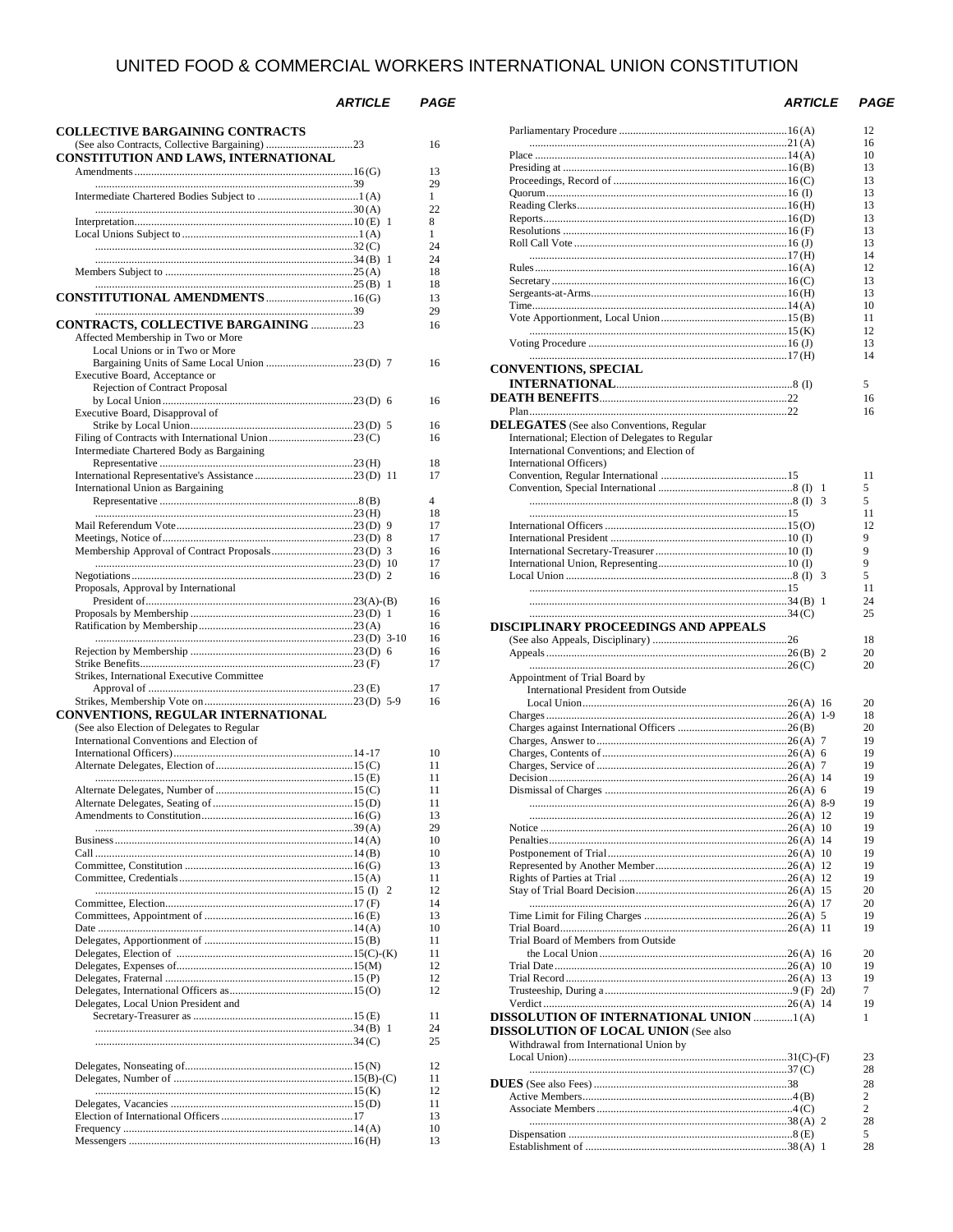|                                                       | <i><b>ARTICLE</b></i> | PAGE     |
|-------------------------------------------------------|-----------------------|----------|
|                                                       |                       |          |
|                                                       |                       | 28       |
|                                                       |                       | 29<br>2  |
|                                                       |                       | 28       |
|                                                       |                       | 29       |
|                                                       |                       | 29       |
|                                                       |                       | 15       |
|                                                       |                       | 28       |
|                                                       |                       | 28<br>28 |
|                                                       |                       | 2        |
|                                                       |                       | 29       |
|                                                       |                       | 29       |
|                                                       |                       | 28<br>29 |
|                                                       |                       | 29       |
|                                                       |                       | 29       |
|                                                       |                       | 29       |
| <b>DUTIES AND OBLIGATIONS OF MEMBERS 25</b>           |                       | 18       |
|                                                       |                       | 18       |
|                                                       |                       | 19<br>18 |
|                                                       |                       | 18       |
|                                                       |                       | 19       |
|                                                       |                       | 18       |
|                                                       |                       | 18       |
|                                                       |                       | 18<br>18 |
|                                                       |                       | 18       |
|                                                       |                       | 18       |
| Duties and Obligations, Agreement to                  |                       |          |
|                                                       |                       | 18       |
| Faithful Performance of Duties of Union               |                       | 18       |
|                                                       |                       | 18       |
|                                                       |                       | 18       |
|                                                       |                       | 23       |
| Interfering with Officers or                          |                       |          |
| Intermediate Chartered Bodies, Applicability to25 (F) |                       | 18<br>18 |
|                                                       |                       | 22       |
|                                                       |                       | 18       |
|                                                       |                       | 23       |
|                                                       |                       | 18       |
| Picket Line, Crossing or Working                      |                       | 19       |
|                                                       |                       | 17       |
|                                                       |                       | 19       |
|                                                       |                       | 18       |
| Responsibilities of Elected and Appointed             |                       | 18       |
|                                                       |                       | 18       |
|                                                       |                       | 18       |
|                                                       |                       | 18       |
| <b>ELECTION OF DELEGATES TO REGULAR</b>               |                       |          |
| <b>INTERNATIONAL CONVENTIONS15</b>                    |                       | 11       |
|                                                       |                       | 11<br>11 |
|                                                       |                       | 12       |
|                                                       |                       | 12       |
|                                                       |                       | 26       |
|                                                       |                       | 12       |
|                                                       |                       | 12<br>12 |
|                                                       |                       | 27       |
|                                                       |                       | 26       |
|                                                       |                       | 11       |
|                                                       |                       | 26       |
|                                                       |                       | 12       |
|                                                       |                       | 11<br>12 |
| President and Secretary-Treasurer as Delegates        |                       |          |
|                                                       |                       | 11       |
|                                                       |                       | 11       |
|                                                       |                       | 27<br>27 |
|                                                       |                       | 11       |
|                                                       |                       | 11       |
|                                                       |                       | 26       |
|                                                       |                       | 26       |
|                                                       |                       | 26       |

| <b>ELECTION OF INTERNATIONAL OFFICERS  17</b>           |  |  |
|---------------------------------------------------------|--|--|
|                                                         |  |  |
|                                                         |  |  |
|                                                         |  |  |
|                                                         |  |  |
|                                                         |  |  |
|                                                         |  |  |
|                                                         |  |  |
|                                                         |  |  |
|                                                         |  |  |
|                                                         |  |  |
|                                                         |  |  |
|                                                         |  |  |
|                                                         |  |  |
|                                                         |  |  |
|                                                         |  |  |
|                                                         |  |  |
|                                                         |  |  |
|                                                         |  |  |
|                                                         |  |  |
|                                                         |  |  |
|                                                         |  |  |
| <b>ELECTION OF LOCAL UNION OFFICERS 35</b>              |  |  |
|                                                         |  |  |
|                                                         |  |  |
|                                                         |  |  |
|                                                         |  |  |
|                                                         |  |  |
|                                                         |  |  |
|                                                         |  |  |
| Executive Board, Limit on Regular                       |  |  |
|                                                         |  |  |
|                                                         |  |  |
|                                                         |  |  |
|                                                         |  |  |
|                                                         |  |  |
|                                                         |  |  |
|                                                         |  |  |
|                                                         |  |  |
|                                                         |  |  |
|                                                         |  |  |
|                                                         |  |  |
|                                                         |  |  |
|                                                         |  |  |
|                                                         |  |  |
|                                                         |  |  |
|                                                         |  |  |
|                                                         |  |  |
|                                                         |  |  |
|                                                         |  |  |
|                                                         |  |  |
|                                                         |  |  |
|                                                         |  |  |
|                                                         |  |  |
|                                                         |  |  |
|                                                         |  |  |
|                                                         |  |  |
|                                                         |  |  |
|                                                         |  |  |
|                                                         |  |  |
| $Time(s)$ , Date(s), and Place(s) of                    |  |  |
|                                                         |  |  |
|                                                         |  |  |
|                                                         |  |  |
|                                                         |  |  |
|                                                         |  |  |
| <b>EMPLOYEES, INTERNATIONAL UNION</b>                   |  |  |
|                                                         |  |  |
| (See also Representatives, International Union)  10 (F) |  |  |
|                                                         |  |  |
|                                                         |  |  |
| <b>EXECUTIVE BOARD, INTERNATIONAL</b> 8                 |  |  |
|                                                         |  |  |
|                                                         |  |  |
|                                                         |  |  |
| Canadian Chartered Bodies, Special                      |  |  |
|                                                         |  |  |
|                                                         |  |  |
|                                                         |  |  |
|                                                         |  |  |
|                                                         |  |  |
|                                                         |  |  |
|                                                         |  |  |
|                                                         |  |  |
| Constitution, Invalidity or Impairment                  |  |  |
|                                                         |  |  |
|                                                         |  |  |
|                                                         |  |  |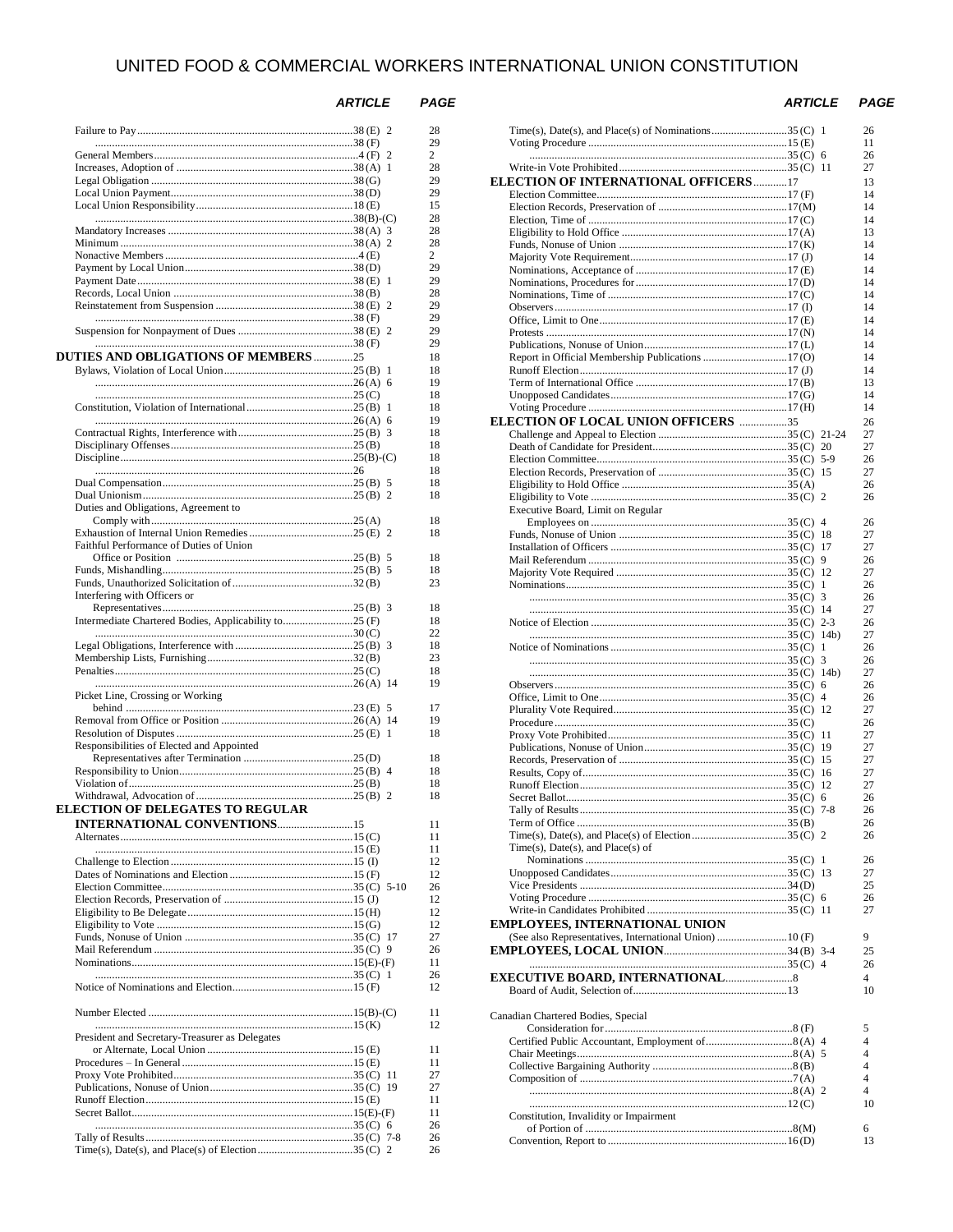|                                                    | <b>ARTICLE</b> | PAGE           |
|----------------------------------------------------|----------------|----------------|
|                                                    |                | 5              |
|                                                    |                | 5              |
|                                                    |                | 4              |
|                                                    |                | 4              |
|                                                    |                | $\overline{4}$ |
| Intermediate Chartered Bodies of Charters,         |                |                |
|                                                    |                |                |
|                                                    |                | 22<br>23       |
|                                                    |                | 4              |
|                                                    |                | $\overline{4}$ |
|                                                    |                | 4              |
|                                                    |                | $\overline{4}$ |
|                                                    |                | 10             |
|                                                    |                |                |
|                                                    |                | 5              |
| Mergers of International Union with Other          |                |                |
|                                                    |                | 5              |
|                                                    |                | 5              |
| <b>EXECUTIVE BOARD, LOCAL UNION 34(A)</b>          |                | 24             |
|                                                    |                | 25             |
|                                                    |                | 24             |
|                                                    |                | 25             |
|                                                    |                | 25             |
|                                                    |                | 23             |
| Compensation of Personnel Employed or              |                |                |
|                                                    |                | 25             |
|                                                    |                | 24             |
|                                                    |                | 26             |
|                                                    |                | 18             |
|                                                    |                | 25             |
| Employees of Local Union on Executive              |                |                |
|                                                    |                | 26             |
|                                                    |                | 24             |
| Extension of Active Membership,                    |                |                |
|                                                    |                | 2              |
|                                                    |                | 28             |
|                                                    |                | 25             |
| Paid-up Life Membership, Vote on                   |                |                |
|                                                    |                | 2              |
|                                                    |                | 25             |
| Salaries and Expenses of Local Union               |                |                |
|                                                    |                | 25             |
|                                                    |                | 24             |
|                                                    |                | 16             |
|                                                    |                | 28             |
|                                                    |                | 27             |
| <b>EXECUTIVE COMMITTEE, INTERNATIONAL 9</b>        |                | 6              |
|                                                    |                | 6              |
|                                                    |                | 13             |
|                                                    |                | 6              |
|                                                    |                | 23             |
|                                                    |                | 8              |
|                                                    |                | 8              |
| Health and Welfare Plan for Retired Employees      |                |                |
|                                                    |                | 21             |
| Intermediate Chartered Bodies, Failure of Local    |                |                |
| Union to Affiliate or Remain Affiliated with 30(A) |                | 22             |
| International Officers or Representatives,         |                |                |
|                                                    |                |                |
|                                                    |                | 20             |
|                                                    |                | 8              |
|                                                    |                | 8              |
|                                                    |                | 8              |
| Pension Plan for Employees of Union,               |                |                |
|                                                    |                | 21             |
|                                                    |                | 6              |
|                                                    |                | 6              |
|                                                    |                | 17             |
|                                                    |                | 6              |
| <b>EXECUTIVE VICE PRESIDENTS,</b>                  |                |                |
|                                                    |                | 10             |
|                                                    |                | 10             |
|                                                    |                | 13             |
| Executive Committee, Members of                    |                |                |
|                                                    |                | 6              |
|                                                    |                | 10             |
|                                                    |                | 4              |
| Numerically Designated for Purposes                |                |                |
|                                                    |                | 14             |
|                                                    |                | 4              |
| <b>EXPENDITURES, INTERNATIONAL (See also</b>       |                |                |
|                                                    |                | 8              |
| <b>EXPENDITURES, LOCAL UNION (See also</b>         |                |                |
|                                                    |                |                |

|                                                                                           | 24<br>8        |
|-------------------------------------------------------------------------------------------|----------------|
|                                                                                           | 23             |
|                                                                                           | 28             |
| <b>FEES</b> (See also Dues and Revenue, International                                     |                |
| Union)                                                                                    | 2              |
|                                                                                           | 3              |
|                                                                                           | 3              |
|                                                                                           | 5              |
|                                                                                           | 28             |
|                                                                                           | 28<br>29       |
|                                                                                           | 29             |
|                                                                                           | $\overline{4}$ |
|                                                                                           | 14             |
|                                                                                           | 15             |
|                                                                                           | 15             |
|                                                                                           | 15             |
|                                                                                           | 28<br>15       |
| FINANCIAL ASSISTANCE, SOLICITATION BY                                                     |                |
| LOCAL UNIONS AND MEMBERS OF 32(B)                                                         | 23             |
| FINANCIAL OBLIGATIONS OWED TO                                                             |                |
| <b>INTERNATIONAL UNION BY LOCAL</b><br><b>UNIONS</b> (See also Per Capita, International; |                |
|                                                                                           | 12             |
|                                                                                           | 15             |
| FINANCIAL REPORTS AND STATEMENTS,                                                         |                |
|                                                                                           | 25             |
|                                                                                           | 28             |
| <b>FUNDS, INTERNATIONAL</b>                                                               | 8              |
|                                                                                           | 9              |
|                                                                                           | 9              |
|                                                                                           | 9              |
|                                                                                           | 8              |
|                                                                                           | 9              |
|                                                                                           | 10             |
|                                                                                           | 4              |
|                                                                                           | 8<br>9         |
|                                                                                           | 8              |
|                                                                                           | 14             |
| <b>FUNDS, LOCAL UNION</b>                                                                 |                |
|                                                                                           | 24             |
|                                                                                           | 24<br>28       |
|                                                                                           | 23             |
|                                                                                           | 25             |
|                                                                                           | 28             |
| Loans or Donations to Officers and                                                        |                |
|                                                                                           | 28             |
|                                                                                           | 28             |
|                                                                                           | 25<br>15       |
|                                                                                           | 28             |
|                                                                                           | 28             |
|                                                                                           | 2              |
|                                                                                           | 3              |
|                                                                                           | $\mathbf{1}$   |
|                                                                                           | 1              |
|                                                                                           | 1              |
|                                                                                           | 6              |
|                                                                                           | 6              |
|                                                                                           | 6              |
|                                                                                           | 28             |
|                                                                                           | 2              |
|                                                                                           | 3<br>3         |
| HONORARY OFFICERS, OTHER RETIRED                                                          |                |
| <b>OFFICERS, AND RETIRED EMPLOYEES29</b>                                                  | 22             |
|                                                                                           | 22             |
| President Emeritus and Secretary-                                                         |                |
|                                                                                           | 22<br>22       |
| INITIATION AND REINSTATEMENT FEES                                                         |                |
|                                                                                           | 2              |
|                                                                                           | 3              |
|                                                                                           | 3              |
|                                                                                           |                |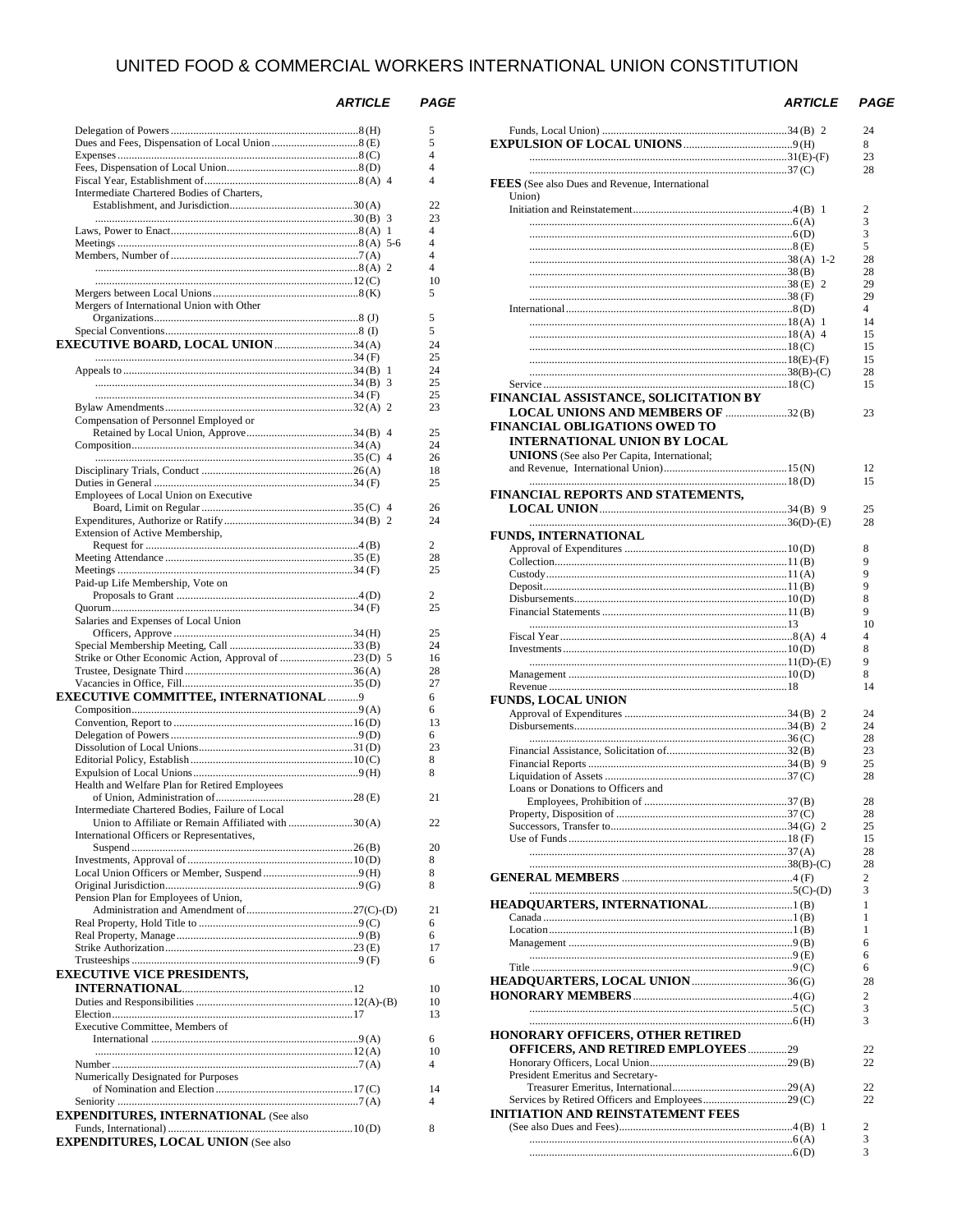#### *ARTICLE PAGE ARTICLE PAGE*

|                                                        | 5              |
|--------------------------------------------------------|----------------|
|                                                        | 28             |
|                                                        | 28             |
|                                                        | 29             |
|                                                        | 29             |
| <b>INTERMEDIATE CHARTERED BODIES30</b>                 | 22             |
|                                                        | 22             |
| Bargaining Units and Members Directly                  |                |
|                                                        | 11             |
|                                                        | 15             |
|                                                        | 22             |
|                                                        | 18             |
|                                                        | 18             |
| Duties, Responsibilities, Procedures,                  |                |
|                                                        | 22             |
|                                                        | 22             |
|                                                        | 5              |
|                                                        | 22             |
|                                                        | 23             |
|                                                        | 22             |
|                                                        | 22             |
|                                                        | 22             |
|                                                        | 10             |
| INTERNATIONAL CONVENTIONS, REGULAR                     |                |
| (See also Conventions, Regular International) 14-17    | 10             |
| <b>INTERNATIONAL ELECTIONS</b> (See also Election      |                |
|                                                        | 13             |
| <b>INTERNATIONAL EXECUTIVE BOARD</b>                   |                |
|                                                        | $\overline{4}$ |
| INTERNATIONAL EXECUTIVE COMMITTEE                      |                |
|                                                        | 6              |
| INTERNATIONAL EXECUTIVE VICE                           |                |
| <b>PRESIDENTS</b> (See also Executive Vice Presidents, |                |
|                                                        |                |
|                                                        | 10<br>14       |
|                                                        |                |
| <b>INTERNATIONAL HEADQUARTERS</b> (See also            |                |
|                                                        | 1              |
| <b>INTERNATIONAL OFFICERS</b> (See also Officers,      |                |
|                                                        | $\overline{4}$ |
| <b>INTERNATIONAL PRESIDENT</b> (See also               |                |
|                                                        | 8              |
| <b>INTERNATIONAL REVENUE</b> (See also Revenue,        |                |
|                                                        | 14             |
| <b>INTERNATIONAL SECRETARY-TREASURER</b>               |                |
| (See also Secretary-Treasurer, International)11        | 9              |
| <b>INTERNATIONAL VICE PRESIDENTS</b>                   |                |
|                                                        | 10             |
|                                                        | 14             |
| <b>JURISDICTION OF INTERMEDIATE</b>                    |                |
|                                                        | 5              |
|                                                        | 22             |
|                                                        | 22             |
| <b>JURISDICTION OF INTERNATIONAL</b>                   |                |
|                                                        | 1              |
| <b>JURISDICTION OF LOCAL UNIONS31(A)</b>               | 22             |
|                                                        | 22             |
|                                                        | 5              |
|                                                        | 22             |
| LATE PAYMENT FEE ON FINANCIAL                          |                |
|                                                        |                |
| <b>OBLIGATIONS OWED INTERNATIONAL</b>                  |                |
| <b>UNION</b> (See also Per Capita, International;      |                |
|                                                        | 15             |
| <b>LOCAL UNION BOARD OF TRUSTEES (See</b>              |                |
|                                                        | 28             |
|                                                        | 23             |
| <b>LOCAL UNION CHARTERS</b> (See also Charters of      |                |
|                                                        | 22             |
| <b>LOCAL UNION DUTIES AND POWERS 32</b>                | 23             |
|                                                        | 22             |
|                                                        | 24             |
|                                                        | 23             |
|                                                        | 24             |
|                                                        | 23             |
|                                                        | 24             |
| <b>LOCAL UNION ELECTIONS</b> (See also Elections,      |                |
|                                                        | 26             |
|                                                        | 25             |
|                                                        | 26             |
|                                                        |                |

| <b>LOCAL UNION EXECUTIVE BOARD</b> (See also       |                |
|----------------------------------------------------|----------------|
|                                                    | 24             |
|                                                    | 25             |
| <b>LOCAL UNION FUNDS</b> (See also Funds, Local    |                |
|                                                    | 24             |
|                                                    | 28             |
| <b>LOCAL UNION HEADQUARTERS AND OTHER</b>          |                |
|                                                    |                |
|                                                    | 28             |
| <b>LOCAL UNION MEMBERSHIP MEETINGS (See</b>        |                |
| also Meetings, Local Union Membership)33           | 24             |
| <b>LOCAL UNION OFFICERS</b> (See also Officers,    |                |
|                                                    | 24             |
| <b>LOCAL UNION REVENUE</b> (See also Dues          |                |
|                                                    | 28             |
| <b>LOCAL UNIONS</b> (See also specific topics      |                |
|                                                    | 16             |
|                                                    | 22             |
|                                                    | 9              |
|                                                    | 15             |
|                                                    | 25             |
|                                                    |                |
| <b>MAIL REFERENDUM VOTE</b> (See also Contracts,   |                |
| Collective Bargaining; and Elections, Local Union) |                |
|                                                    | 17             |
|                                                    | 26             |
| <b>MEETINGS, LOCAL UNION EXECUTIVE</b>             |                |
|                                                    | 25             |
| MEETINGS, LOCAL UNION MEMBERSHIP33                 | 24             |
|                                                    | 24             |
|                                                    | 24             |
|                                                    | 16             |
|                                                    | 24             |
|                                                    | 24             |
|                                                    | 24             |
|                                                    | $\overline{c}$ |
|                                                    | 28             |
|                                                    | 10             |
|                                                    |                |
| <b>MEMBERSHIP CLASSIFICATIONS</b> (See also        |                |
| specific classifications and Membership Rights     |                |
|                                                    | 1              |
|                                                    | 2              |
|                                                    | 2              |
|                                                    | 2              |
|                                                    | 1              |
|                                                    | 1              |
|                                                    | 3              |
|                                                    | 1              |
|                                                    | $\overline{c}$ |
|                                                    | $\overline{2}$ |
|                                                    | $\overline{c}$ |
|                                                    | $\overline{c}$ |
|                                                    | 1              |
|                                                    | $\overline{c}$ |
|                                                    | 2              |
|                                                    | 1              |
|                                                    | 3              |
|                                                    | 1              |
| Voiding of Honorary or Paid-up Life                |                |
|                                                    | 3              |
|                                                    | 1              |
|                                                    | 3              |
| <b>MEMBERSHIP MEETINGS, LOCAL UNION</b>            |                |
| (See also Meetings, Local Union Membership)33      | 24             |
| MEMBERSHIP REPORT OF LOCAL UNION,                  |                |
|                                                    | 2              |
|                                                    | 25             |
| MEMBERSHIP RIGHTS AND PRIVILEGES                   |                |
| (See also Membership Classifications; and specific |                |
|                                                    | 3              |
|                                                    | 3              |
|                                                    | 3              |
|                                                    | 3              |
|                                                    | 3              |
|                                                    | 3              |
|                                                    | 3              |
|                                                    | 3              |
|                                                    |                |
| MERGERS BETWEEN INTERNATIONAL                      |                |
|                                                    | 5              |
|                                                    | 5              |
| MERGERS BETWEEN LOCAL UNIONS AND                   |                |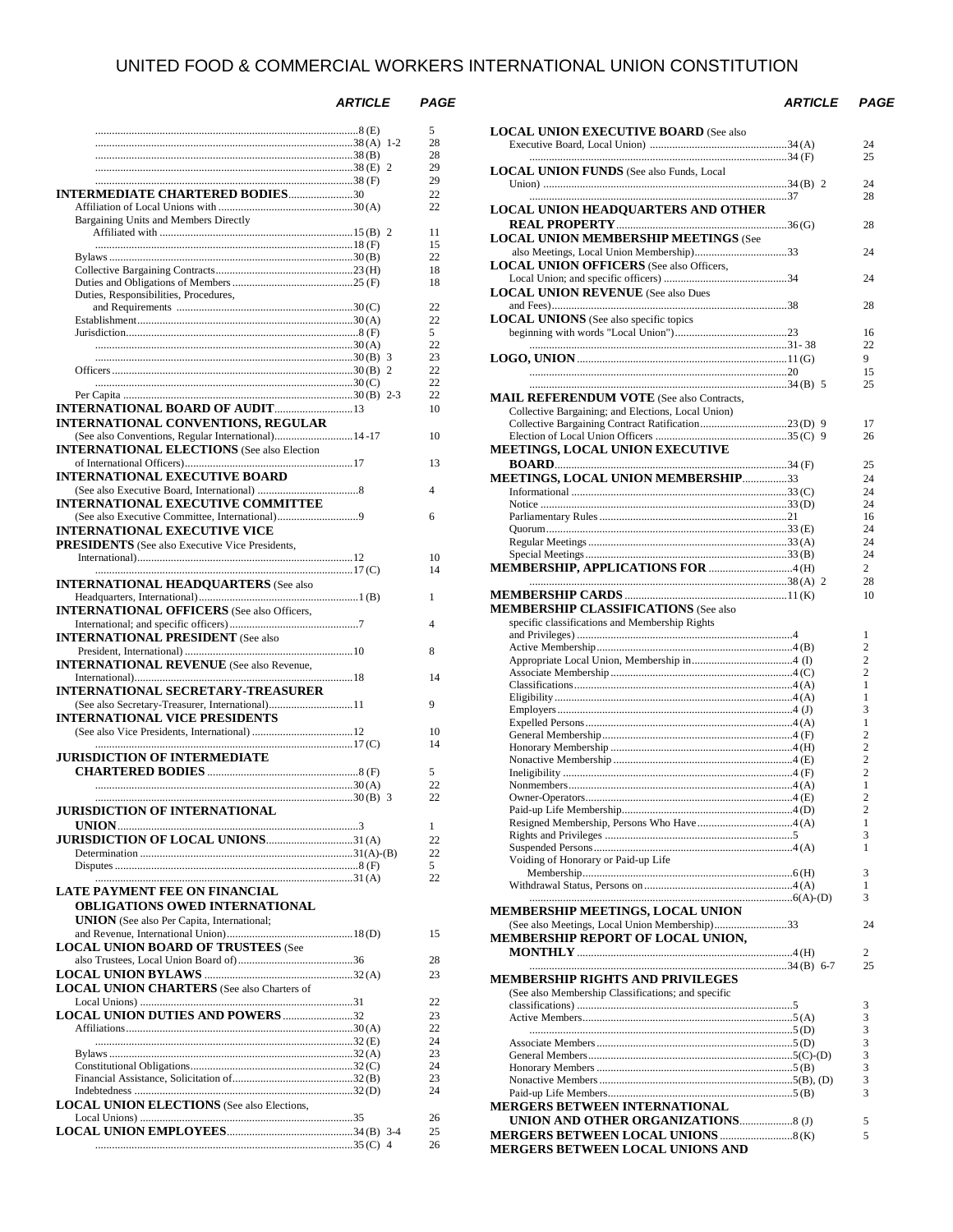|                                                                                                    | <b>ARTICLE</b> | PAGE                 |
|----------------------------------------------------------------------------------------------------|----------------|----------------------|
|                                                                                                    |                | 5                    |
|                                                                                                    |                | 3                    |
|                                                                                                    |                | 3                    |
| <b>MINUTES</b>                                                                                     |                | 9                    |
|                                                                                                    |                | 25                   |
| <b>NAME AND HEADQUARTERS,</b>                                                                      |                |                      |
|                                                                                                    |                | 1                    |
|                                                                                                    |                | 9<br>15              |
|                                                                                                    |                | 23                   |
|                                                                                                    |                | 1                    |
|                                                                                                    |                | 23                   |
| <b>NOMINATIONS</b> (See also specific topics<br>beginning with word "Election" or "Elections")     |                |                      |
| Delegates to Regular International Convention  15(E)-(F)                                           |                | 11                   |
|                                                                                                    |                | 14                   |
|                                                                                                    |                | 26<br>27             |
|                                                                                                    |                | $\overline{c}$       |
|                                                                                                    |                | 3                    |
| <b>OBJECTIVES AND PRINCIPLES,</b>                                                                  |                |                      |
|                                                                                                    |                | 1                    |
| <b>OFFICERS, INTERNATIONAL</b> (See also specific<br>officers; Executive Board, International; and |                |                      |
|                                                                                                    |                | 4                    |
|                                                                                                    |                | 13                   |
|                                                                                                    |                | 4<br>6               |
| <b>Executive Vice Presidents.</b>                                                                  |                |                      |
|                                                                                                    |                | 10                   |
|                                                                                                    |                | 14<br>4              |
|                                                                                                    |                | 4                    |
|                                                                                                    |                | $\overline{4}$       |
|                                                                                                    |                | 8<br>22              |
|                                                                                                    |                | 22                   |
|                                                                                                    |                | 4                    |
|                                                                                                    |                | 9<br>9               |
|                                                                                                    |                | 10                   |
|                                                                                                    |                | 9                    |
|                                                                                                    |                | 13                   |
|                                                                                                    |                | 14<br>$\overline{4}$ |
|                                                                                                    |                | 4                    |
|                                                                                                    |                | 10                   |
| <b>OFFICERS, LOCAL UNION</b> (See also specific                                                    |                | 14                   |
| officers; and Executive Board, Local Union) 34                                                     |                | 24                   |
|                                                                                                    |                | 24                   |
|                                                                                                    |                | 24<br>26             |
|                                                                                                    |                | 24                   |
|                                                                                                    |                | 25                   |
|                                                                                                    |                | 24<br>24             |
|                                                                                                    |                | 25                   |
|                                                                                                    |                | 22                   |
|                                                                                                    |                | 25<br>25             |
|                                                                                                    |                | 26                   |
|                                                                                                    |                | 28                   |
|                                                                                                    |                | 27<br>24             |
|                                                                                                    |                | 25                   |
|                                                                                                    |                | 8                    |
| <b>OWNER-OPERATORS</b> (See also Membership                                                        |                |                      |
|                                                                                                    |                | 2<br>18              |
|                                                                                                    |                | 2                    |
|                                                                                                    |                | 3                    |
|                                                                                                    |                | 3                    |
| PARLIAMENTARY PROCEDURE AND                                                                        |                | 15                   |
|                                                                                                    |                | 16                   |
|                                                                                                    |                | 16                   |
|                                                                                                    |                | 12                   |

|                                                  | <b>ARTICLE</b> | PAGE     |
|--------------------------------------------------|----------------|----------|
|                                                  |                | 16       |
| International Executive Board, Meetings of 21(A) |                | 16       |
| PENSION AND HEALTH AND WELFARE                   |                | 16       |
|                                                  |                | 18       |
|                                                  |                | 18       |
|                                                  |                | 18       |
|                                                  |                | 24       |
| PENSION PLAN FOR EMPLOYEES OF                    |                |          |
|                                                  |                | 21       |
|                                                  |                | 21<br>21 |
|                                                  |                | 21       |
|                                                  |                | 21       |
|                                                  |                | 21       |
|                                                  |                | 21       |
| PER CAPITA, INTERMEDIATE                         |                |          |
|                                                  |                | 22       |
| PER CAPITA, INTERNATIONAL (See also              |                | 14       |
|                                                  |                | 15       |
|                                                  |                | 28       |
| PERSONNEL, INTERNATIONAL (See also               |                |          |
|                                                  |                | 9        |
|                                                  |                | 25       |
|                                                  |                | 26       |
|                                                  |                | 17       |
| PREAMBLE                                         | Preamble       | 1        |
|                                                  |                | 8        |
|                                                  |                | 9        |
|                                                  |                | 22       |
|                                                  |                | 8<br>8   |
|                                                  |                | 12       |
|                                                  |                | 13       |
|                                                  |                | 13       |
|                                                  |                | 8        |
|                                                  |                | 8        |
|                                                  |                | 13       |
|                                                  |                | 13<br>9  |
| Departments, Divisions, and Offices,             |                |          |
|                                                  |                | 9        |
|                                                  |                | 8        |
|                                                  |                | 8        |
|                                                  |                | 8        |
|                                                  |                | 13<br>4  |
|                                                  |                | 8        |
|                                                  |                | 8        |
| Jurisdiction of Intermediate                     |                |          |
|                                                  |                | 5        |
|                                                  |                | 22       |
|                                                  |                | 5<br>22  |
| Personnel of International Union,                |                |          |
|                                                  |                | 9        |
|                                                  |                | 8        |
|                                                  |                | 8        |
|                                                  |                | 9        |
|                                                  |                | 9        |
|                                                  |                | 6<br>14  |
|                                                  |                | 24       |
|                                                  |                | 25       |
|                                                  |                | 24       |
|                                                  |                | 24       |
| <b>Collective Bargaining Contract</b>            |                |          |
|                                                  |                | 16       |
|                                                  |                | 24<br>5  |
|                                                  |                | 11       |
|                                                  |                | 24       |
|                                                  |                | 24       |
|                                                  |                | 24       |
|                                                  |                | 26       |
|                                                  |                | 26       |
|                                                  |                | 25       |
|                                                  |                | 24<br>25 |
|                                                  |                |          |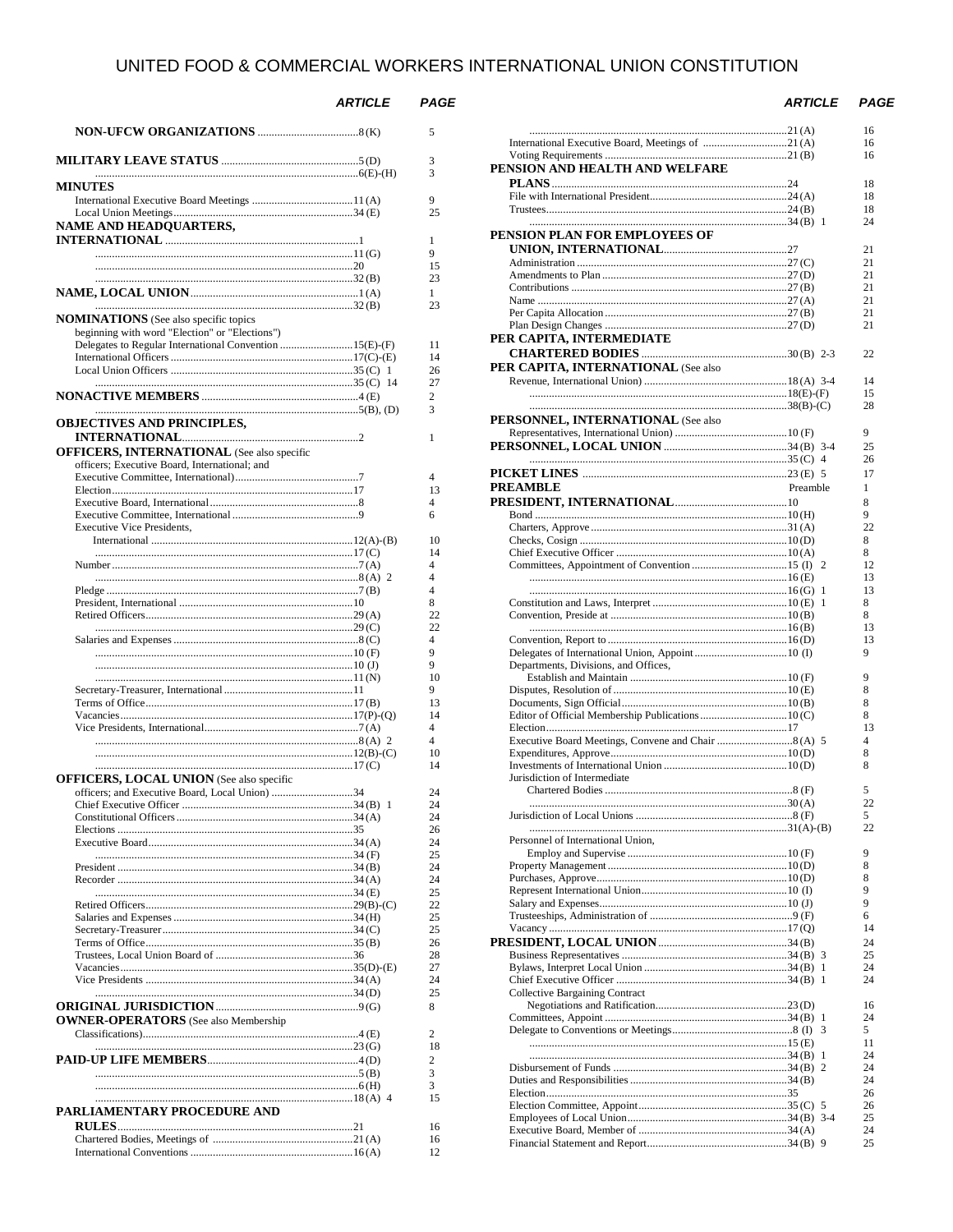#### RS INTERNATIONAL UNION CONSTITUTION:

|                                                     | <b>ARTICLE</b> | <b>PAGE</b> |                                                   | <b>ARTICLE</b> | <b>PAGE</b>    |
|-----------------------------------------------------|----------------|-------------|---------------------------------------------------|----------------|----------------|
|                                                     |                | 24          |                                                   |                | 28             |
|                                                     |                | 24          |                                                   |                | 15             |
|                                                     |                | 25          | Paid-up Life Members, Fee Payable by              |                |                |
|                                                     |                | 25          |                                                   |                | 15             |
|                                                     |                | 25          |                                                   |                | 15             |
|                                                     |                | 24          |                                                   |                | 14             |
|                                                     |                | 24          | Remedial or Corrective Action                     |                |                |
|                                                     |                | 24          |                                                   |                | 15             |
|                                                     |                | 24          |                                                   |                | 15             |
|                                                     |                | 28          |                                                   |                | 15             |
| Union Shop Identification Cards, Logos,             |                |             | Subscriptions to Membership                       |                |                |
|                                                     |                | 25          |                                                   |                | 15             |
|                                                     |                | 27          | <b>REVENUE, LOCAL UNION</b> (See also Dues; Fees; |                |                |
|                                                     |                | 24          |                                                   |                | 28             |
|                                                     |                | 15          | SALARIES AND EXPENSES, INTERNATIONAL              |                |                |
|                                                     |                | 15          | <b>UNION</b>                                      |                |                |
|                                                     |                | 15          |                                                   |                | $\overline{4}$ |
|                                                     |                | 15          |                                                   |                | 9              |
|                                                     |                | 8           |                                                   |                | 9              |
|                                                     |                | 15          |                                                   |                | 10             |
| RATIFICATION OF COLLECTIVE BARGAINING               |                |             | Vice Presidents Not in Primary Employment         |                |                |
| <b>CONTRACTS</b> (See also Contracts, Collective    |                |             |                                                   |                | 4              |
|                                                     |                | 16          | <b>SALARIES AND EXPENSES, LOCAL UNION</b>         |                |                |
|                                                     |                | 16          |                                                   |                |                |
| <b>REAL PROPERTY OF INTERNATIONAL</b>               |                |             |                                                   |                | 25<br>25       |
|                                                     |                |             |                                                   |                |                |
|                                                     |                | 6           |                                                   |                | 9              |
|                                                     |                | 6           | <b>SECRETARY-TREASURER,</b>                       |                |                |
| <b>REAL PROPERTY OF LOCAL UNION36(G)</b>            |                | 28          |                                                   |                | 9              |
| <b>RECORDER, LOCAL UNION</b>                        |                |             |                                                   |                | 10             |
|                                                     |                | 25          |                                                   |                | 9              |
|                                                     |                | 26          | Bonding of Officers, Representatives              |                |                |
|                                                     |                | 24          |                                                   |                | 10             |
| <b>REGULAR INTERNATIONAL CONVENTION</b>             |                |             |                                                   |                | 22             |
| <b>DELEGATES</b> (See also Conventions, Regular     |                |             |                                                   |                | 8              |
| International; and Election of Delegates to         |                |             |                                                   |                | 10             |
|                                                     |                | 11          |                                                   |                | 13             |
| <b>REGULAR INTERNATIONAL CONVENTION</b>             |                |             |                                                   |                | 13             |
| <b>PROCEDURE</b> (See also Conventions,             |                |             |                                                   |                | 13             |
| Regular International; and Election                 |                |             |                                                   |                | 13             |
|                                                     |                | 12          |                                                   |                | 9              |
| <b>REGULAR INTERNATIONAL CONVENTIONS</b>            |                |             |                                                   |                | 9              |
| (See also Conventions, Regular International) 14-17 |                | 10          |                                                   |                | 10             |
|                                                     |                |             | Office – Conduct in Consultation with             |                |                |
| REINSTATEMENT, MEMBERSHIP                           |                |             |                                                   |                | 10             |
|                                                     |                | 28          |                                                   |                | 9              |
|                                                     |                | 28          | Remit Per Capita to Bodies with Which             |                |                |
|                                                     |                | 29          |                                                   |                | 9              |
| REPEAL OF LAWS AND INTERPRETATIONS                  |                |             |                                                   |                | 10             |

|                                                        | 12             |
|--------------------------------------------------------|----------------|
| <b>REGULAR INTERNATIONAL CONVENTIONS</b>               |                |
| (See also Conventions, Regular International) 14-17    | 10             |
| REINSTATEMENT, MEMBERSHIP                              |                |
|                                                        | 28             |
|                                                        | 28             |
|                                                        | 29             |
| <b>REPEAL OF LAWS AND INTERPRETATIONS</b>              |                |
| IN CONFLICT WITH INTERNATIONAL                         |                |
|                                                        | 29             |
| REPRESENTATIVES, INTERNATIONAL                         |                |
| $UNION$ $(10 (F)$                                      | 9              |
|                                                        | 9              |
|                                                        | 17             |
|                                                        | 9              |
| <b>REPRESENTATIVES, LOCAL UNION (See also</b>          |                |
|                                                        | 25             |
| <b>RETIRED OFFICERS AND EMPLOYEES OF</b>               |                |
| <b>INTERNATIONAL UNION AND</b>                         |                |
|                                                        | 22             |
|                                                        | 21             |
|                                                        | 21             |
|                                                        | 21             |
|                                                        | 21             |
|                                                        | 21             |
|                                                        | 21             |
|                                                        | 21             |
| <b>REVENUE, INTERNATIONAL UNION (See also</b>          |                |
|                                                        | 14             |
|                                                        | 15             |
|                                                        | 12             |
|                                                        | 15             |
|                                                        | $\overline{4}$ |
| Fees Payable by Local Union on Applicants              |                |
|                                                        | 14             |
|                                                        | 15             |
| Intermediate Chartered Bodies, Applicability to 18 (F) | 15             |
|                                                        | 14             |
|                                                        | 15             |
|                                                        | 15             |

#### ............................................................................................38(B)-(C) 28 Other Lawful Sources ................................................................18 (A) 5 15 Paid-up Life Members, Fee Payable by Local Union on ...................................................................18 (A) 4 15 Payment .....................................................................................18 (D) 15 Per Capita Amount.....................................................................18 (A) 3 14 Remedial or Corrective Action for Delinquencies.................................................................18 (D) 15 Service Fees...............................................................................18 (C) 15 Strike Fund ................................................................................18 (B) 15 Subscriptions to Membership Publications.........................................................................19 (B) 15 **REVENUE, LOCAL UNION** (See also Dues; Fees; and Assessments, Local Union) .................................................38 28 **SALARIES AND EXPENSES, INTERNATIONAL UNION** Executive Board...........................................................................8 (C) 4 Personnel ...................................................................................10 (F) 9 President ....................................................................................10 (J) 9 Secretary-Treasurer....................................................................11 (N) 10 Vice Presidents Not in Primary Employment of International Union............................................................8 (C) 4 **SALARIES AND EXPENSES, LOCAL UNION** Officers......................................................................................34 (H) 25 Personnel ...................................................................................34 (B) 4 25 **SEAL, INTERNATIONAL**......................................................11 (I) 9 **SECRETARY-TREASURER, INTERNATIONAL**.............................................................11 9 Audit Chartered Bodies..............................................................11(M) 10 Bond ..........................................................................................11 (J) 9 Bonding of Officers, Representatives and Employees ....................................................................11 (L) 10 Charters, Approve and Issue ......................................................31 (A) 22 Checks, Cosign ..........................................................................10 (D) 8 Constitution – Furnish to Local Unions......................................11 (K) 10 Convention Proceedings.............................................................16 (C) 13 Convention, Report to ................................................................16 (D) 13 Convention Secretary.................................................................16 (C) 13 Election......................................................................................17 13 Financial Statements ..................................................................11 (B) 9 Funds, Collect and Deposit ........................................................11 (B) 9 Membership Cards – Furnish to Local Unions ............................11 (K) Office – Conduct in Consultation with International President .........................................................11 (O) 10 Property, Custody of ..................................................................11 (A) 9 Remit Per Capita to Bodies with Which International Is Affiliated.....................................................11 (H) 9 Salary and Expenses...................................................................11 (N) 10 Seal, Use of International ..........................................................11 (I) 9 Vacancy in Office of International President..............................................................................17 (Q) 14 Vote Results, Notification to Executive Board of...............................................................................11 (F) 9 **SECRETARY-TREASURER, LOCAL UNION** ...............34 (C) 25 Delegate to Conventions or Meetings...........................................8 (I) 3 5 ............................................................................................15 (E) 11 ............................................................................................34 (C) 25 Duties and Responsibilities........................................................34 (C) 25 Executive Board, Member of .....................................................34 (A) 24 Trustee .......................................................................................36 (A) 28 Vacancy in Office of President...................................................35 (D) 2 28 **SERGEANTS-AT-ARMS** Local Union Meetings................................................................34 (B) 1 24 Regular International Conventions.............................................17 (H) 14 **SERVICE FEES PAYABLE BY LOCAL UNION TO INTERNATIONAL**.....................................18 (C) 15 **SIGNATURES ON CHECKS OF INTERNATIONAL UNION**.............................................10 (D) 8 **SIGNATURES ON CHECKS OF LOCAL UNION**...................................................................34 (C) 25 **SPECIAL INTERNATIONAL CONVENTIONS**................8 (I) 5 **STATE AND LOCAL CENTRAL LABOR BODIES, AFFILIATION WITH** ....................................32 (E) 24 **STEWARDS, LOCAL UNION**...............................................34 (B) 1 24 **STRIKE BENEFITS, INTERNATIONAL ................................23 (F)** 17 **STRIKE AND DEFENSE FUND, INTERNATIONAL**.............................................................18 (B) 15 ............................................................................................23 (F) 1 17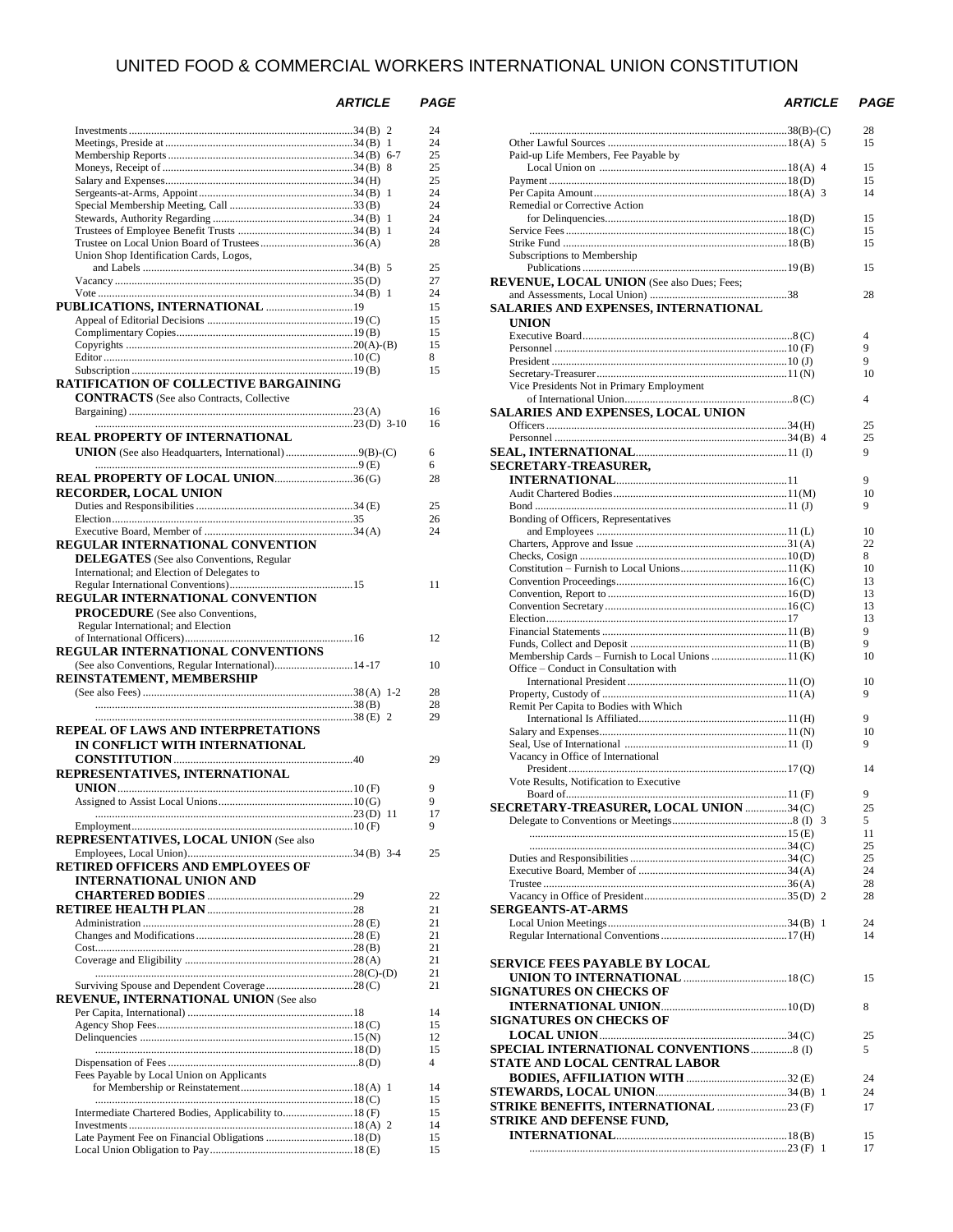| <b>ARTICLE</b>                                                                         |        | PAGE           |
|----------------------------------------------------------------------------------------|--------|----------------|
|                                                                                        |        | 16             |
| Authorization of International Executive                                               |        | 16             |
|                                                                                        |        | 17             |
|                                                                                        |        | 17             |
|                                                                                        |        | 17             |
|                                                                                        |        | 17             |
|                                                                                        |        | 15             |
|                                                                                        | -1     | 17             |
|                                                                                        |        | 16             |
| <b>SUSPENSION FOR NONPAYMENT OF DUES</b> 38(E) 2-(F)<br>TERMS OF OFFICE, INTERNATIONAL |        | 29             |
|                                                                                        |        | 13             |
| <b>TERMS OF OFFICE, LOCAL UNION35 (B)</b>                                              |        | 26             |
| <b>TRIAL BOARDS</b> (See also Disciplinary                                             |        |                |
|                                                                                        |        | 18             |
| <b>TRIALS, DISCIPLINARY</b> (See also                                                  |        |                |
|                                                                                        |        | 18             |
| <b>TRUSTEES, LOCAL UNION BOARD OF 36</b>                                               |        | 28             |
|                                                                                        |        | 28             |
| Certification of Itemized                                                              |        |                |
|                                                                                        |        | 25             |
| Certified Public Accountant or                                                         |        |                |
|                                                                                        |        | 28<br>28       |
|                                                                                        |        | 28             |
|                                                                                        |        | 28             |
|                                                                                        |        | 28             |
|                                                                                        |        | 28             |
|                                                                                        |        | 28             |
| <b>TRUSTEES' REPORT, LOCAL UNION 36(D)</b>                                             |        | 28             |
|                                                                                        |        |                |
|                                                                                        |        | 6<br>7         |
|                                                                                        |        | 7              |
|                                                                                        |        | 8              |
|                                                                                        |        | 7              |
|                                                                                        |        | 6              |
|                                                                                        |        | 7              |
|                                                                                        |        | 7              |
|                                                                                        |        | 8              |
| Hearing on Justification and                                                           |        |                |
|                                                                                        | -1     | 6              |
|                                                                                        | 3      | 7              |
|                                                                                        | 5      | 7              |
|                                                                                        | 2f)    | 7              |
|                                                                                        |        | 7              |
|                                                                                        |        | 8              |
|                                                                                        | 8      | 8              |
|                                                                                        |        | 7              |
|                                                                                        |        | $\overline{7}$ |
|                                                                                        | 2c)    | 7              |
|                                                                                        |        | 7              |
|                                                                                        | 2<br>1 | 6<br>6         |
|                                                                                        | 7      | 8              |
|                                                                                        |        | 6              |
|                                                                                        |        | 7              |
|                                                                                        |        | 6              |
|                                                                                        |        | 6              |

|                                                   | 15                               |
|---------------------------------------------------|----------------------------------|
|                                                   | 25                               |
|                                                   | 9                                |
|                                                   | 15                               |
|                                                   | 25                               |
| UNION NAMES, SYMBOLS, AND MARKS 11(G)             | 9                                |
|                                                   | 15<br>23                         |
|                                                   | 25                               |
| UNION SHOP IDENTIFICATION CARD 11(G)              | 9                                |
|                                                   | 15                               |
|                                                   | 25                               |
| VACANCIES IN INTERNATIONAL UNION                  |                                  |
|                                                   | 14                               |
| <b>VACANCIES IN LOCAL UNION OFFICE 35(D)-(E)</b>  | 27                               |
|                                                   | 10                               |
| VICE PRESIDENTS, INTERNATIONAL  12                |                                  |
|                                                   | $\overline{4}$<br>$\overline{4}$ |
|                                                   | 10                               |
|                                                   | 14                               |
|                                                   | 14                               |
|                                                   | 10                               |
|                                                   | 13                               |
| Employment of International Union,                |                                  |
|                                                   | 10                               |
|                                                   | 14                               |
|                                                   | 4                                |
|                                                   | $\overline{4}$                   |
|                                                   | 10                               |
| Numerically Designated for Purposes               | 14                               |
|                                                   | 4                                |
|                                                   | 14                               |
| VICE PRESIDENTS, LOCAL UNION                      |                                  |
|                                                   | 25                               |
|                                                   | 26                               |
|                                                   | 24                               |
| Numerically Designated for Purposes               |                                  |
|                                                   | 25                               |
| VIOLATION OF DUTIES AND OBLIGATIONS               |                                  |
| OF MEMBERSHIP (See also Disciplinary              |                                  |
| Proceedings and Appeals and Duties and            |                                  |
|                                                   | 18                               |
| <b>WITHDRAWAL STATUS</b> (See also Military Leave |                                  |
|                                                   | 3                                |
|                                                   | 3                                |
|                                                   | 3                                |
|                                                   | 3                                |
|                                                   | 3<br>3                           |
| Maintenance of Continuous Membership,             |                                  |
|                                                   | 3                                |
|                                                   | 3                                |
|                                                   | 3                                |
|                                                   | 3                                |
| WITHDRAWAL FROM INTERNATIONAL                     |                                  |
| <b>UNION BY LOCAL UNION (See also</b>             |                                  |
|                                                   | 23                               |
|                                                   | 23                               |
|                                                   | 28                               |